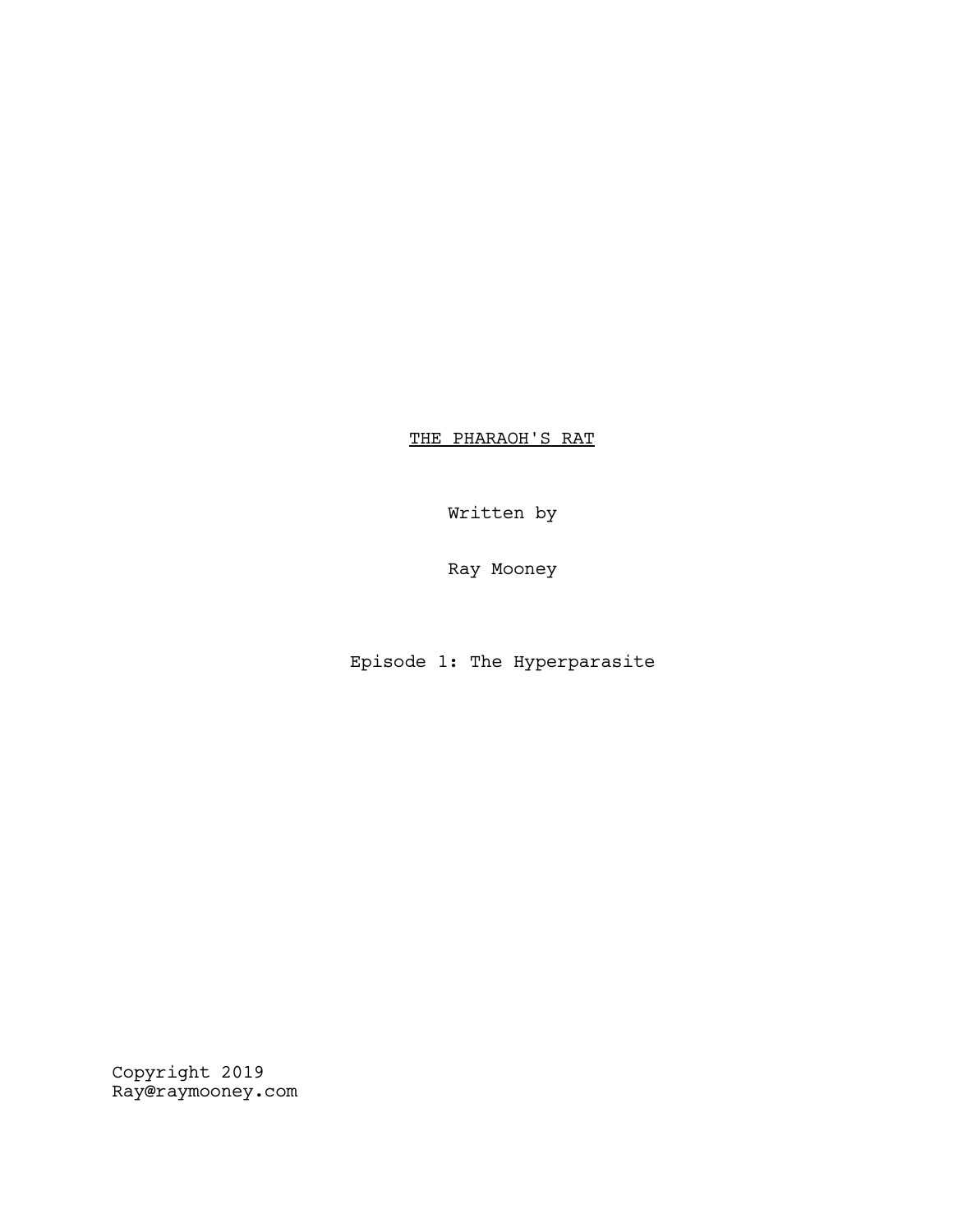EXT. SKY - DAY

It's a beautiful cloudless warm day. An aerial signwriter has written CORR and continues writing.

EXT. CARPARK OUTSIDE CORRIGAN'S SUPERMARKET - DAY

In the carpark of a voguish supermarket a DERELICT, 40, ambles through rows of expensive cars.

He wears a tattered black coat with a plastic pin-on badge of a red I on a yellow background. His shabby appearance belies one who could be healthy and successful.

The Derelict, wearing worn-out woollen gloves, clutches a bundle of timeworn newspapers tied with hay twine.

He shuffles past a female PARKING OFFICER, 25, eagerly checking cars.

The DERELICT whistles to himself as he approaches the supermarket entrance.

Stylishly written in red neon above the front entrance to the supermarket is CORRIGAN'S SUPERMARKET.

EXT. CORRIGAN'S SUPERMARKET - SAME DAY

A male JAPANESE TOURIST, 40, grabs the Derelict's arm and politely insists on taking the Derelict's photo.

The Derelict obliges and purposefully stands under the  $I$  in CORRIGAN'S.

The camera clicks.

The Derelict looks up. The aerial signwriter has now written CORRI.

INT. CORRIGAN'S SUPERMARKET - SAME DAY

A CHILD, 4, watches the Derelict, with newspapers under one arm, take a pear from a pyramid of pears and gently rub it against his stubble-cheek.

He tenderly runs a gloved hand over the pyramid of pears.

He takes a mandarin, breaks it.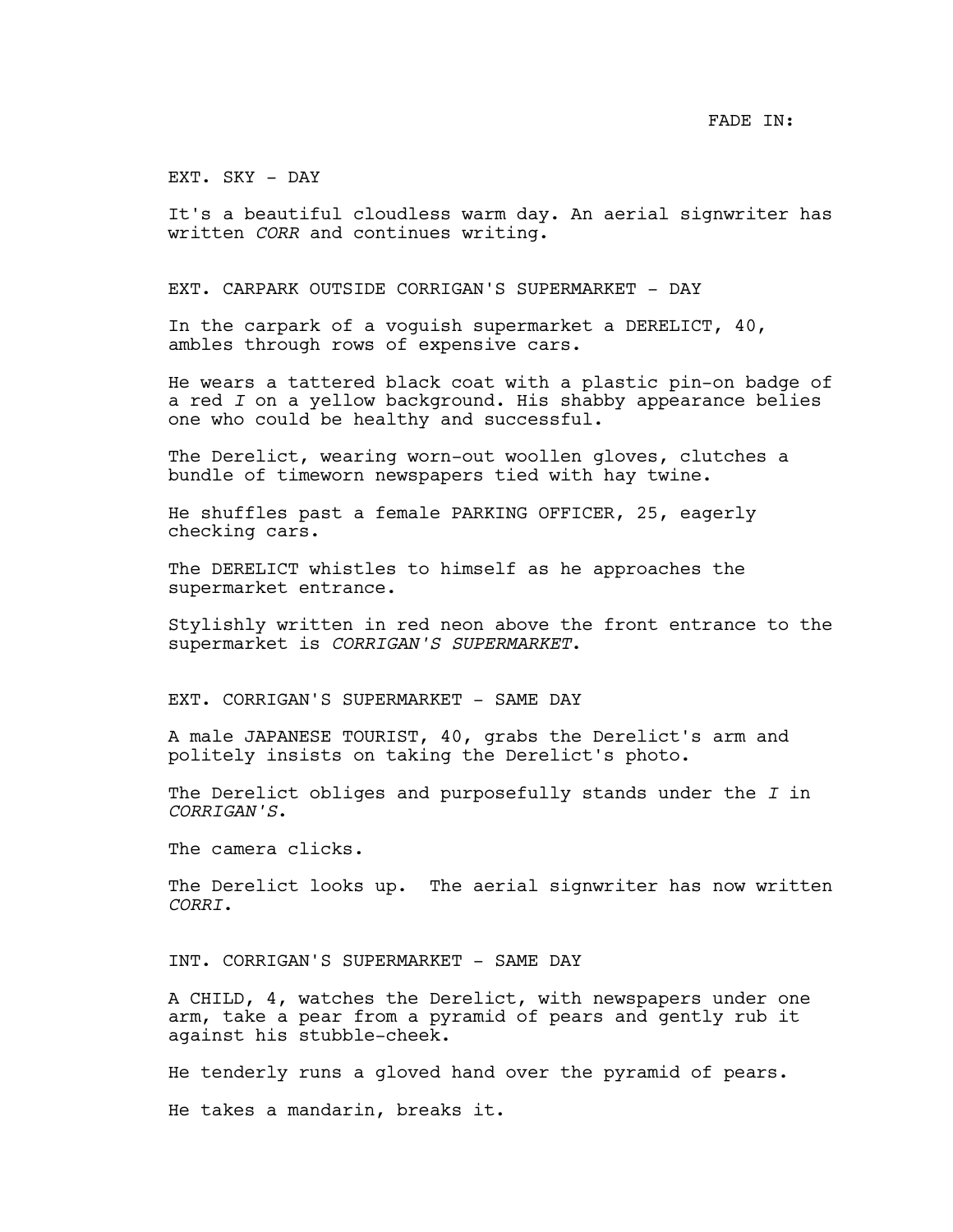He eats half and leaves the remainder with the oranges.

He playfully grins at the wide-eyed child.

The male MANAGER, 50, directs a male EMPLOYEE, 20, to the Derelict now opening a \$6 per-kilo pre-packed kilo of onions and tipping the pre-packed onions among the loose \$4 per-kilo onions.

The child giggles.

The Employee hurries over.

EMPLOYEE You can't do that!

# DERELICT

False economy.

The Employee forcibly marches the compliant Derelict, firmly clutching the newspapers, towards the exit.

They pass a display of Monier unbreakable Champagne glasses discounted to \$100.00 for a box of six.

The Derelict baulks, forcing the Employee to bump into him, sending them both into the display. Glasses scatter everywhere, though none break. STAFF and CUSTOMERS are horrified.

The Manager roughly escorts the Derelict to the entrance as the Employee re-stacks the display.

A by-line on a newspaper at the central check-out reads: SPECULATION ON NEW CASINO LICENSE.

The Derelict attempts to grab a newspaper but is harshly shoved out the door. He stumbles, falling to the ground.

EXT. CARPARK OUTSIDE SUPERMARKET - SAME DAY

The Employee watches the Derelict recover and clutch the newspapers to his chest.

The Derelict spies an infringement notice on a car. He snatches the infringement notice from the windscreen.

PARKING OFFICER

Hey!

The Derelict runs off. The Parking Officer shakes her head, as does the Employee.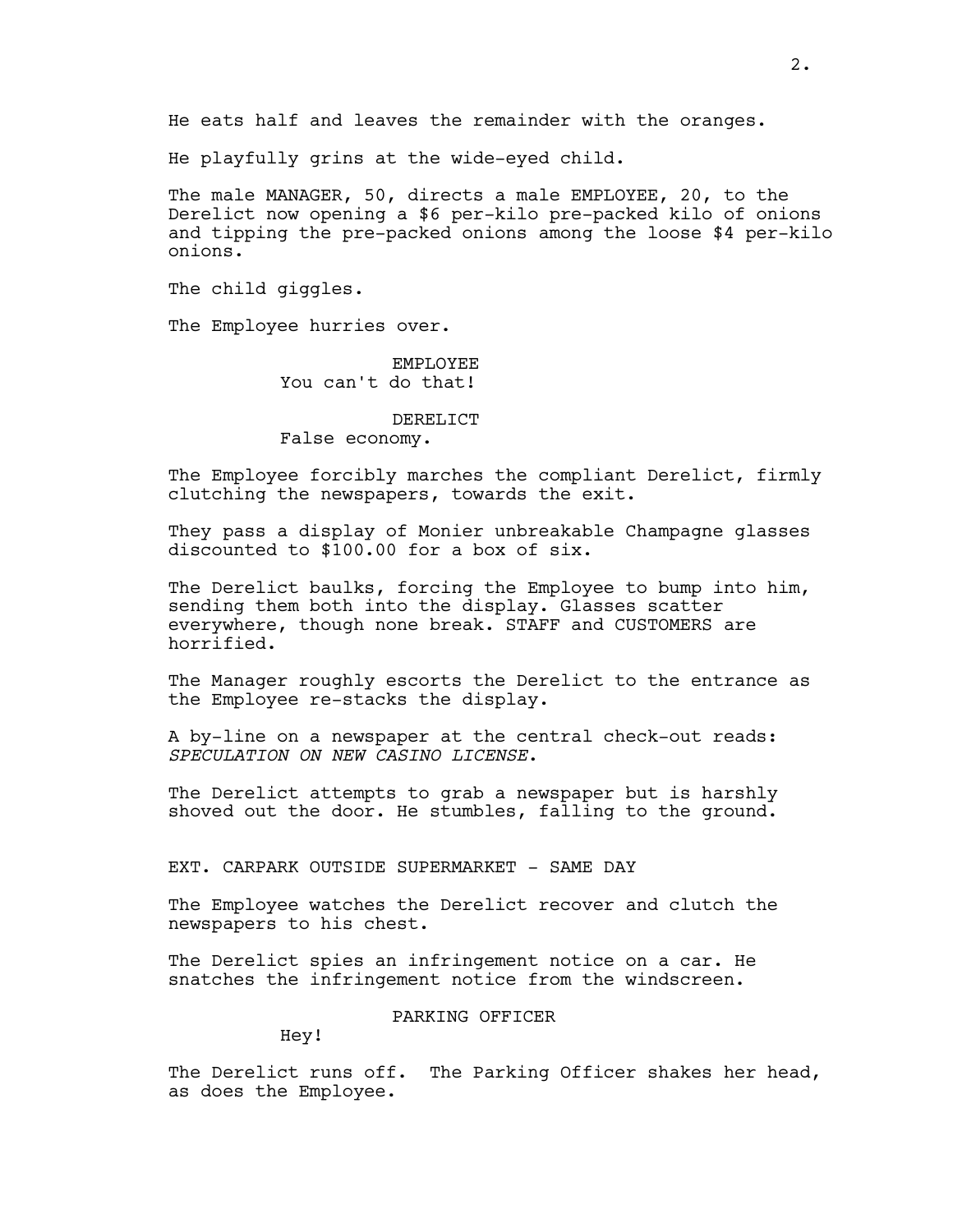Overhead the sign reads CORRIGA.

EXT. BACK OF SUPERMARKET - SAME DAY

The Derelict joins a group of DERROS scrounging through rubbish skips.

The Derelict lights the infringement notice and tosses it into a skip of cardboard boxes.

Above, the aerial signwriter has completed CORRIGAN.

Flames rise, giving the impression of engulfing the Derelict. Through the flames the headline on the newspapers held by the Derelict reads: FIRE KILLS 20 BACKPACKERS.

TITLE SEQUENCE

EXT. BACK OF SUPERMARKET - SAME DAY

Police tape defines the burnt-out skips and surrounds as a crime scene.

POLICE interview the Manager.

A Chauffeur driven car screeches to a halt, nudging the tape and startling police.

The male CHAUFFEUR, 50, feigns apology with a half-hearted shrug.

A BODYGUARD, 35, hastily opens the back door for FRANK CORRIGAN, 50, supermarket owner and successful entrepreneur.

Corrigan, in stylish suit and sunglasses, is silhouetted against CORRIGAN written in the sky.

The Manager hurries to Corrigan who ignores him and furiously surveys the burnt-out skip.

> MANAGER Nothing to worry about, Mr Corrigan, just some idiot vagrant.

Corrigan picks up a plastic I badge.

CORRIGAN The world's full of idiots, Son. I'm always worrying about them.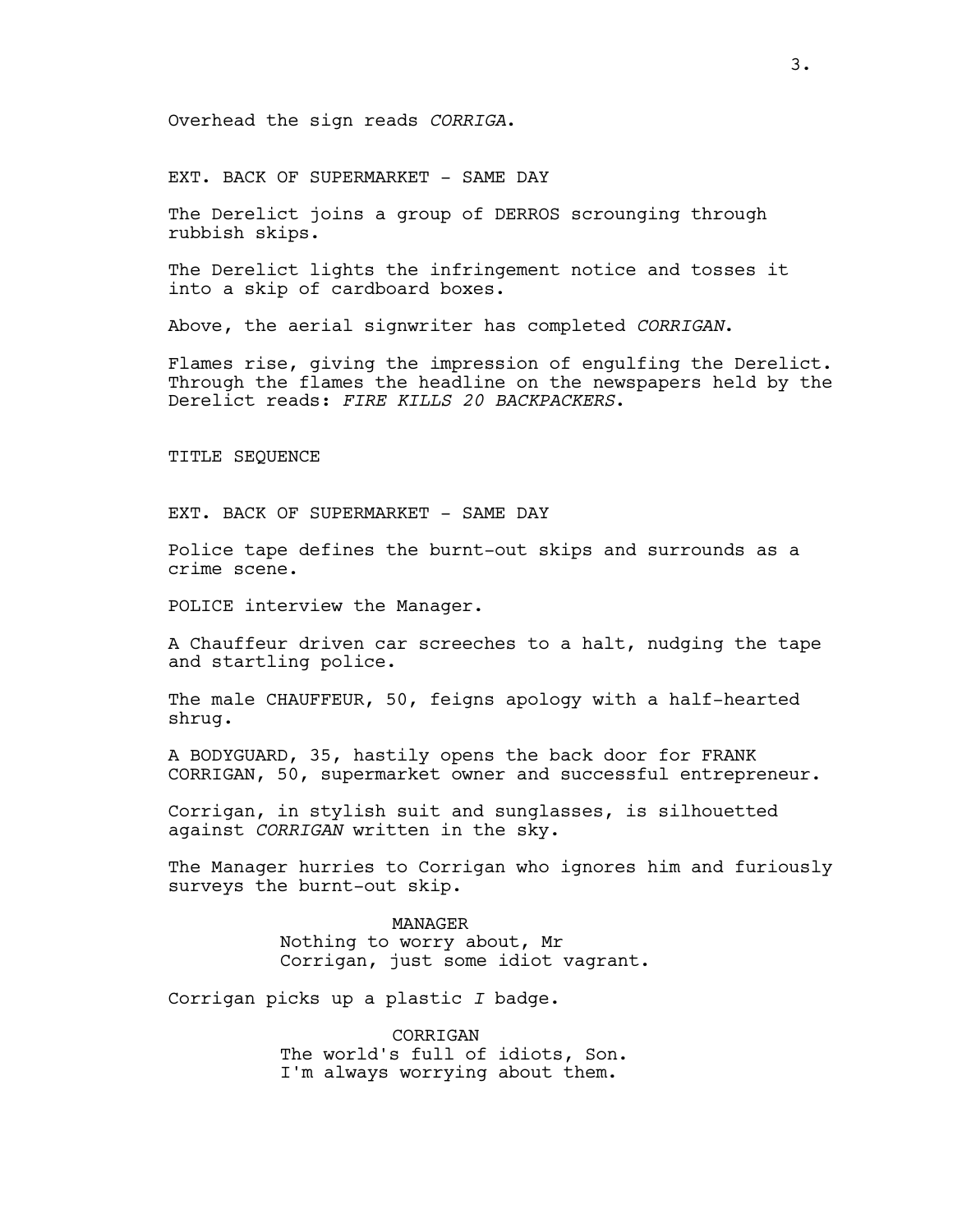Corrigan examines the badge. His sunglasses reflect the writing in the sky, now distorted.

INT. ROOM - DAY

Only the mouth and crooked teeth of a male PSYCHIATRIST, 60, are seen.

#### PSYCHIATRIST

You see a man in the street, hmmmmm? You do not know him. He is mumbling incoherently, crying, and screaming. He is out of control. You think, and you conclude this man is mad.

EXT. PARK - NIGHT

The Derelict, clutching the newspapers and mumbling to himself, staggers through a park late at night.

> PSYCHIATRIST V.O. Later, you see another man. Hmmmmm? Crying, ranting and raving incoherently. He is also out of control.

INT. ROOM - NIGHT

Only a mouth is seen.

PSYCHIATRIST But around the corner, around that ever-present corner, you see the burnt-out wreck of a car and the mutilated body of his dead daughter.

EXT. PARK - NIGHT

Corrigan's car slowly drives through a park late at night.

PSYCHIATRIST V.O. Do you still conclude this man is mad? Insane? Hmmmmm?

Corrigan surveys the park through the partly-opened back window.

Another car follows ominously.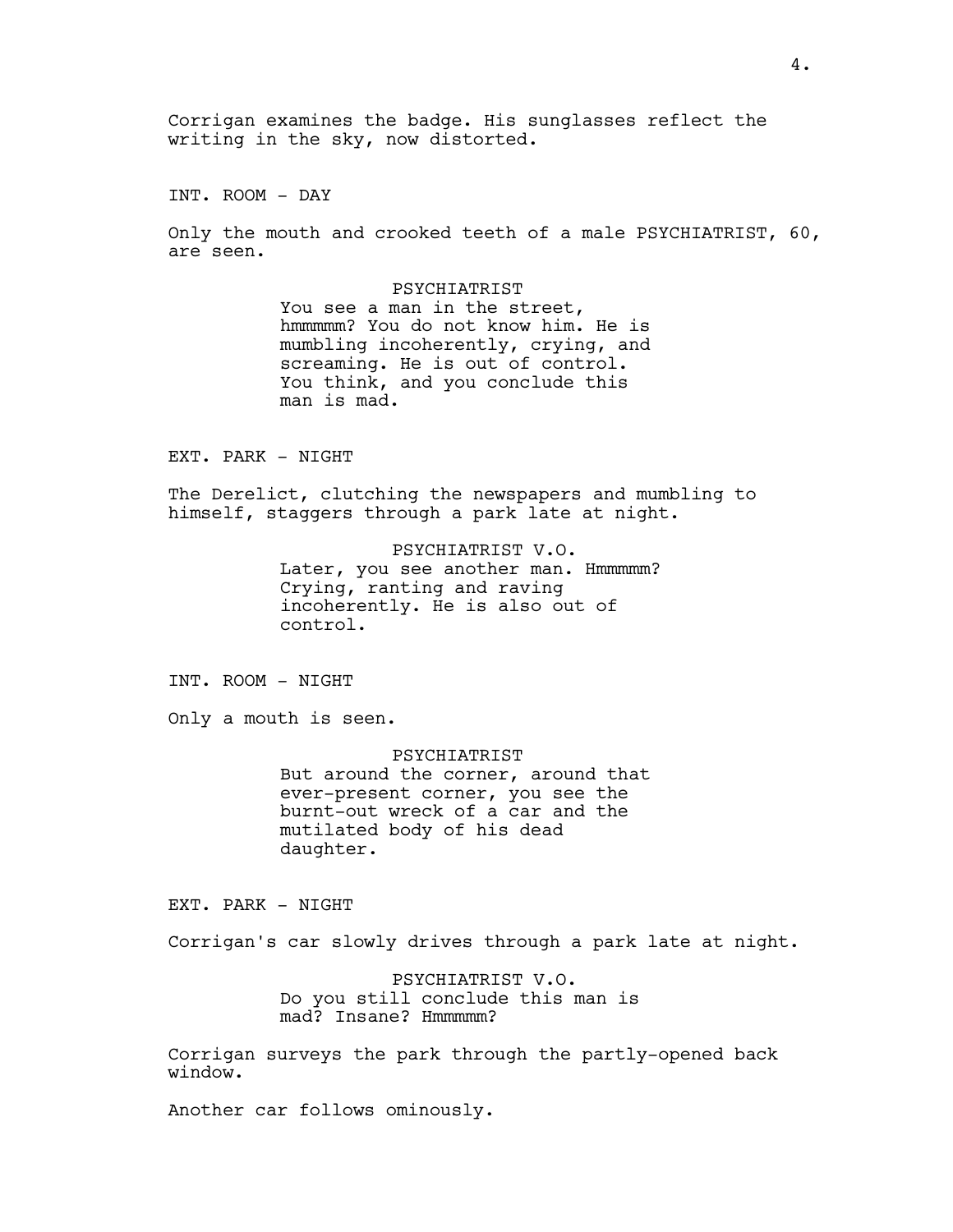INT/EXT. CAR - NIGHT

Corrigan's car slowly passes a group of DERELICTS huddled around a makeshift fire.

> PSYCHIATRIST V.O. When I work with a patient I'm always looking for what is around that corner.

Corrigan's car stops, as does the other car.

Armed THUGS exit the second car and viciously attack the Derelicts. It's a no-contest.

The Manager steps from the shadows, examines the battered Derelicts, turns to Corrigan and shakes his head.

> PSYCHIATRIST V.O. Maybe something happened a long time ago. Maybe at birth, hmmmmm? Maybe an accident.

Corrigan turns away. His window electronically closes.

Corrigan's car moves on.

EXT. STREET - LATER THAT NIGHT

The Derelict, clutching the newspapers, approaches a young COUPLE, 20, arm in arm.

> PSYCHIATRIST V.O. Maybe he woke one morning from a bad dream and he's been living a nightmare ever since.

The Derelict looks deep into the GIRL'S eyes. He sees his own image surrounded by flames.

The couple hurry away.

Tears stream down the Derelict's face.

EXT. VIVIANNE'S HAUTE COUTURE, DOUBLE BAY - MORNING

Vivianne's Haute Couture is an exclusive dress shop in Double Bay, an up-market suburb of Sydney. The front window displays an Egyptian theme, the highlight an exquisite black evening gown on a mannequin of an Egyptian Goddess.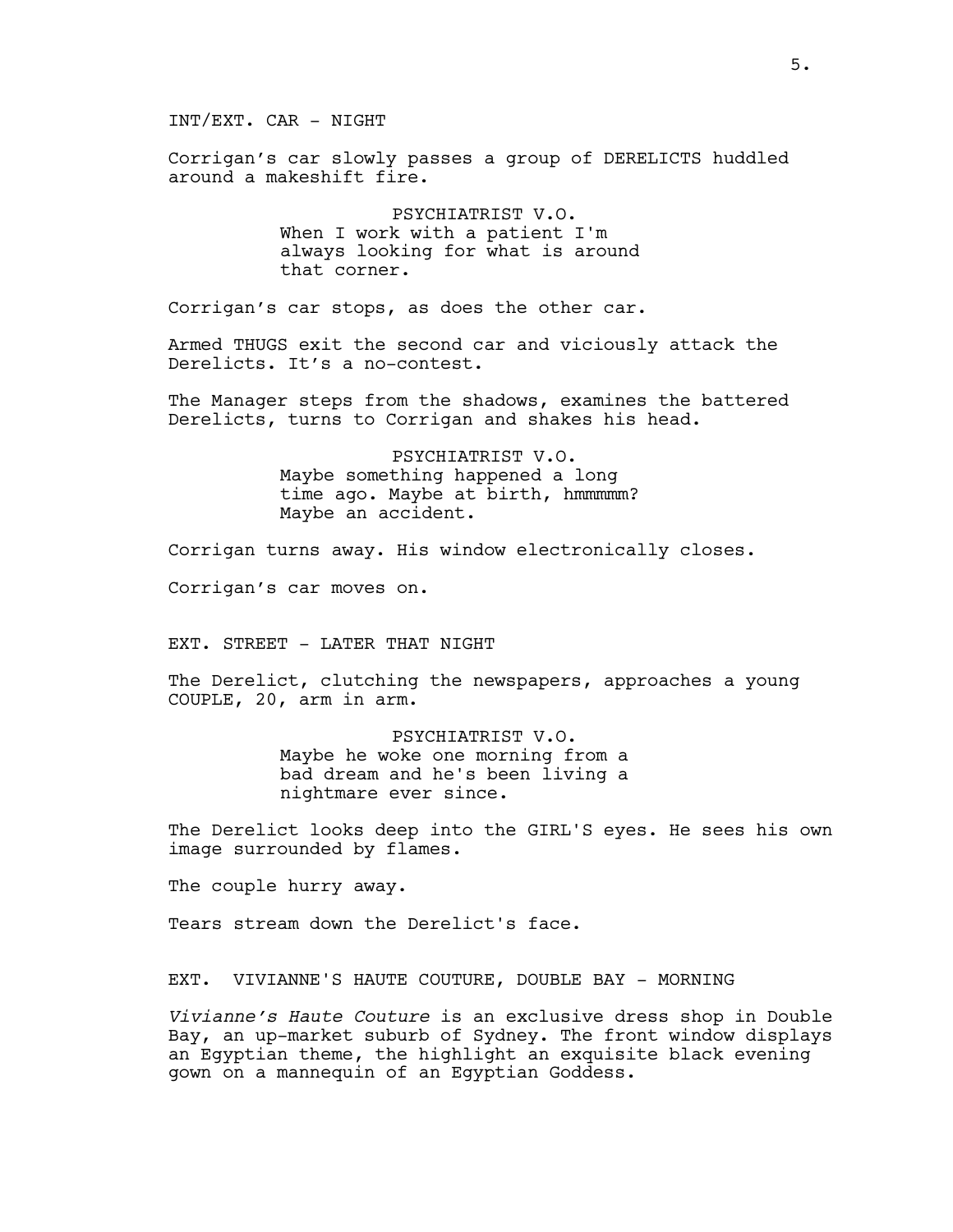The Derelict lies sprawled in vomit and glass from a broken wine bottle outside the shop.

MAMSELLE, 30, chic, French and outgoing, alights from a taxi.

She inspects the sleeping Derelict before cautiously shaking his shoulder.

He violently covers his face.

She jumps back.

She hands him twenty dollars. He refuses to take it. She forces it into his hand.

She unlocks the front door of Vivianne's.

INT. VIVIANNE'S HAUTE COUTURE, DOUBLE BAY - MORNING

Mamselle enters Vivianne's. She switches lights on revealing Egyptian décor.

Suddenly, the remainder of the broken bottle shatters the front window.

Mamselle jumps in fright.

She sees the back of the Derelict disappearing, while clutching the newspapers, across the street.

EXT. VIVIANNE'S HAUTE COUTURE, DOUBLE BAY - MORNING

VIVIANNE, 36, vivacious and exquisitely dressed, hurriedly alights from a taxi.

WORKMEN busily replace the broken window.

Vivianne inspects the damage.

Mamselle hurries out almost in tears. Vivianne, relieved Mamselle is okay, hugs her.

They enter the shop.

EXT. PARK - MORNING

COUNCIL WORKERS clean up the scattered belongings of the Derelicts who are nowhere to be seen.

Bloodstains are visible at the base of a tree trunk.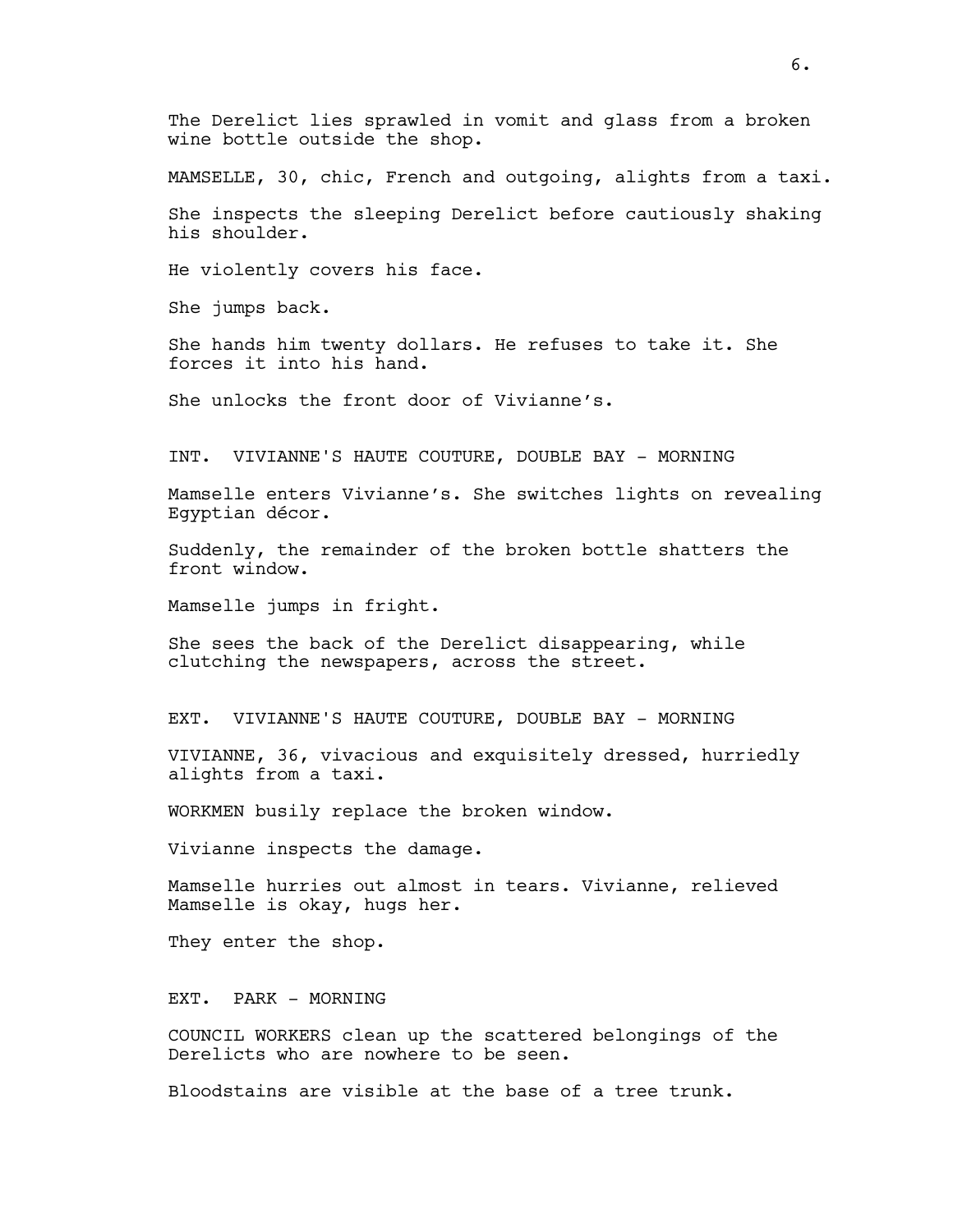The Derelict with his newspapers approaches the remains of the makeshift fire, now extinct.

He cautiously observes the Council Workers who suspiciously eye him.

At eye level on the tree truck a circled I has been graffitied.

A bird's-eye view reveals it is Centennial Park, a large public urban park in Sydney.

INT. MAKE-UP ROOM - MORNING (DAYS LATER)

The Derelict, naked except for brown leather gloves, sits in front of a theatrically lit make-up mirror. He has used this room on many occasions.

He shaves with an electric razor.

The newspapers are next to an old Gladstone bag.

His clothes hang on a clothes rack along with numerous disguises.

The Derelict carefully applies a disquise.

He's now BERT(D), 40, the mug punter.

Bert(D) looks at his image, smiles, a smile that becomes his trademark, a permanent beaming grin.

Next to Bert(D) is a box of I badges.

INT. MAIN ARENA, YEARLING SALES - SAME DAY

STAFF prepare the display arena for an auction of yearling horses.

 $Bert(D)$ , in khaki carcoat, brown leather gloves, baggy trousers, pork-pie hat, an electronic diary plugged to his ear and wearing an I badge, enters. He carries the old Gladstone bag.

Realising the main arena is not ready, he gestures apologies to no one in particular and leaves.

> PSYCHIATRIST V.O. The patient appeared normal when I observed him at the recent equine sales.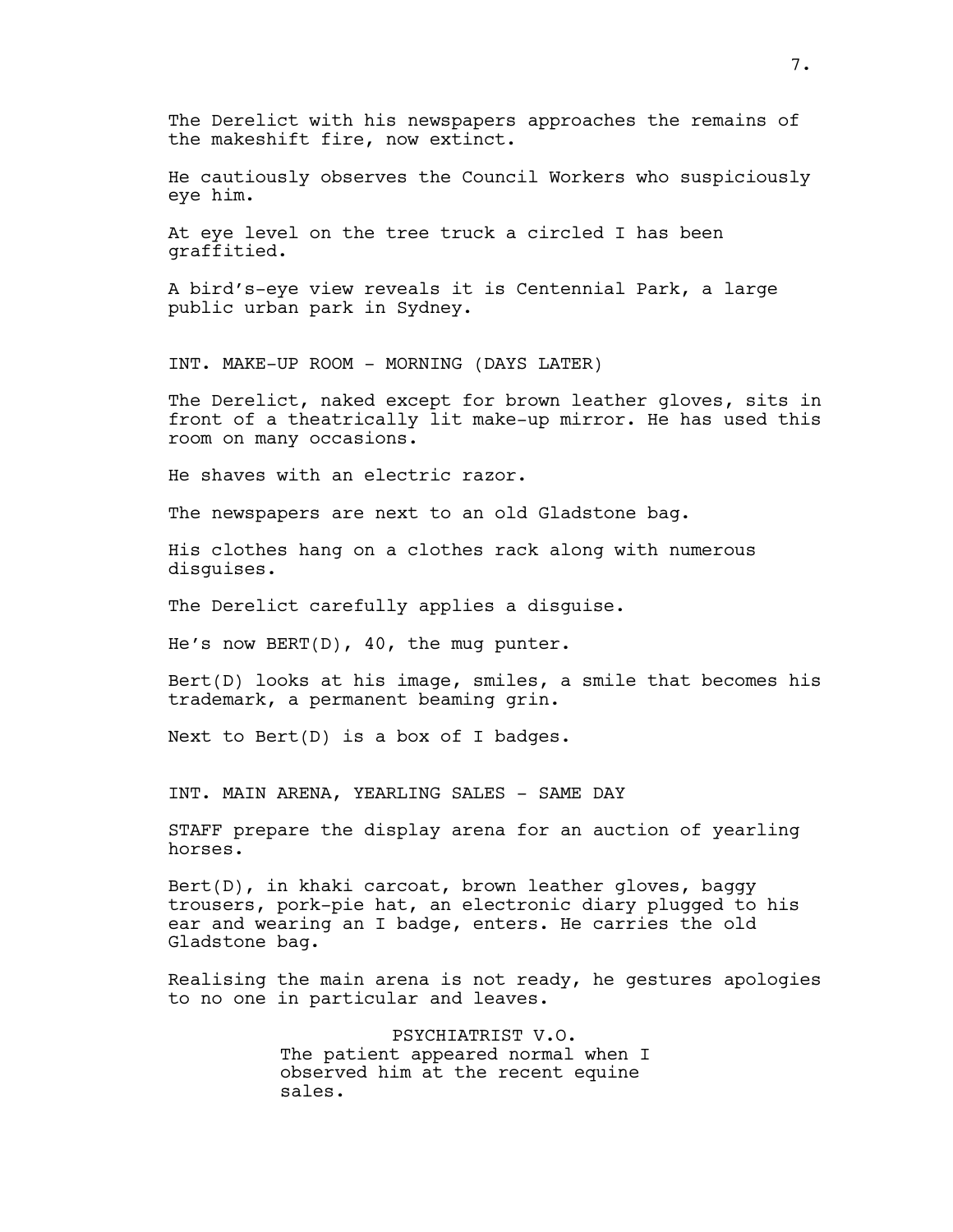INT. STABLES, HORSE SALES - SAME DAY

AGENTS and BUYERS assess horses in enclosures. The mood is electric, often frantic.

> PSYCHIATRIST V.O. But to be normal these days seems highly unfashionable.

LOT 14, a muscular brown filly has the interest of most buyers.

CLIFTON, 50, a conservatively dressed horse trainer, carefully checks Lot 14.

At the rear of onlookers, Bert(D) struggles to assess Lot 14.

Vivianne, who looks like she could have come from a Vogue shoot, enters the stables with FOXY, her 14 year old Lolitalike daughter.

Eyes turn, magnet-like, including Bert's.

Foxy is aware of the attention she attracts but feigns immunity.

THE PSYCHIATRIST, a horse Trainer and Einstein look-a-like with eyes only for the horses, wanders from enclosure to enclosure. His mouth and crooked teeth identify him as the earlier Psychiatrist.

The Psychiatrist ignores Lot 14 and stops at LOT 16. He assesses a black stallion, with brilliant white shoes.

Foxy and Vivianne also appraise the stallion.

Foxy catches Bert(D) smiling at her in the reflection of the black stallion's eye.

She turns but Bert's not there. Instead she sees Corrigan and his sophisticated wife SANDI, 45, enter. Sandi's best years are past her but she compensates in style and make-up.

They warmly greet Vivianne.

Foxy feigns disinterest.

Clifton indicates for Corrigan to check Lot 14.

Corrigan immediately goes to Lot 14, closely followed by his Bodyguard.

An I badge is reflected in the eye of the horse in Lot 14.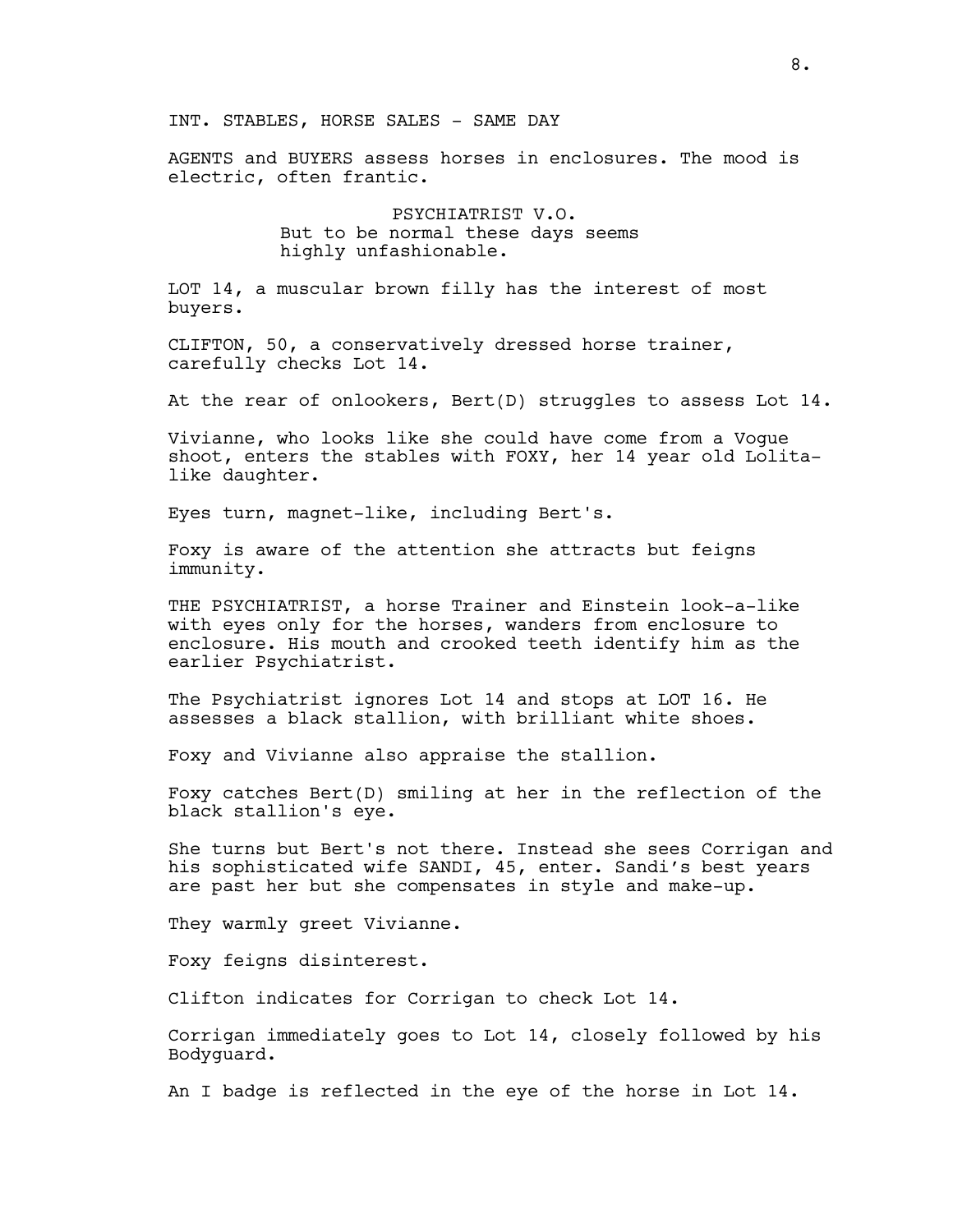Corrigan snaps around to see only KIMBERLY MASON, 45, his business partner, entering. Mason uses every fashion trick to keep him image youthful.

Mason shakes Corrigan's hand and kisses Sandy while attempting to catch Vivianne's eye who purposefully avoids responding.

> MASON Have I missed anything?

CORRIGAN This is the earliest you've ever been late, Kimberley.

Kimberly laughs and motions to Vivianne but she is eying TROY EMMANUEL, 30, sharp-casually dressed and unaware of Vivianne's interest as he appraises the black stallion in Lot 16.

Mason conceals his disappointment.

Bert(D) observes Clifton whisper to Corrigan who furtively nods.

Clifton enters Lot 14 and examines the markings on the filly; a seven over eight on one side and D on the other.

An female ATTENDANT, 25, notices Clifton.

#### ATTENDANT

Hey!

TERRY CLIFTON

Sorry.

Bert(D) watches Clifton leave the enclosure and subtly nod approval to Corrigan.

Unexpectedly, Corrigan turns on Foxy.

CORRIGAN Where'd you get that?

**FOXY** 

What?

Corrigan rips an I badge from Foxy's jumper.

SANDI

Frank!

FOXY I don't know. I've never seen it!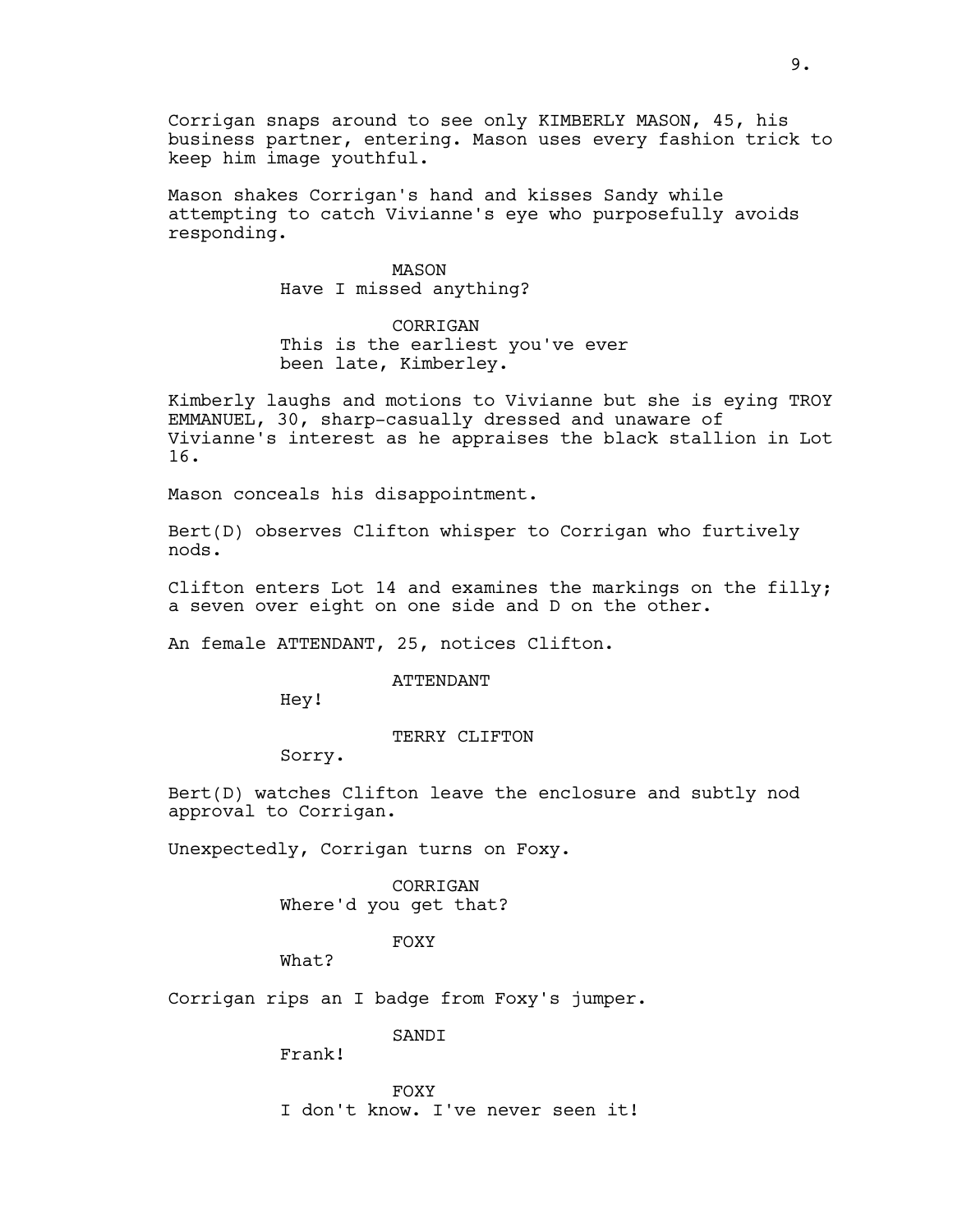**CORRIGAN** Where'd you get it? Foxy?

FOXY

Get real!

Corrigan crushes the badge one-handed and discards it.

Vivianne picks the badge up.

She glares accusingly at a flabbergasted Foxy.

Corrigan indicates for his Bodyguard to search the area.

SANDI What's wrong with you, Frank?

The Bodyguard pushes past the grinning Bert(D) whose I badge is missing.

The black stallion in Lot 16 rears.

Vivianne jumps back, her stiletto stabbing the shoe of Troy Emmanuel. Troy reverses into Mason who nudges him away.

> VIVIANNE Oh, I'm so sorry.

Troy exaggerates his pain, referring to a dent in his fashionable shoe. Vivianne cringes.

Troy laughs. Vivianne mockingly shakes her head.

The black stallion whinnies as Bert(D) appears next to The Psychiatrist.

> BERT(D) (looking at Vivianne) Anyone who could control that, might have a fine filly.

The Psychiatrist inspects the black stallion.

THE PSYCHIATRIST You think so?

The Bodyguard reappears, shrugs to Corrigan.

A FATHER, 35, and young DAUGHTER, 12, are the only ones appraising LOT 18, a compliant horse and dead ringer for Lot 14.

> DAUGHTER Oh, Daddy, look, she's so sweet.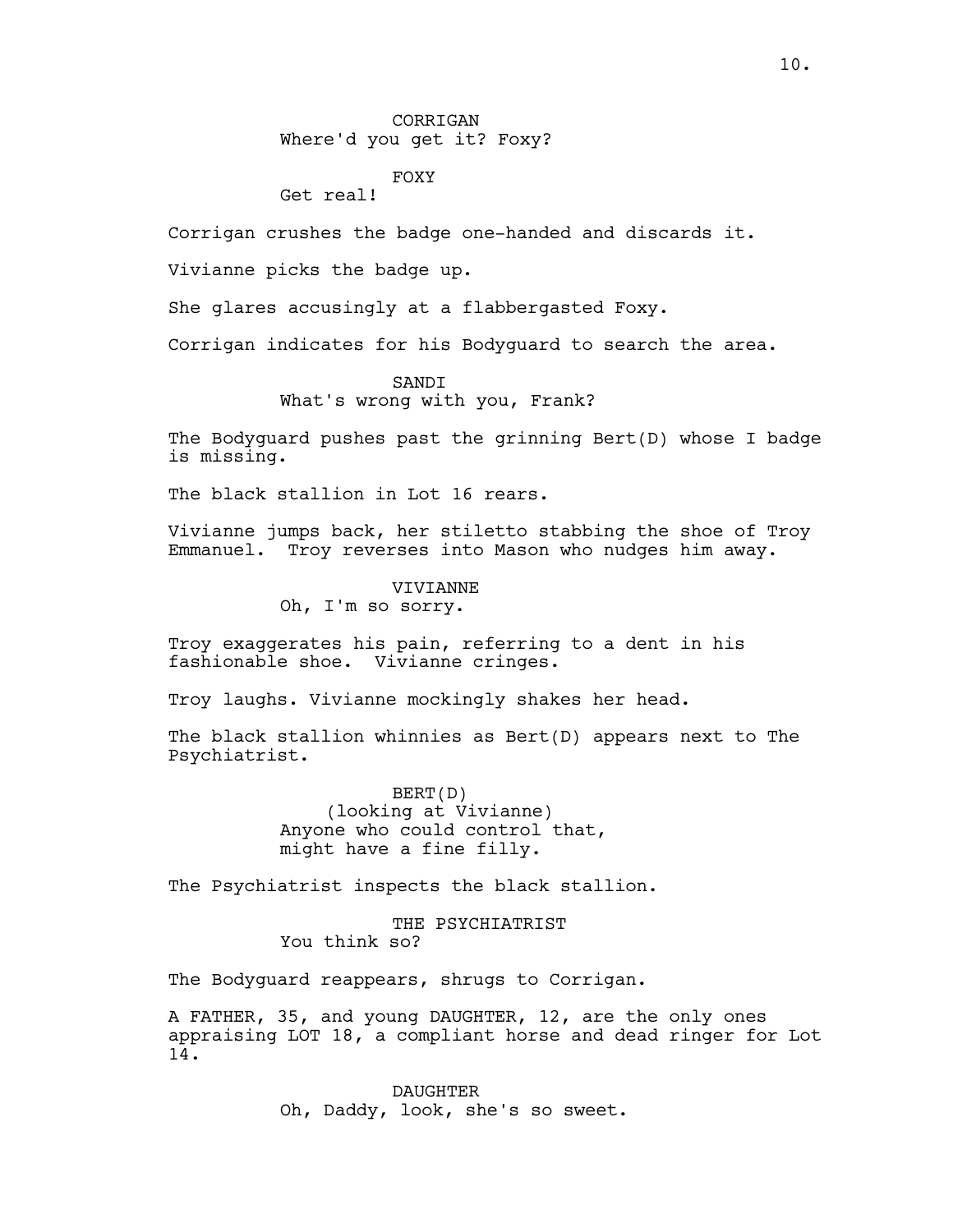The Father moves his daughter on.

FATHER Docile horses make good pets, not racehorses.

DAUGHTER

Ooough!

The Psychiatrist notices Clifton covertly enter the enclosure of Lot 18.

Clifton checks the horses's markings: one over six on one side and B on the opposite side.

INT. HORSE SALES, MAIN ARENA - SAME DAY

The horse sales are under way. The creme de la creme of the racing fraternity create an exciting and tense atmosphere.

A horse is led from the ring.

Bert(D) waves to Corrigan who ignores him.

**SANDI** Who is that man?

CORRIGAN A lunatic who knows nothing about horses.

Lot 14 is led in and displayed. There is anticipation among buyers, especially Sandi.

> AUCTIONEER This is the pick of the bunch, ladies and gentlemen, the one you've all been waiting for, from Happy Prince out of Haymaker. I'll start the bidding at five hundred thousand.

Eager BUYERS nod to the Auctioneer.

Lot 14 is led around displaying perfect balance, raw energy and poetic grace.

> **AUCTIONEER** I have six hundred already. Seven. Give me time to talk her up, folks.

Troy smiles at Vivianne from across the room. She returns his smile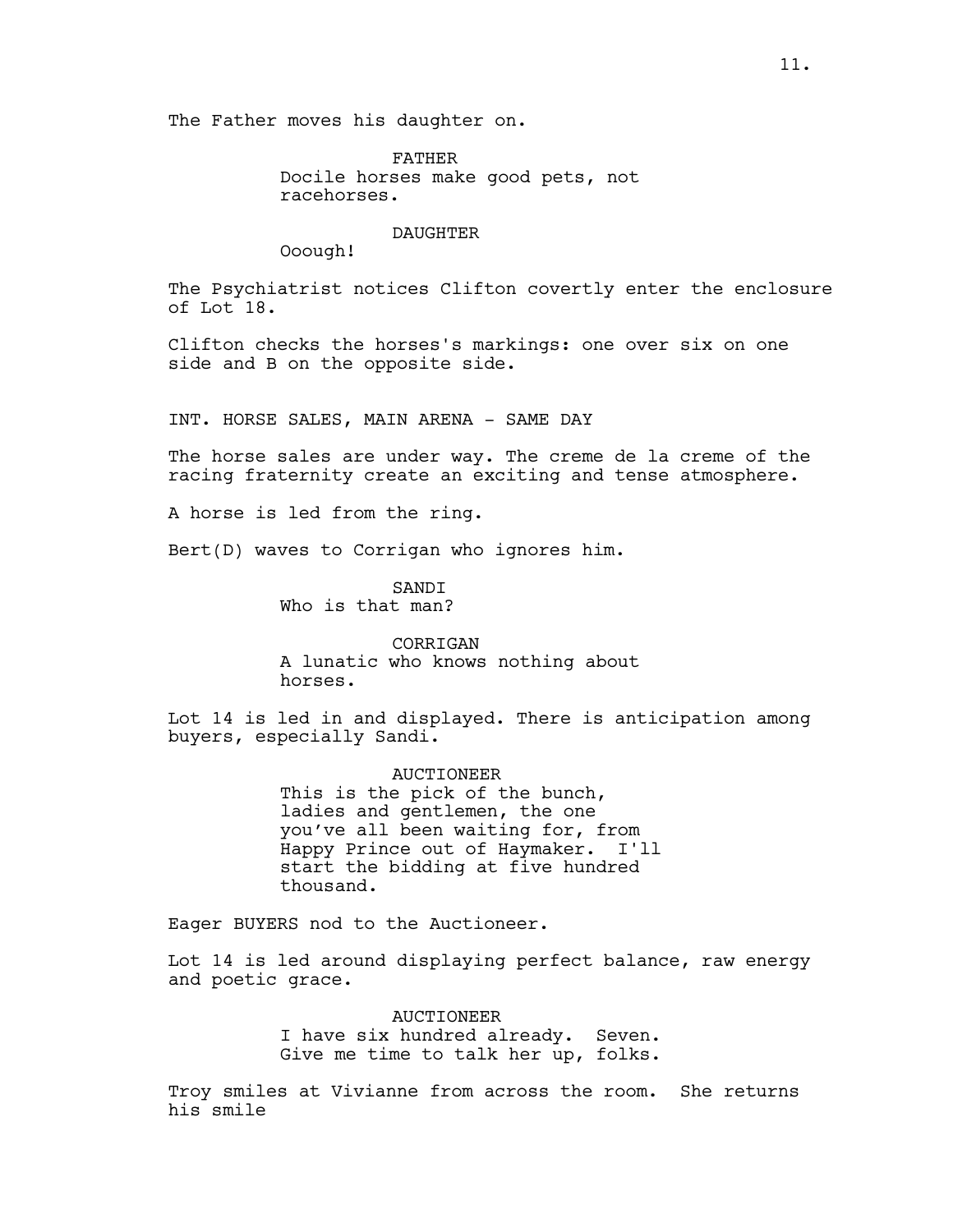Mason is miffed.

Sandi is eager to bid. Corrigan indicates for her to wait.

AUCTIONEER I have eight. I have nine. Nine hundred thousand for the finest piece of unowned horse flesh in the country. Do I have one million?

Most Buyers hesitate.

Sandi raises her hand. Corrigan smiles approvingly.

AUCTIONEER I have one million.

The Psychiatrist looks at Bert(D) who subtly nods.

The Psychiatrist nods, indicating a bid.

AUCTIONEER I have one million one hundred.

Sandy looks apprehensively at Corrigan.

CORRIGAN (loudly) One million three hundred.

There are gasps of appreciation. Sandi smiles.

AUCTIONEER I have one million three. It's against you, Sir.

All eyes turn to the Psychiatrist. Bert(D) subtly shakes his head.

The Psychiatrist storms out.

AUCTIONEER I have one million three, going once, going twice....Am I done?

Buyers give the thumbs up to Corrigan who turns to Mason.

CORRIGAN It's nice to be among friends, even if they aren't mine.

AUCTIONEER Sold to Mr Frank Corrigan.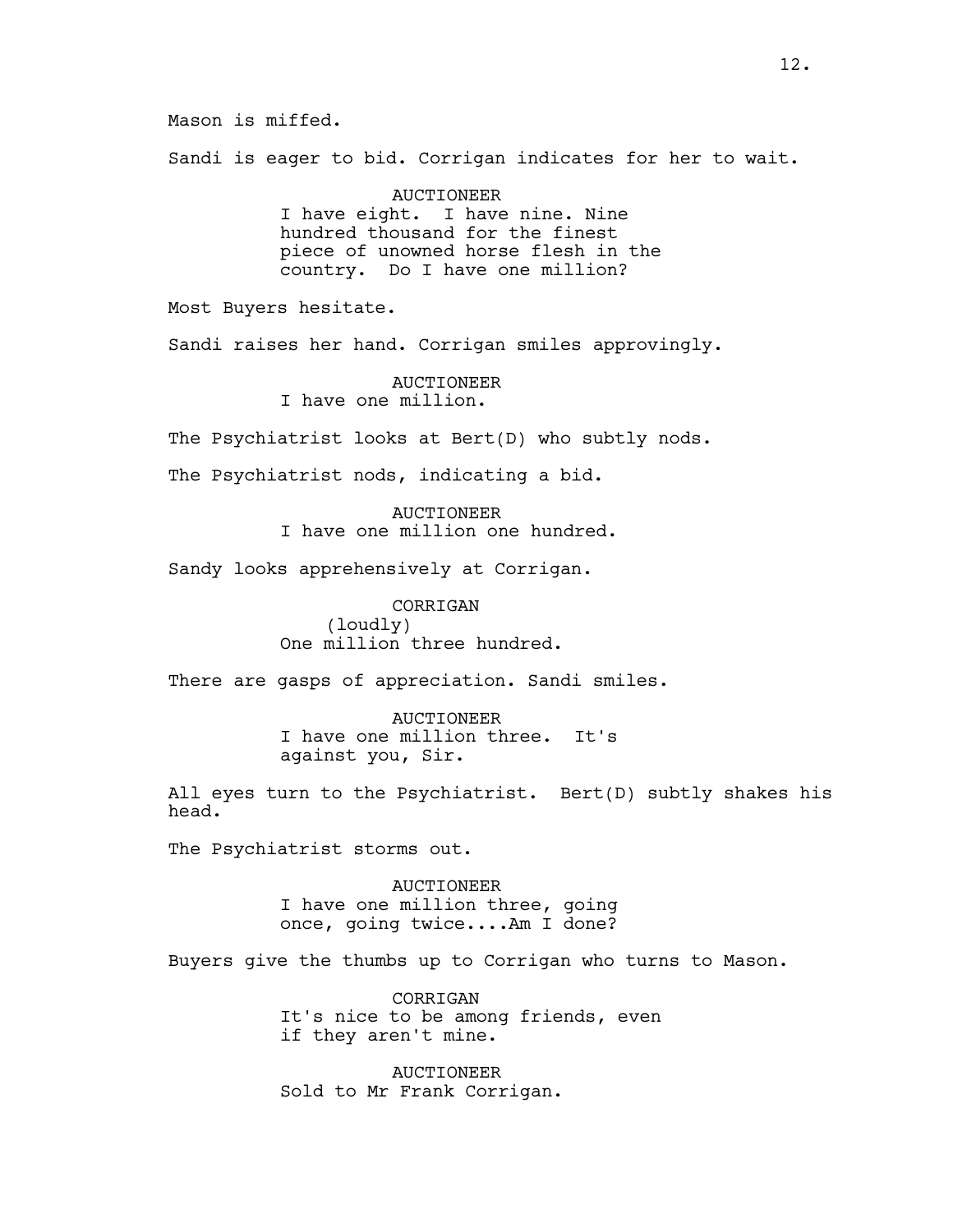Sandy jumps with glee.

SANDI To Mrs Sandi Corrigan!

AUCTIONEER One million three hundred thousand, to Mrs Sandi Corrigan.

Lot 14 is led from the ring.

VIVIANNE (to Sandi) What are you going to call her?

Corrigan doesn't give her time to respond.

CORRIGAN

Foxy Lady.

Foxy is ecstatic. Vivianne smiles but not Sandi.

As the black stallion from Lot 16 is brought in it goes berserk, like a condemned man at his execution.

Bert(D) watches Corrigan whisper to Clifton before leaving with his entourage.

Troy follows close behind Vivianne.

Clifton remains.

#### AUCTIONEER

This could be the dark horse of the auction, Ladies and Gentlemen, a ripper of a stallion by Black Ethos out of Wild Rose. I'll open at five hundred thousand. Do I have a bid for five hundred thousand?

There are no bidders. Bert(D) watches Clifton who is uninterested in Lot 16.

The Psychiatrist returns, stands at the back.

AUCTIONEER Four-fifty? Do I hear four-fifty? Do I hear four? Four hundred? Anyone at four hundred?

The Auctioneer shrugs to the disappointed male OWNER, 45.  $Bert(D)$  notices the Psychiatrist, glassy-eyed, up the back.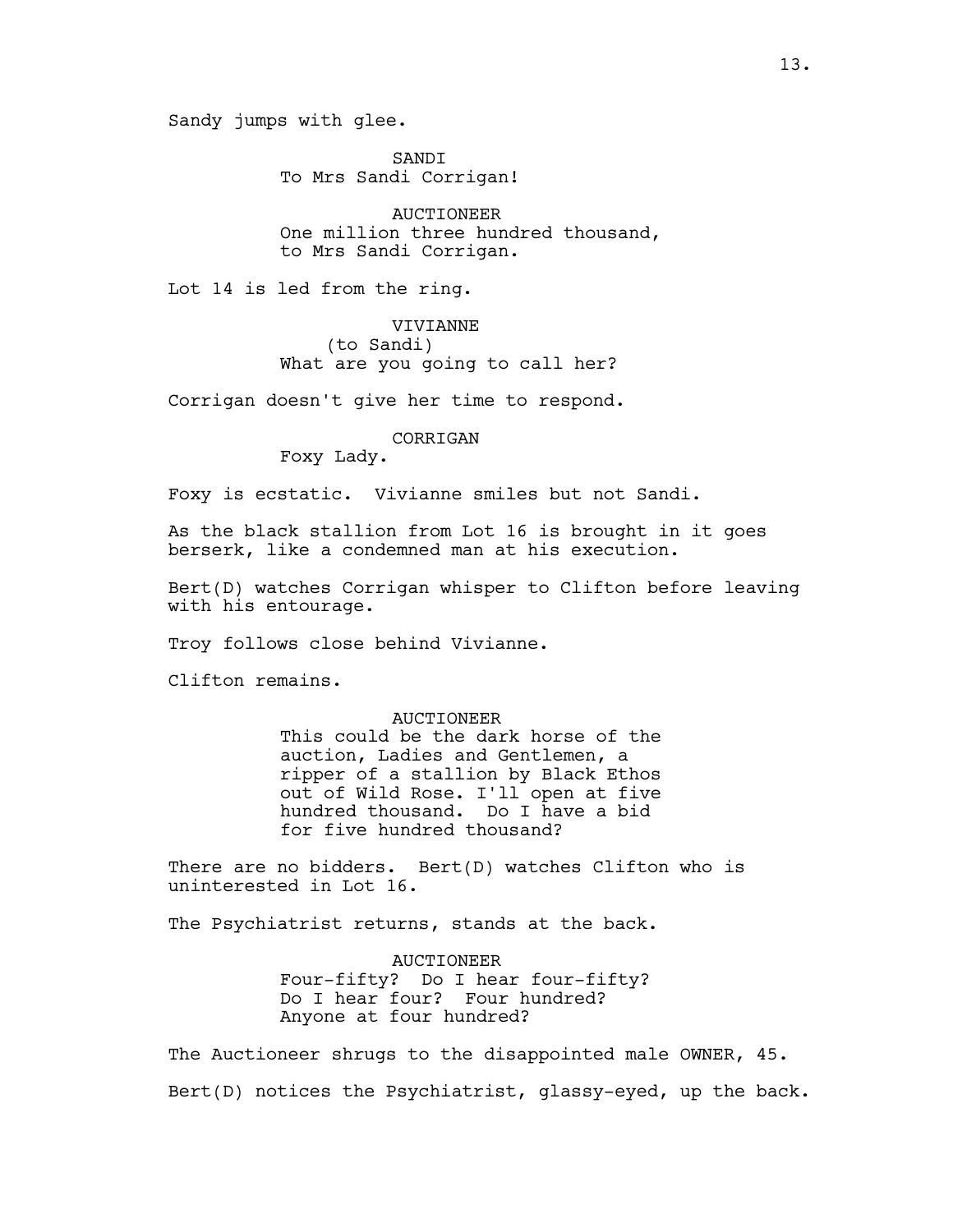## AUCTIONEER That's it, ladies and gentlemen.

Bert(D) shakes his head at the Psychiatrist who stares straight ahead.

> AUCTIONEER Lot 16 must wait for another day...

THE PSYCHIATRIST Three seventy-five.

The crowd are bemused at the Psychiatrist's bid.

Bert(D) mouths 'no' to the Psychiatrist.

THE PSYCHIATRIST Three seventy-five.

The Auctioneer looks to the Owner who willingly nods.

AUCTIONEER

Sold it is, to our good friend the Psychiatrist, one of the more interesting trainers in the game. If anyone can straighten this horse out it's the good Psychiatrist.

Bert(D) drops his grin.

Lot 16 is removed with difficulty.

The Psychiatrist immediately leaves.

Lot 18 is calmly brought in.

Knowing BUYERS smile and shake their heads.

Only the Father and Daughter appear interested.

The Daughter pleads to her reluctant Father.

AUCTIONEER This is one of those bargain horses, usually a good soul mate to that champion you already have. Do I have ten thousand dollars?

FATHER (reluctantly) Ten thousand.

His daughter is thrilled. The Auctioneer looks for other bidders.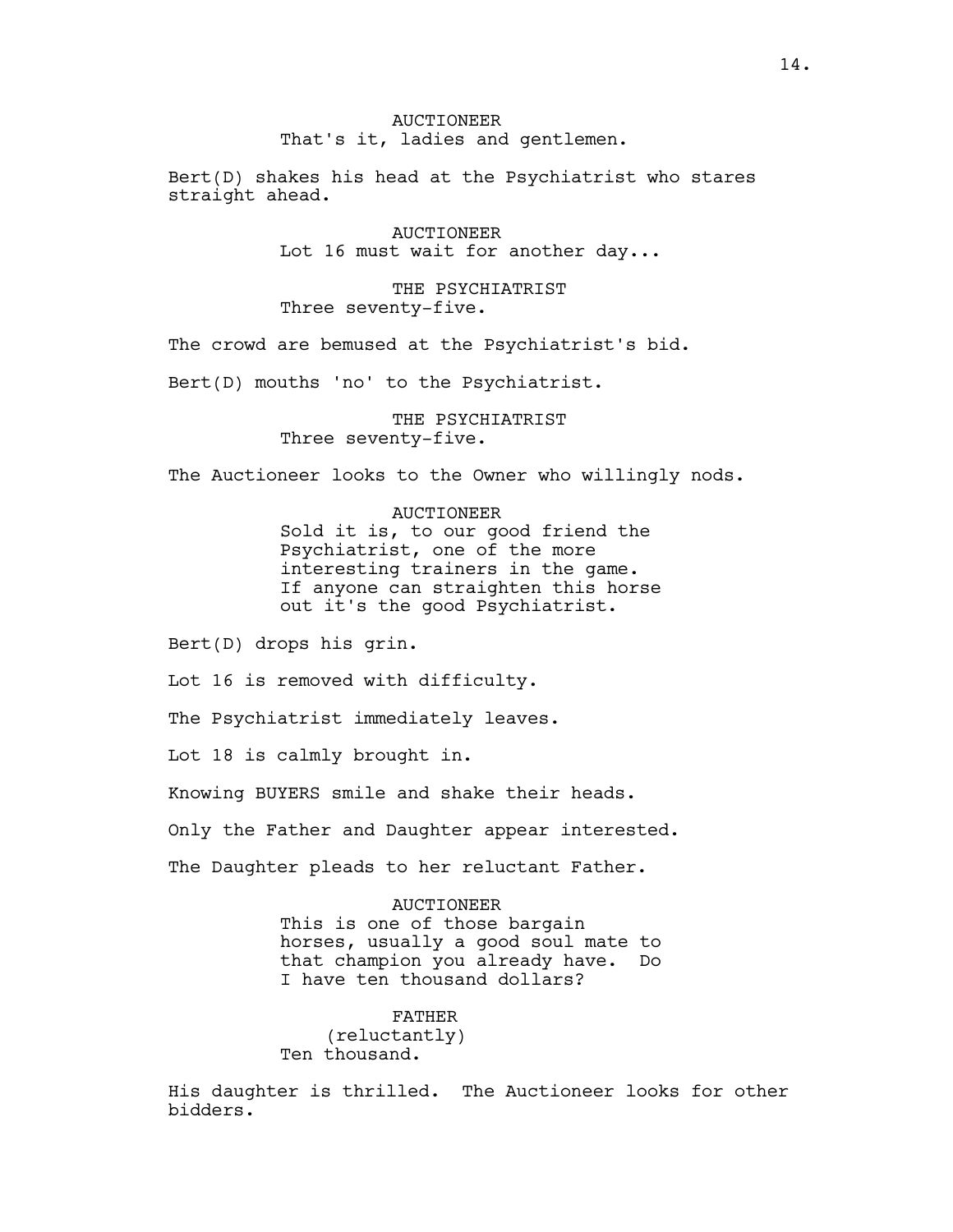Bert(D) walks to the exit.

AUCTIONEER Ten thousand once, ten thousand twice...

TERRY CLIFTON Eleven thousand.

Bert(D) stops, watches Clifton.

FATHER Twelve thousand.

TERRY CLIFTON Fourteen thousand.

AUCTIONEER I don't even need to be here. It's against you, Sir, at fourteen.

The Father shakes his head to the disappointment of his daughter.

Bert(D) ponders why Clifton would buy Lot 18.

INT. HORSE SALES, FUNCTION ROOM - SAME DAY

The CROWD enjoy drinks after the sales.

 $Bert(D)$ , carrying his Gladstone bag, sips Champagne and grins at Corrigan who forces a smile.

> CORRIGAN Always be sincere, Son, even if you don't mean it.

Bert(D) moves towards Corrigan.

The Bodyguard steps in front of Bert(D) who grins at the bemused Bodyguard. Corrigan turns away.

Mason is about to talk to Vivianne when Troy hobbles over.

She laughs at Troy, grabs a glass of Champagne from a passing WAITER, who is unaware he wearing an I badge. Vivianne accidentally spills Champagne over Troy's shoes. Troy feigns utter horror. Vivianne grins. They both laugh.

Foxy looks at her mum as if to say 'here we go again'.

Mason angrily replaces a full glass of Champagne on the Waiter's tray and glares at the Waiter wearing the I badge.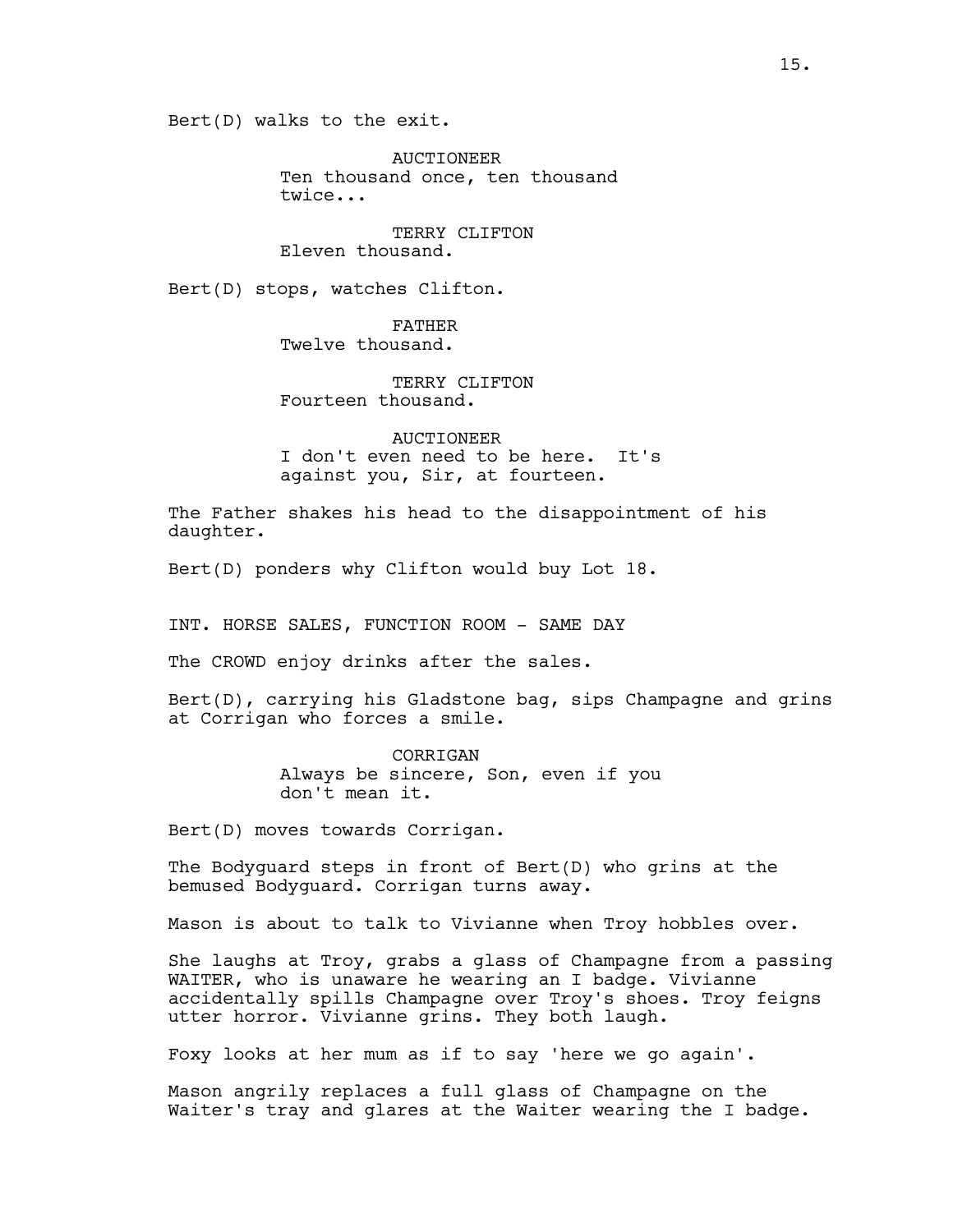The Bodyguard grab the Waiter and rip the badge from him. The unknowing Waiter is terrified.

> MASON Where'd you get it?

The Waiter shrugs. Corrigan glares hatred.

Bert(D) laughs to himself.

EXT. CORRIGAN'S HOTEL - 2 DAY LATER

Outside the exclusive HOTEL CORRIGAN a chauffeur opens a luxury car door.

Corrigan alights, notices a leather wallet crammed with money in the gutter. He furtively bends and picks it up. He grins at the Chauffeur pretending not to notice.

> **CORRIGAN** Money won't make you happy, Son...

INT. FOYER HOTEL CORRIGAN - SAME DAY

Corrigan hurries through the foyer of his hotel, ignoring the acknowledgment of STAFF.

> CORRIGAN V.O. ...but it'll keep you comfortable while you're unhappy.

A male STAFF member opens an elevator door.

INT. ELEVATOR - SAME DAY

Corrigan stands behind the male LIFT OPERATOR. He holds the wallet, contemplating whether or not to open it.

He looks at the security camera in the ceiling before putting the wallet in his pocket and checking his image in the mirror.

INT. BOARDROOM, HOTEL CORRIGAN - SAME DAY

Six FINANCIERS sit around a boardroom table. Corrigan sits at the head of the table. Mason stands to one side.

The Financiers scrutinise prospectus documents for a casino bid.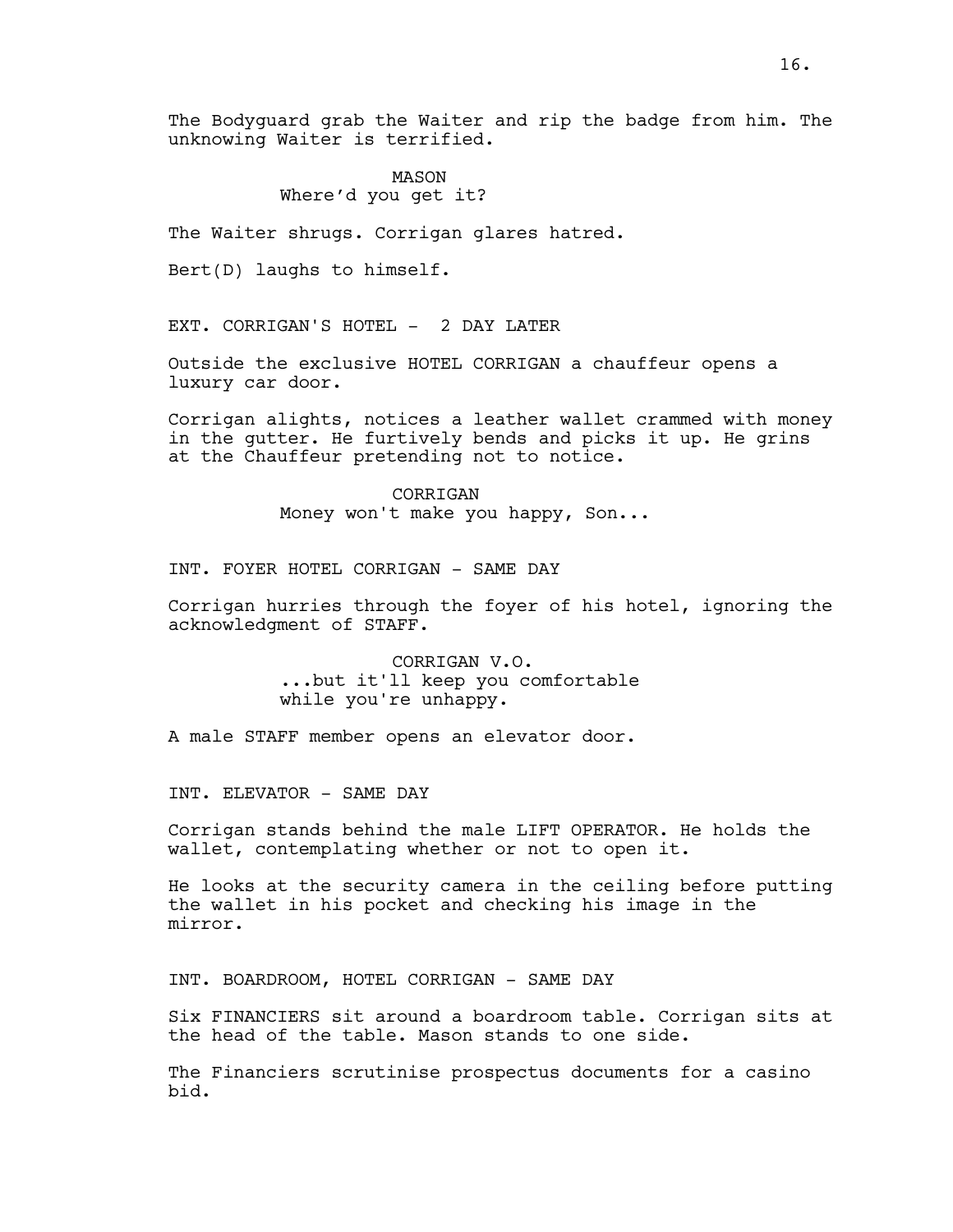TOM, 60, scrutinises closer than most.

Corrigan addresses the meeting.

CORRIGAN Gentlemen, you know I've invited you here to join our bid for the casino licence. Though I could finance the entire project myself...

**TOM** 

Then why haven't you, Frank?

Corrigan, glances knowingly at Mason before answering.

CORRIGAN Because I believe a man should have two goals in life, Tom.

Corrigan pauses. Tom plays to the Financiers.

**TOM** What's the other one, Frank?

The Financiers chuckle.

CORRIGAN To make a little money first, and to make a little money last.

Mason laughs. Corrigan expected the Financiers to laugh but they are unresponsive.

> TOM You sound like my parish priest, Frank. Trouble is...

Tom winks at a Financier.

TOM ...she considers gambling a mortal sin.

More chuckles.

**CORRIGAN** So do I, Tom...whenever I loose.

Tom smiles.

**TOM** But you haven't answered my question, Frank.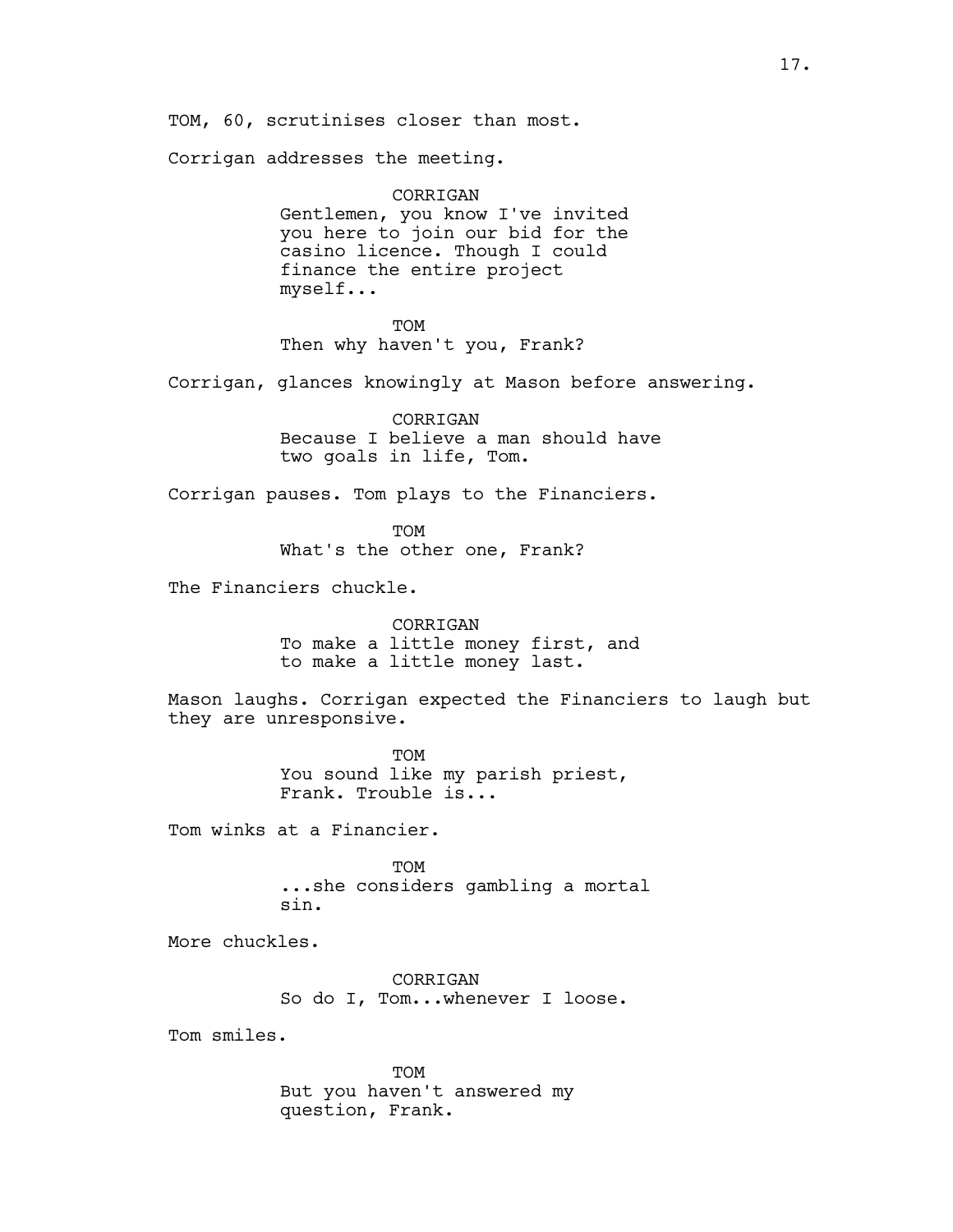Corrigan throws the leather wallet from the gutter on the table. The Financiers are mystified.

> CORRIGAN Help yourself, whatever you want. It's yours.

The Financiers look at each other bemused.

#### **CORRIGAN**

Last chance.

When no one accepts the challenge Corrigan picks up the wallet.

> CORRIGAN There's your answer.

> > TOM

What answer?

# CORRIGAN

Why are you here, Tom? Why aren't you home making money?

Corrigan answers for him.

CORRIGAN Because you wanted to see if there was an opportunity to make some easy money.

Corrigan waves the wallet.

CORRIGAN You all wanted this but no one took it because it's disrespectful to take something you don't deserve.

Corrigan pockets the walled, leans forward, looks directly at Tom.

> CORRIGAN If I go it alone, Tom, that's how I'll look. An opportunist. I'll be under attack from all sides.

He waits for the right moment before smiling and continuing.

CORRIGAN But you come on board and Corrigan Enterprises is guaranteed respectability.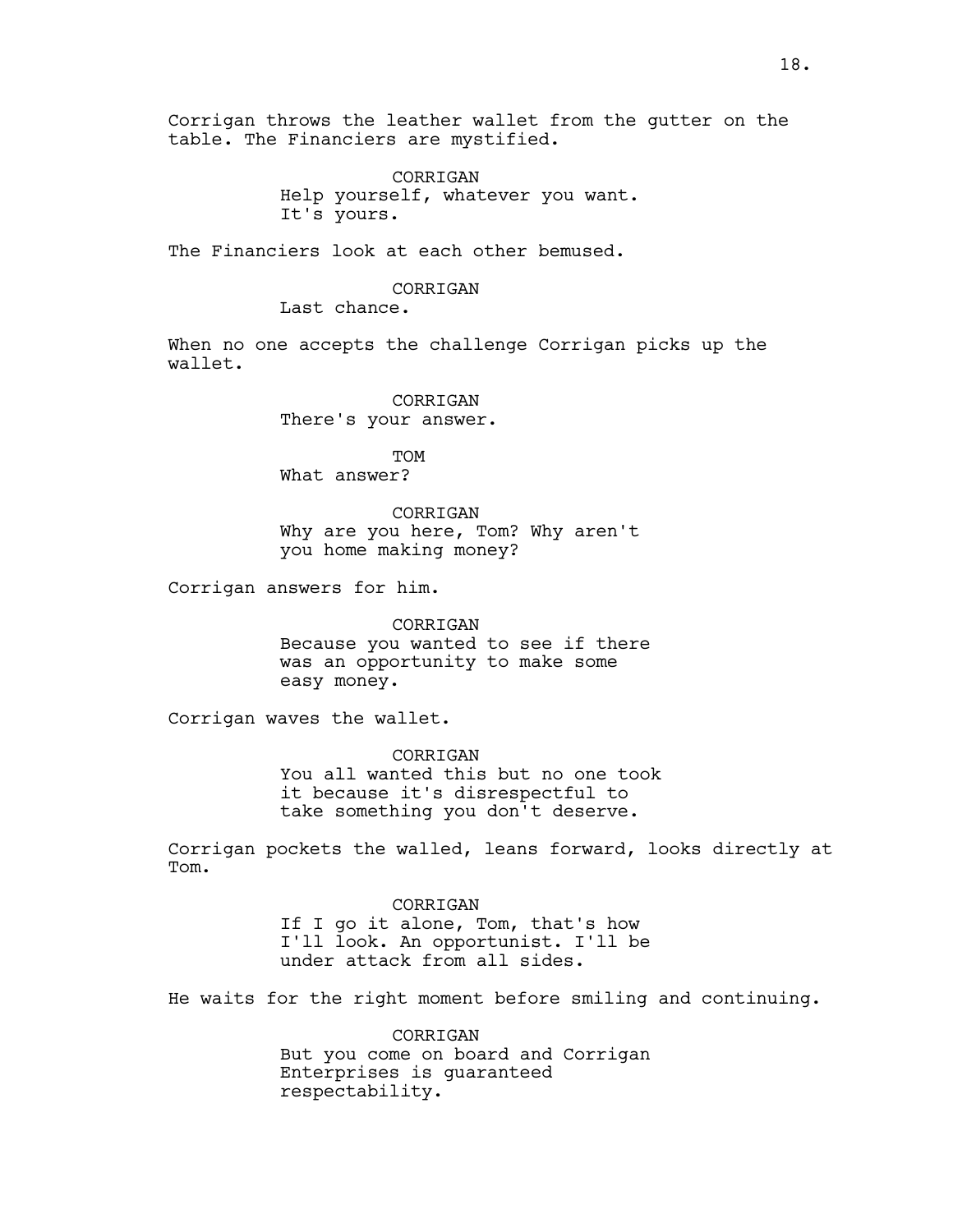Corrigan watches the Financiers check each other's reaction. He senses a shift in their interest and nods to Mason.

Mason leaves.

CORRIGAN You have the figures...

The doors open and a stunning design model of the casino is wheeled in by STAFF, overseen by Mason.

> CORRIGAN ...and here's the product, gentlemen.

The Financiers are impressed, except Tom.

TOM

You'll be up against stiff opposition, Frank. I know of five organisations submitting proposals.

**CORRIGAN** Ah, but we'll have the front running.

Tom is unable to contain a sneer.

TOM How can you guarantee that?

CORRIGAN

Trust me.

TOM Then there's no guarantee.

CORRIGAN What I guarantee is if at any time you or anyone in this room want out I'll refund your entire investment plus twenty per cent.

That definitely caught their interest.

TOM Plus twenty percent?

CORRIGAN That's what I said.

TOM Guaranteed?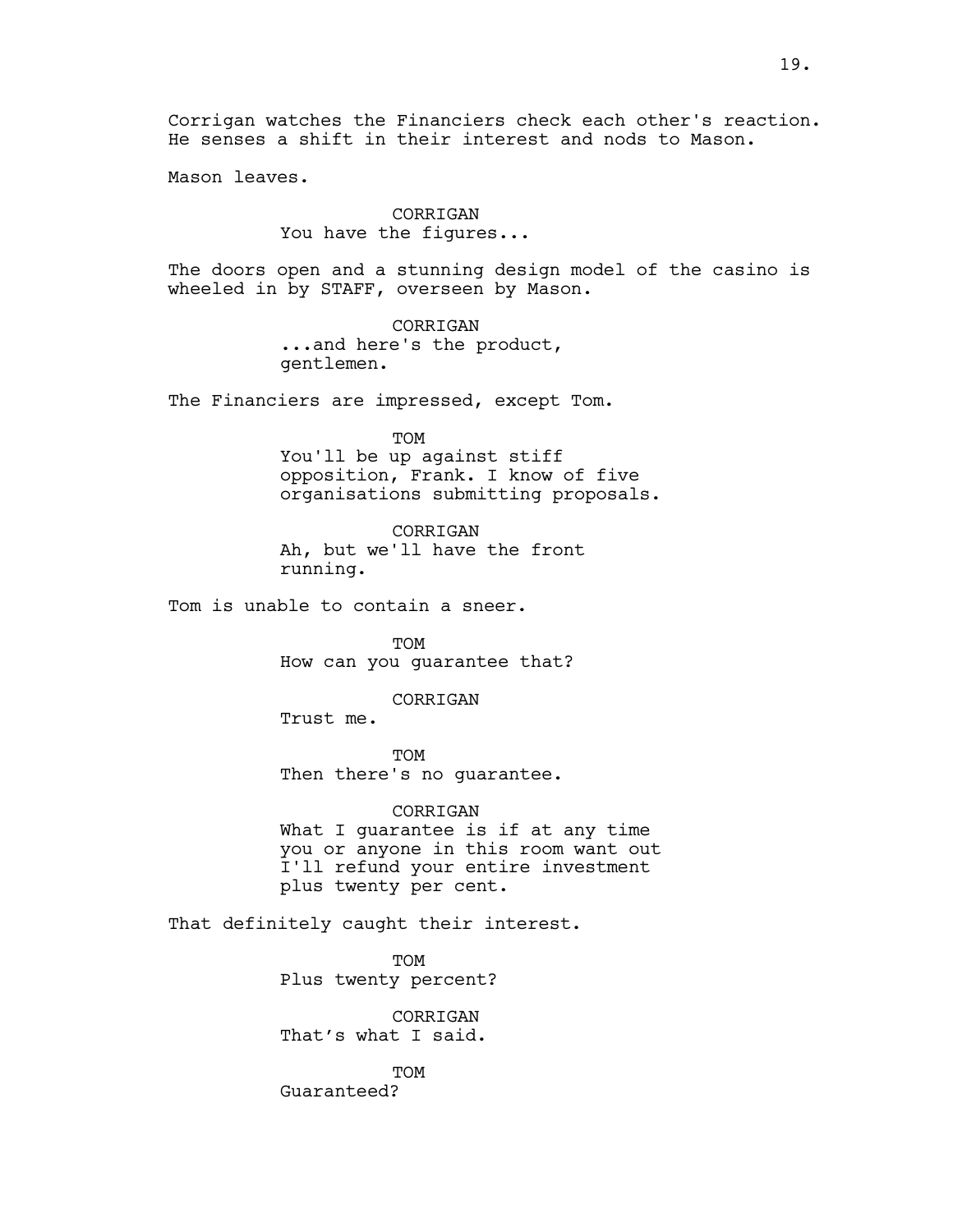In writing.

The Financiers nod approval, including Tom.

CORRIGAN You can't lose. Gentlemen, they'll come to us in half million dollar Mercs. We'll send them home in million dollar buses.

The Financiers laugh.

**TOM** Then I say let's hear it for the sinners.

The Financiers laugh louder.

CORRIGAN We're going to introduce something new to this city, Tom.

**TOM** What's that, Frank?

Corrigan points to the model.

CORRIGAN I call it 'instant bankruptcy'.

The Financiers snigger and approvingly mill around the model casino.

> CORRIGAN (aside to Mason) Control the flow of bankruptcy and you'll always guarantee respect.

Corrigan moves away, surreptitiously opens the wallet.

It contains fake money wrapped around an I badge.

INT. POLICE COMMISSIONER'S OFFICE - SAME DAY

The POLICE COMMISSIONER, 50, examines the I badge like an antique appraiser. A diamond ring he wears distinctively sparkles.

Mason anxiously observes the Commissioner.

Corrigan checks stock listings on his palm pilot.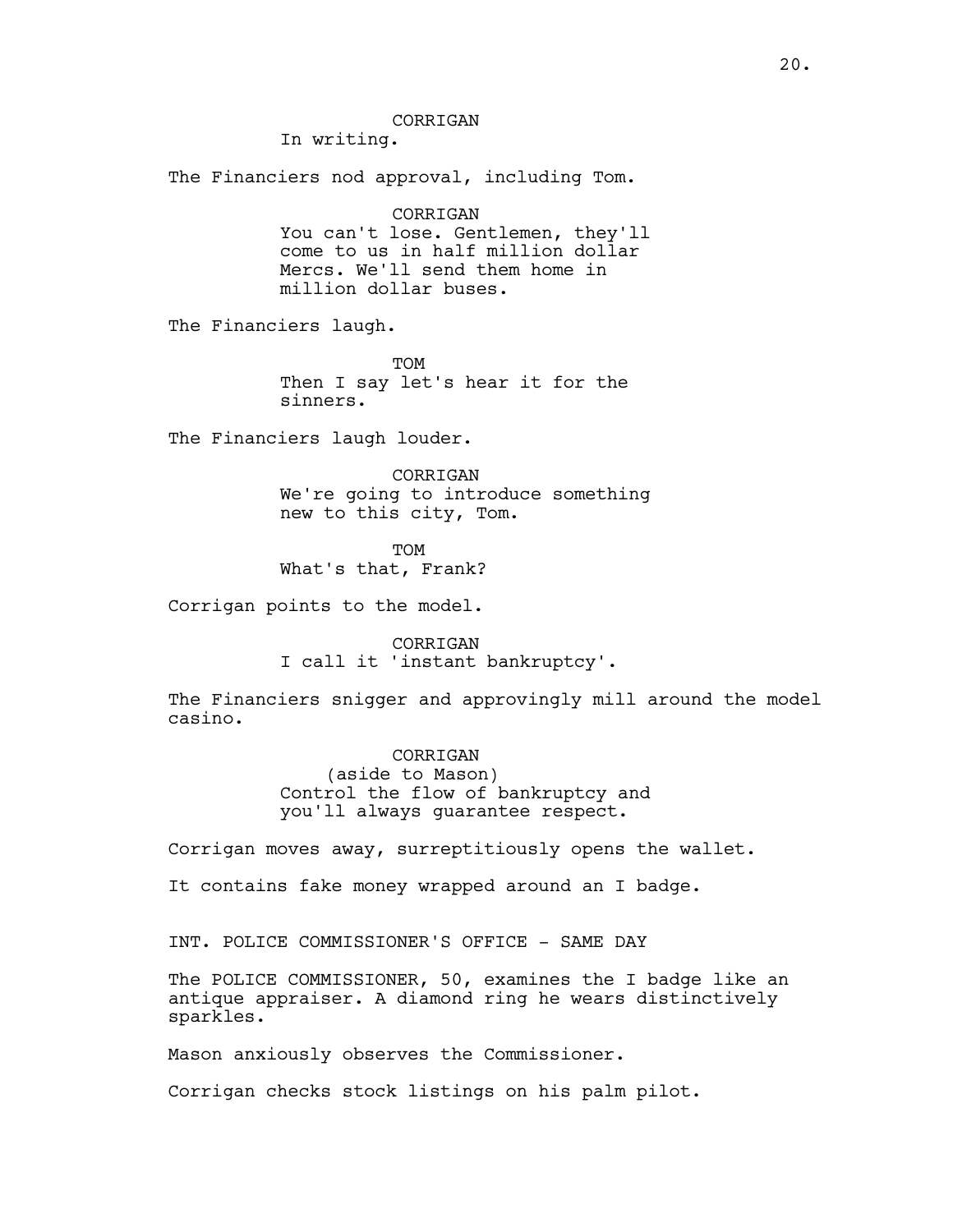## COMMISSIONER

On the strength of this, a burnt out skip and some kid's badge? Christ, Frank, he hasn't been active for two years.

Corrigan doesn't react.

### MASON

Well this maniac's active now and it's obvious he has a vendetta against Corrigan Enterprises.

COMMISSIONER He was known to rob anyone with a bank account.

#### MASON

Most of those victims dealt with us.

## COMMISSIONER

Christ, Frank, we never even established it was the one person. Some of my men still believe you organised those robberies.

Corrigan smiles, Mason scoffs.

MASON

And gave half the proceeds to charity to embarrass himself? Get real!

COMMISSIONER Professional criminals don't disappear for two years then reemerge simply to vandalise a rubbish bin.

Corrigan looks up from his palm pilot.

CORRIGAN Jim, I'm in a delicate phase of negotiations. Can't afford distractions. Isn't it time the Sheriff of Nottingham earned his reputation?

Corrigan motions to Mason who hands the Commissioner an envelope.

Corrigan and Mason leave.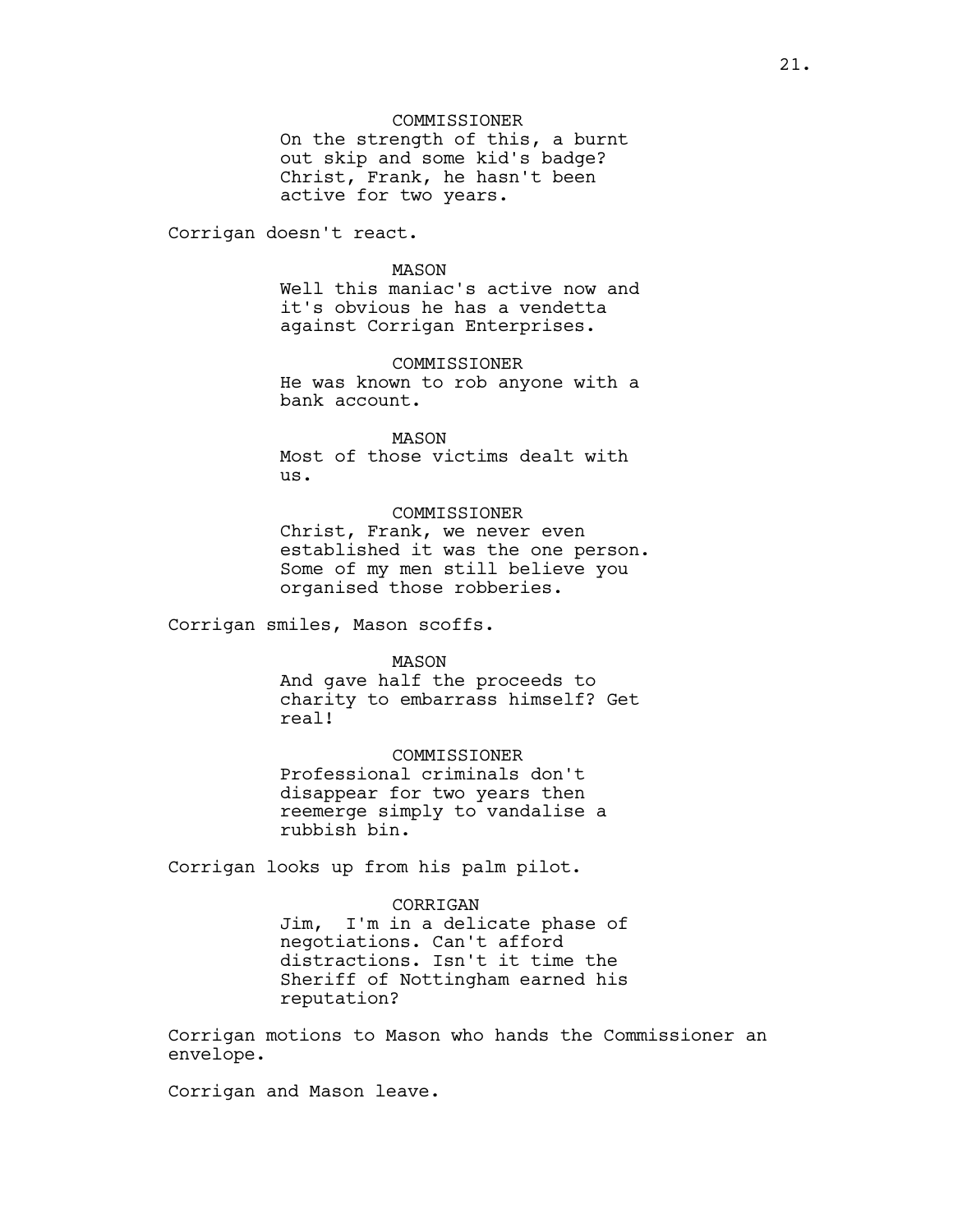The Commissioner pockets the envelope.

He removes a file labelled ROBIN HOOD from his desk drawer.

The file reveals numerous photocopied cuttings of newspaper articles similar to the front page of the newspapers carried by the Derelict. They have indistinct texta writing scrawled across them.

He puts the I badge in the folder and closes it.

EXT. FACTORY WALL - NIGHT

The Derelict sprays a graffiti outline of a flat map of the world on a deserted factory wall.

The tied newspapers are near the wall.

INT. ROOM - NIGHT

Only the mouth is visible

PSYCHIATRIST When trauma is extreme, when a patient cannot cope with their harsh reality, when all seems lost, they have been known to create another reality...

EXT. FACTORY WALL - SAME NIGHT

The Derelict sprays the countries with meaningless names such as DFLN, PITGHT, SLONGU, etc.

> PSYCHIATRIST V.O. ...a reality far removed from the one they were unable to cope with. This new reality becomes a world where they can now safely hide.

The distraught Derelict, his back against the wall, slowly slides down the wall, leaving a silhouetted smudge.

> PSYCHIATRIST V.O. Some refer to this new world as mental illness.

From the shadows, ED, 60, huge but barely visible, picks up the newspapers, then assists the Derelict.

They disappear into the night.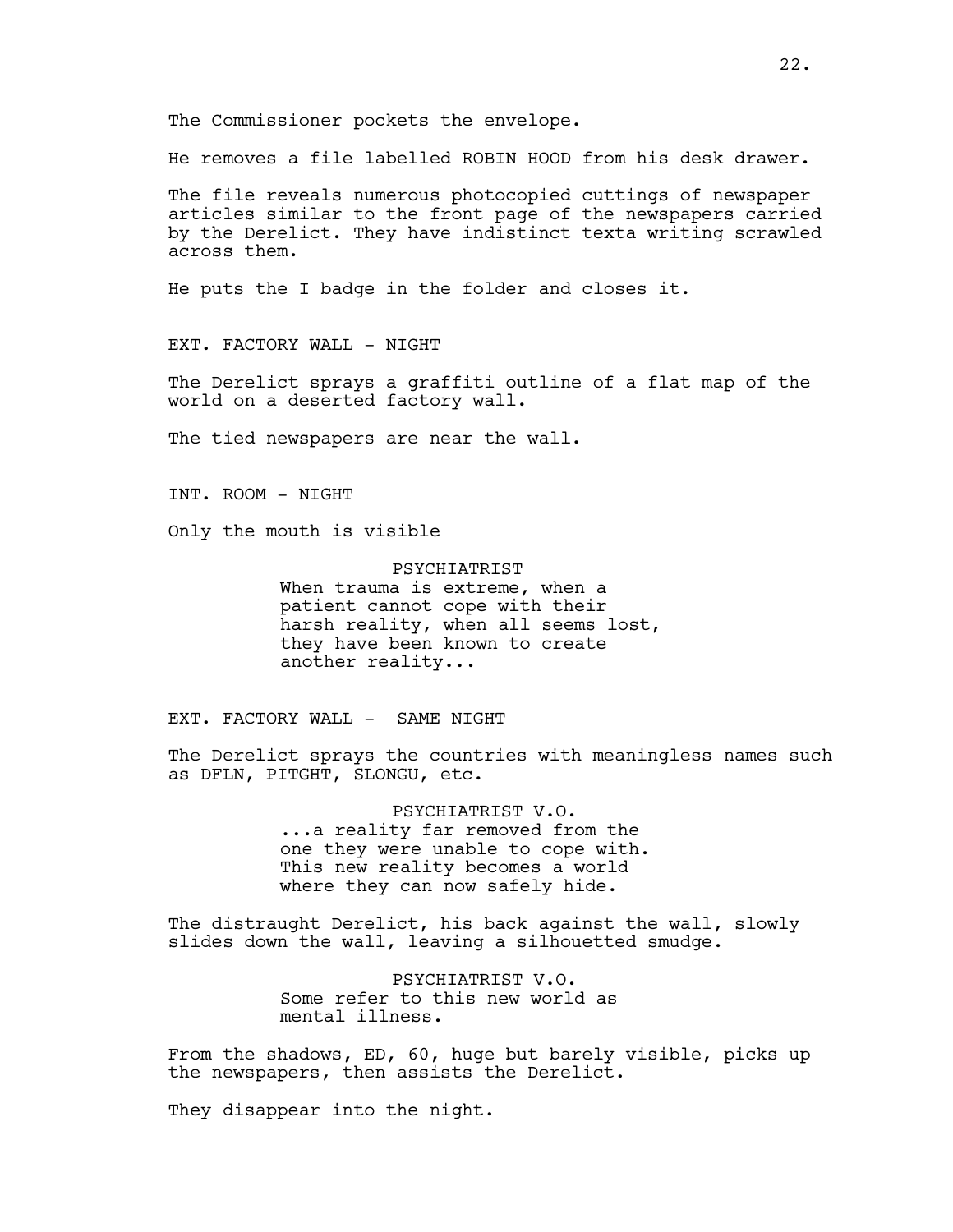EXT. PADDINGTON MARKETS - DAY (2 WEEKS LATER)

The market bustles with stall holders and Sunday browsers.

A guitar-strumming BUSKER,(Derelict) dressed as a Buddy Holly look-a-like and wearing gloves, sings competently.

A hat is generously filled with coins.

Nearby a plastic shopping bag contains the bundle of old newspapers.

> BUSKER (D) Everyday, it's a gettin' closer, goin' faster than a roller coaster, love like yours will surely come my way, a-hey, a-hey, hey.....

The Busker(D) has an appreciative audience.

Vivianne and Troy, strolling arm in arm, approach.

Vivianne notices an I badge on the Busker(D) who winks at her. She reacts by passionately kissing Troy.

The Busker(D) responds by switching songs.

BUSKER (D) We-a-he--a-hell, the little things you say and do make me wanta be with you. Rave on, it's a crazy feeling...

Troy laughs and empties his small change into the Busker's hat.

Vivianne casually glances at the shopping bag of old newspapers.

The Busker(D) changes song.

BUSKER (D) Well, that'll be the day, when you say goodbye, yes, that'll be the day, when you make me cry. Ah, you say you're gonna leave you know it's a lie because that'll be the day when I die.......

The high shrill of a hire truck backing next to the Busker(D)drowns the song.

The Busker(D) reluctantly moves his hat and the newspapers.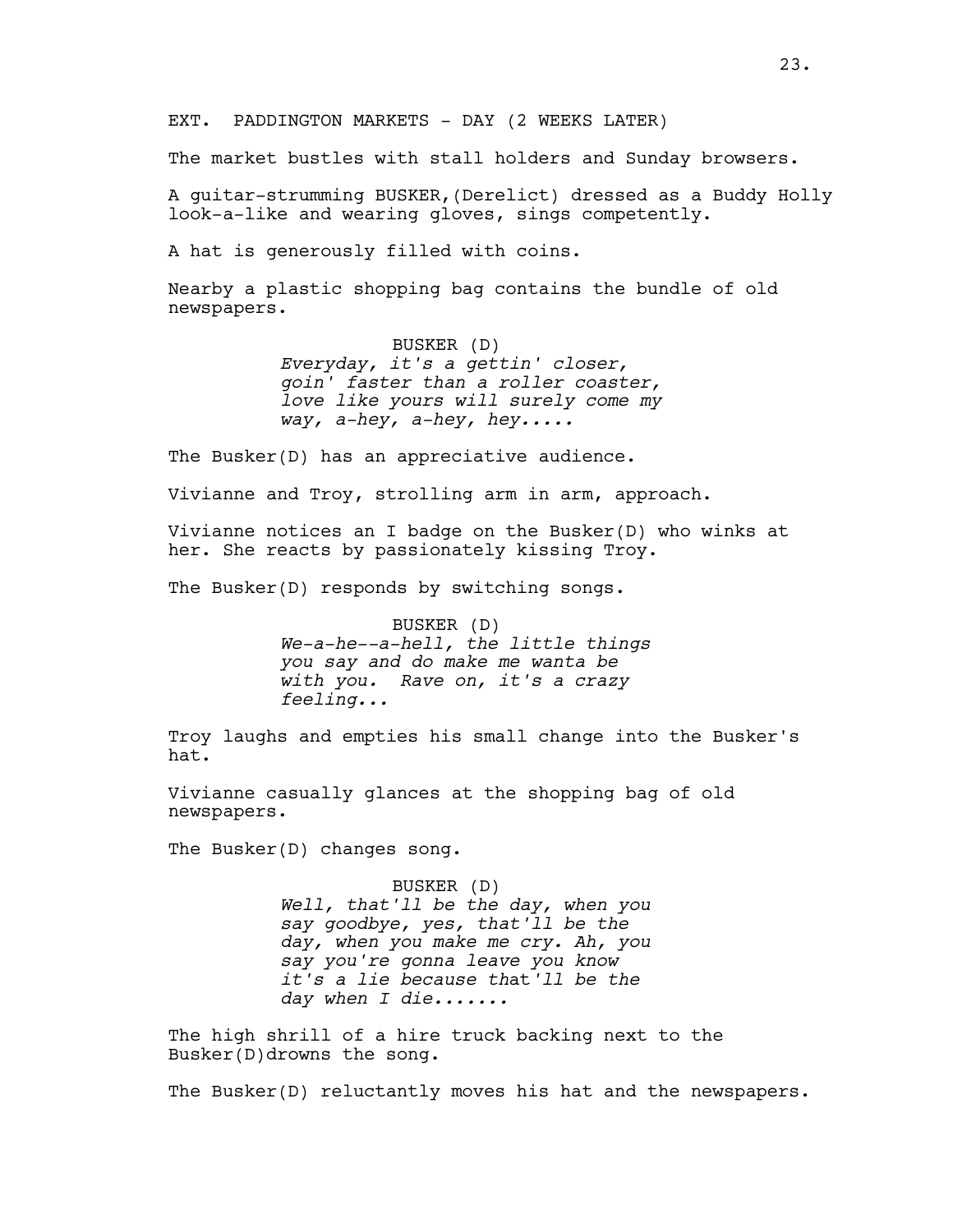The headline on the top paper reads: BACKPACKER FIRE ARSON SUSPECTED.

BONDI, 18, a well built surfie-type, directs the truck, forcing the gathering to move.

Vivianne admires a tattoo of the Eureka flag on Bondi's bicep.

BUSKER (D)

Hey!

BONDI Take it up with the Management Committee, Sport.

The Busker(D) continues singing.

BUSKER (D) ..you know it's a lie 'cause that'll be the day when I die! Well, you give me all your lovin'...

Vivianne, annoyed with Bondi, tugs Troy's arm to leave but Troy wants to watch.

> BUSKER (D) ...and your turtle dovin' a-all your hugs and kisses and your money too. Well, you know you love me baby, until you tell me, maybe, that some day, well, I'll be through. Well, that'll be the day...

Bondi opens the back doors of the truck.

The inside of one door is covered in legitimate advertising for unbreakable Monier glasses at \$200 a box. The other door has a sign reading, OUR PRICE ONLY \$100 A BOX. The van is packed with boxes of Monier glasses.

Ed, appearing as a grizzly knockabout, in shorts, navy singlet and covered in tattoos, drunkenly staggers from the van.

Ed places a flashing red light on the roof. His left hand is badly scarred.

Bondi grooves to the music.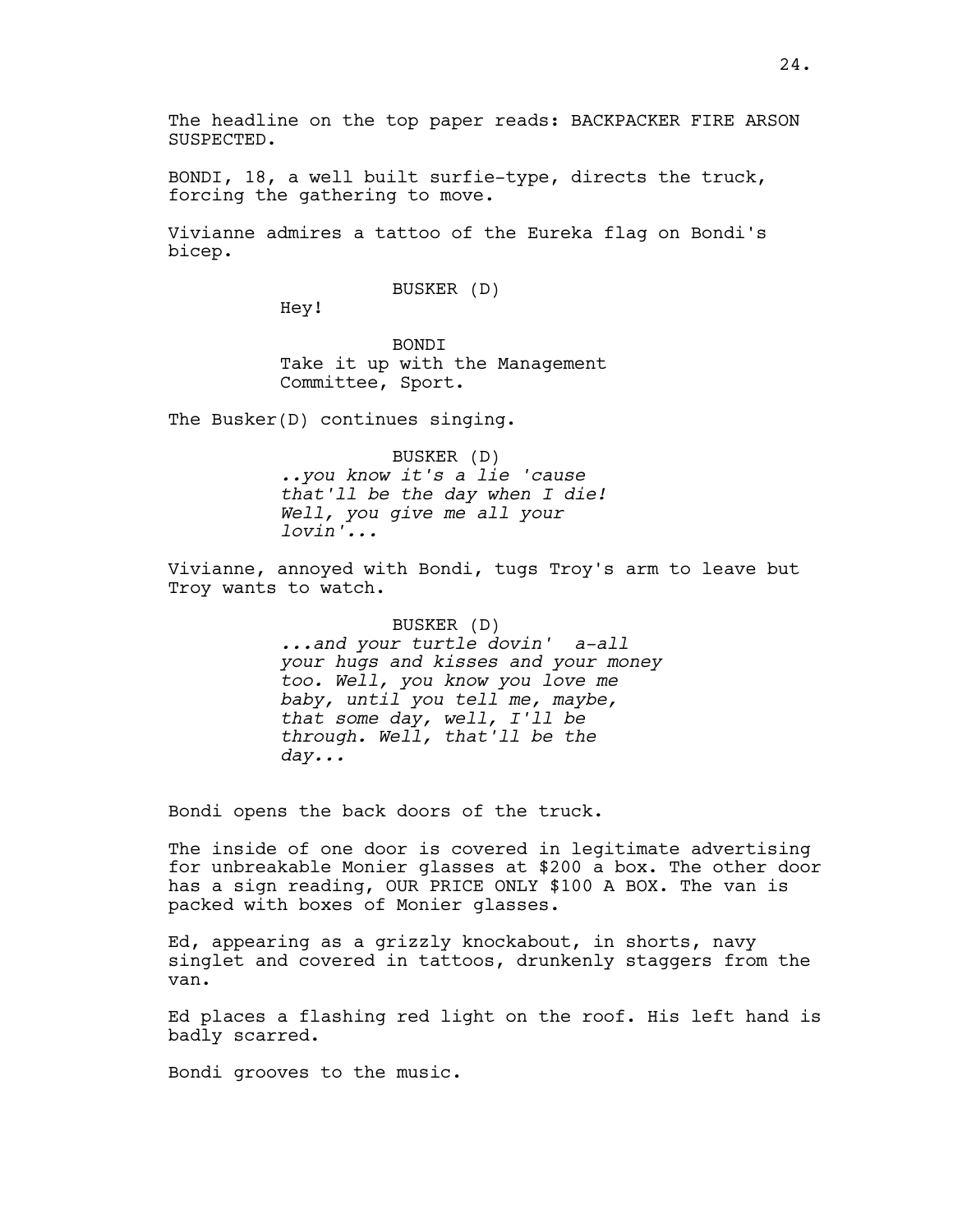The Busker(D) appears disinterested and counts the money in his hat.

> ED (to Bondi) Carn, get yer arse inta gear!

Bondi reluctantly hard sells PASSERSBY.

BONDI Normally two hundred bucks a box, folks. The world's only unbreakable Champagne glass. Now, I'm not gonna ask for two hundred bucks. I'll leave that to the multi nationals. No, ladies, I'm virtually giving 'em away at the all time low price of only one hundred dollars a box. Though there is a slight catch.

Troy gives Vivianne an, I knew it, look.

**BONDT** There's a limit of two boxes per customer.

Troy and Vivianne laugh.

But the savvy middle-class crowd are reluctant to purchase.

Ed, frustrated, shakes his head.

BONDI Who's gonna be first? (to Troy) What about you, Mate? You look like a Champagne guzzler.

**TROY** You can get them for a hundred bucks anywhere.

BONDI They'd be fake, Mate.

Bondi drops a glass. It doesn't break. He hands the glass to Troy to inspect.

> **BONDT** These are the real item, Mate.

**TROY** What've you got to put in it?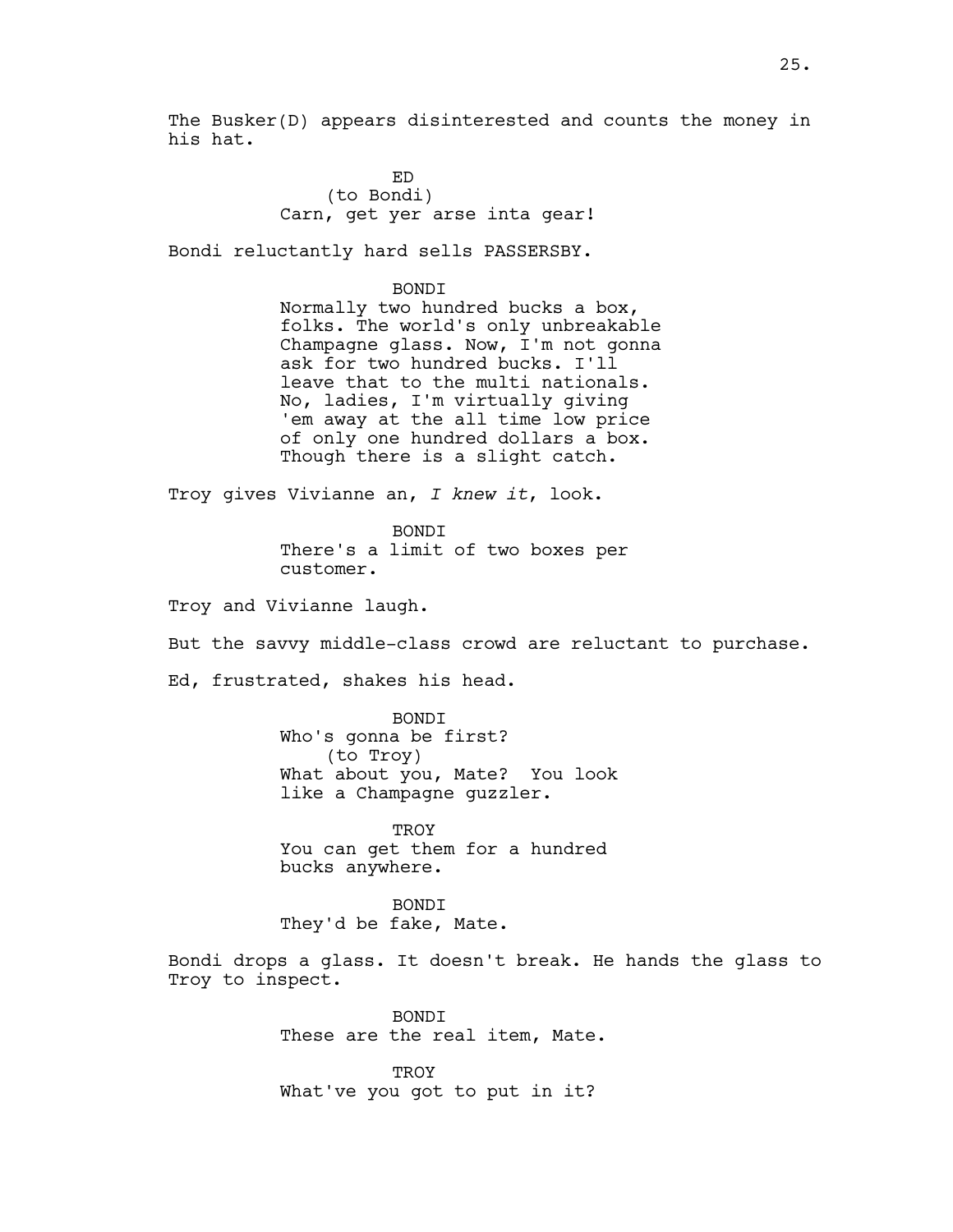Ed snatches the glass.

ED Piss off!

Troy bristles. Vivianne attempts to drag Troy away.

Ed angrily pushes Bondi into the side of the truck.

ED You can piss off too! I'll sell 'em meself.

TROY Give's a box, Kid.

Ed releases Bondi.

VIVIANNE Troy, I get them for nothing! (Troy doubts her) Frank imports them. He does.

Ed shoves Bondi towards Troy.

Troy hands Bondi one hundred dollars.

Bondi's eyes light up.

Ed snatches the money from Bondi and slams him against the truck.

Vivianne literally jumps.

The Busker(D) pulls Ed off Bondi and pushes Ed away.

BUSKER (D) Leave the aggro to the soldiers, Mate.

ED (pulling away) What would you fucken know, Looser? You probably spent the war in coward's castle making bullets.

The Busker(D) smiles at Vivianne but she's unsettled by the skirmish.

> ED If yer haven't sold half when I return, I'll smash yer face in, yer poofter!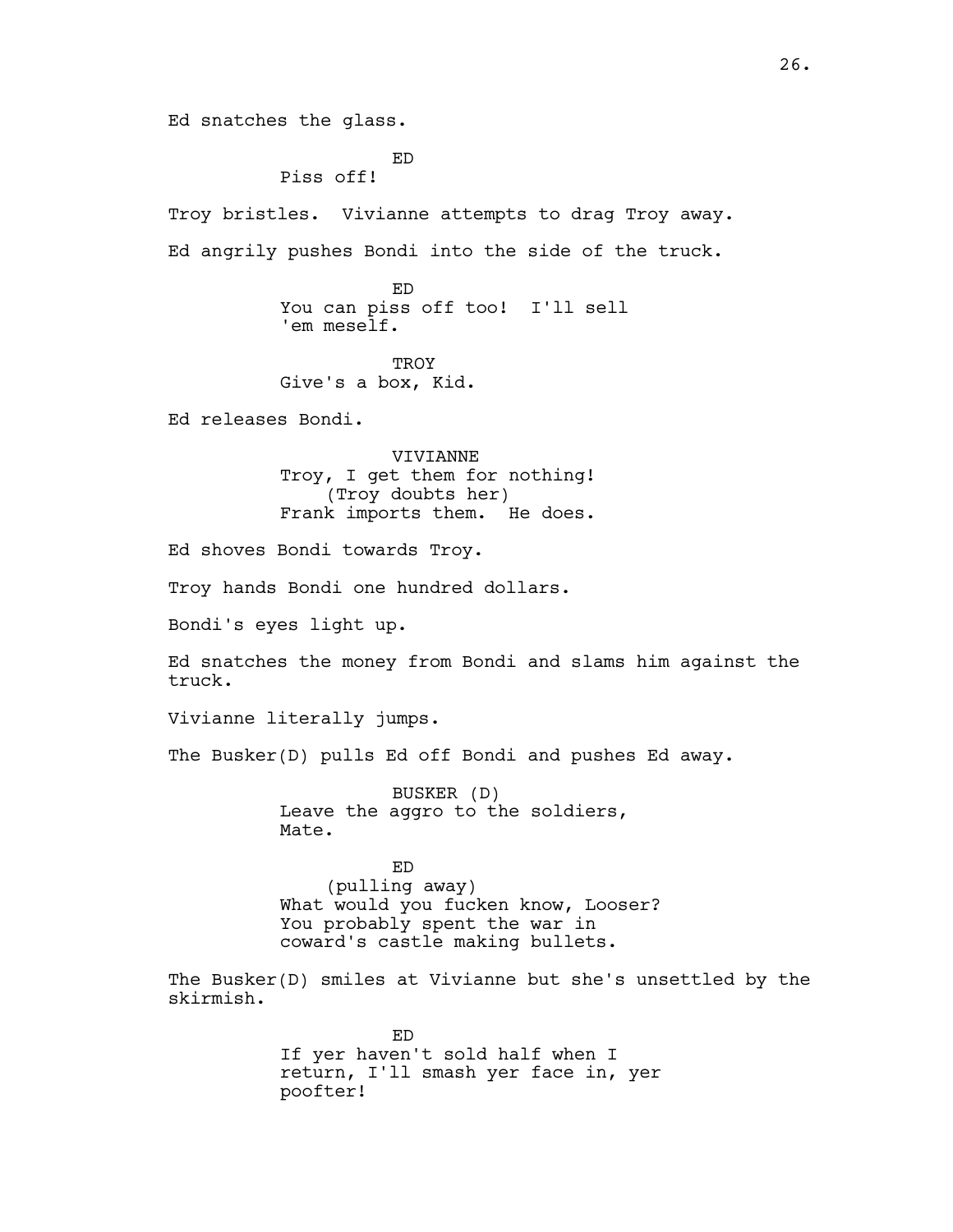Ed leaves. Bondi chokes back tears. The moment Ed is out of sight Bondi turns to the crowd.

> BONDI Bastard! I'll teach that bloody bastard a lesson. You can help yerselves, take as many boxes as you want.

But the crowd are hesitant to 'steal' the boxes.

BONDI Okay I'll tell you what, two for fifty. Twenty-five bucks a box. I'll leave the money in the truck. Everyone's a winner. (giving Vivianne a box) On the house, Luv. Happy birthday.

Vivianne shakes her head, refusing to take the box.

The Busker(D) grabs money from his hat and buys two boxes.

The onlookers rush Bondi, who, cautiously looking for Ed, sells the entire stock to eager purchasers.

The Busker(D) smiles at Vivianne.

BUSKER (D) All of my love, all of my kissin' you don't know what you've been amissing...

Vivianne pulls Troy away and they happily wander off.

The Busker(D) watches them.

INT. VIVIANNE'S HOUSE - DAY (SAME DAY)

#### BUSKER V.O. (D)

...Oh Boy! Oh Boy! When you're with me, oh Boy, Oh Boy, the world can see that you were meant for me. All of my life I been a-waitin' tonight there'll be no hesitatin' Oh Boy! Oh Boy! When you're with me, oh Boy, oh Boy, the world can see that you were meant for me. Stars appear and a-shadows afallin' you can hear my heart acallin' little bit of lovin' makes a-everything right, a-I'm gonna see my baby tonight.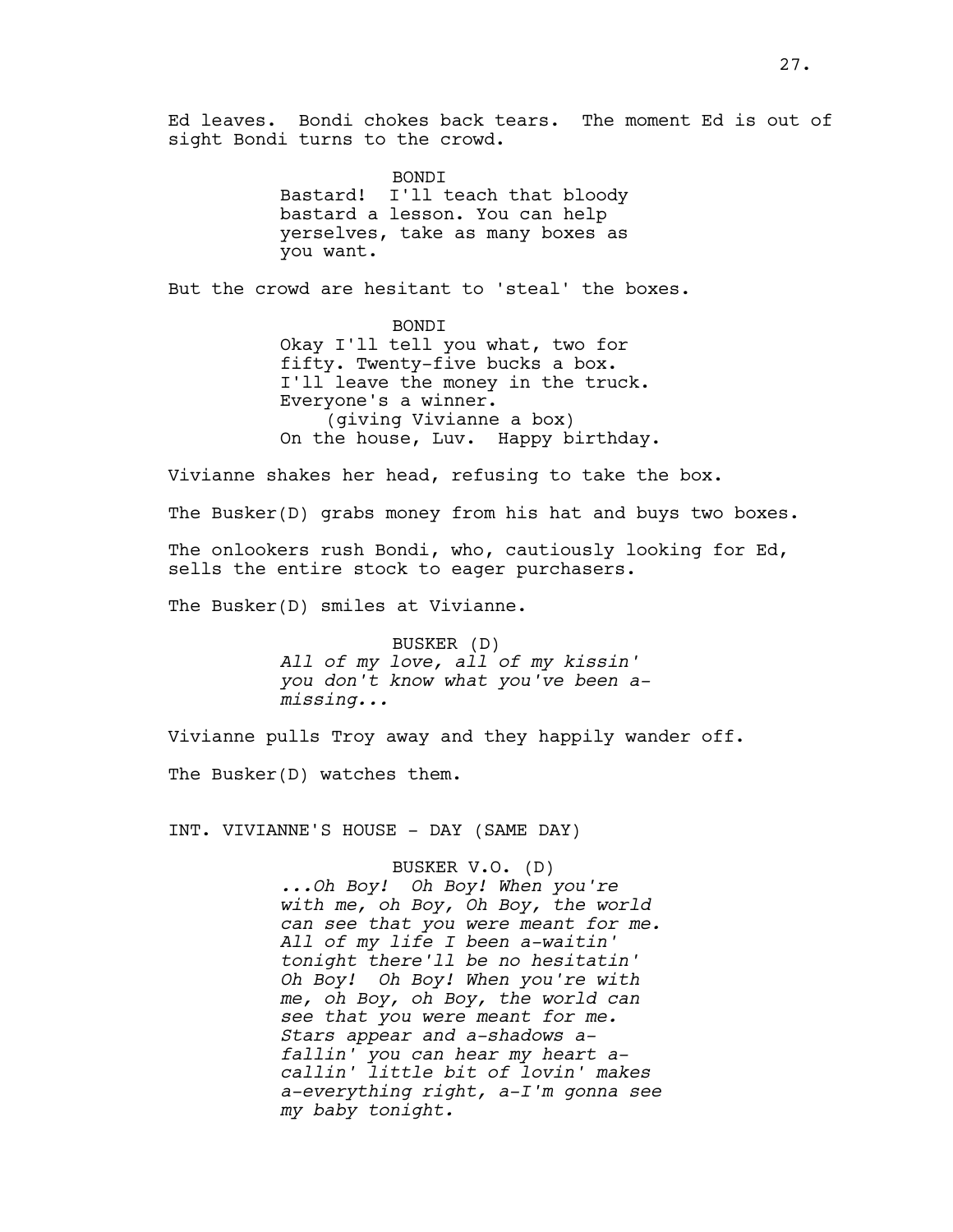Vivianne loosens her clothes as they scramble up the stairs of Vivianne's exclusive town house.

Egyptian artefacts adorn her house.

Troy carries a bottle of Moet and two of the new glasses.

Vivianne stops half way and passionately kisses Troy who attempts to fill a glass with his eyes closed.

She takes the bottle and glasses, puts them on the stairs and undresses Troy.

> TROY Where's Foxy?

#### VIVIANNE With friends.

Vivianne is experiencing the heights of ecstasy when the front door opens and Foxy enters with two female school FRIENDS.

Vivianne's leg shoots sideways causing a glass to tumble to the bottom of the stairs smashing into a thousand pieces at the feet of the embarrassed Foxy and her horrified friends.

INT. HOI POLLOI HOTEL - (SAME DAY)

The Hoi Polloi, a knockabout pub into Karaoke with STAFF impersonating celebrities, is packed and raging.

The Busker(D), wearing the same gloves and a navy-blue singlet, sings, Seasons In The Sun, into the karaoke microphone, but the song is drowned by the noise of the Ragers.

### BUSKER (D)

Goodbye to you my trusted friend. We've known each other since we were nine or ten. Together we've climbed hills or trees, learned of love and ABC's, skinned our hearts and skinned our knees. Goodbye my friend it's hard to die.

At a table Ed and Bondi divvy their earnings into three piles.

Bondi smiles and pockets his.

He winks at a passing GIRL.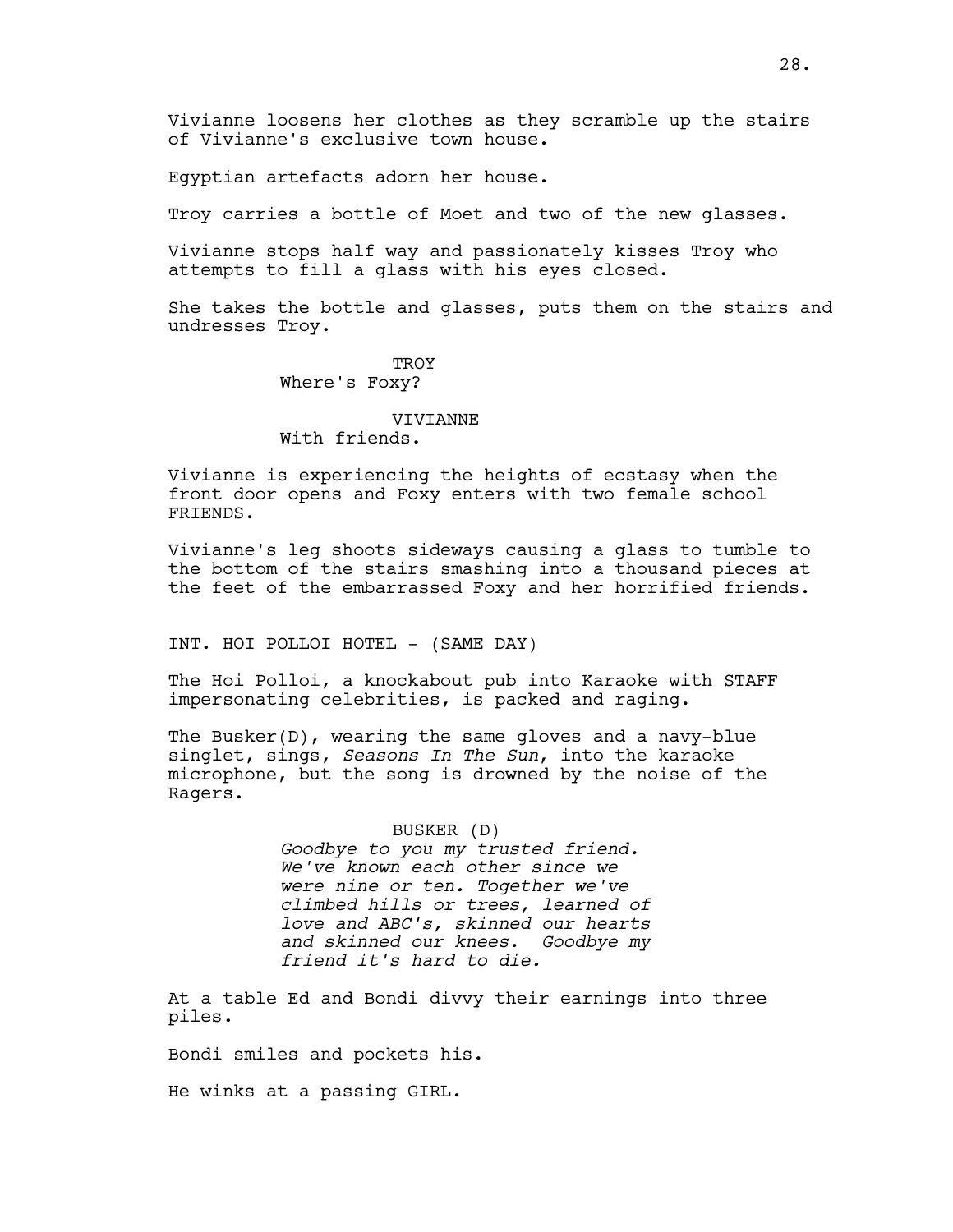Ed indicates the third pile to the Busker(D) on the karaoke platform, now nearly in tears at the emotional power of his own performance, which nobody watches.

The Busker(D) acknowledges Ed.

The plastic bag of newspapers is under the table.

#### EXT. OCEAN - THAT NIGHT

A bare-chested Busker, clutching the old newspapers, trudges through sand towards a distant hotel highlighting a neon sign: HOTEL CORRIGAN.

> BUSKER V.O. (D) But all the birds are singing in the sky, now that spring is in the air, pretty girls are everywhere, think of me and I'll be there. We had joy, we had fun, we had seasons in the sun, but the hills that we climbed were just seasons out of time.

The Busker(D) drops to his knees, tears streaming down his face.

INT. ROOM - NEXT NIGHT

A small television in a grotty darkened room shows a current affairs program.

The Derelict, lying on a stark bed, watches a female PRESENTER talking to viewers.

> FEMALE PRESENTER (on television) The Government have just announced that the person to decide the next casino licence is prominent QC Michael Edgeway. A moment ago our reporter spoke to Frank Corrigan, the man many now believe to be the front runner to receive the next licence.

The television show crosses to the foyer of Hotel Corrigan. Corrigan is leaving his hotel.

A REPORTER and CAMERA CREW attempt to interview him.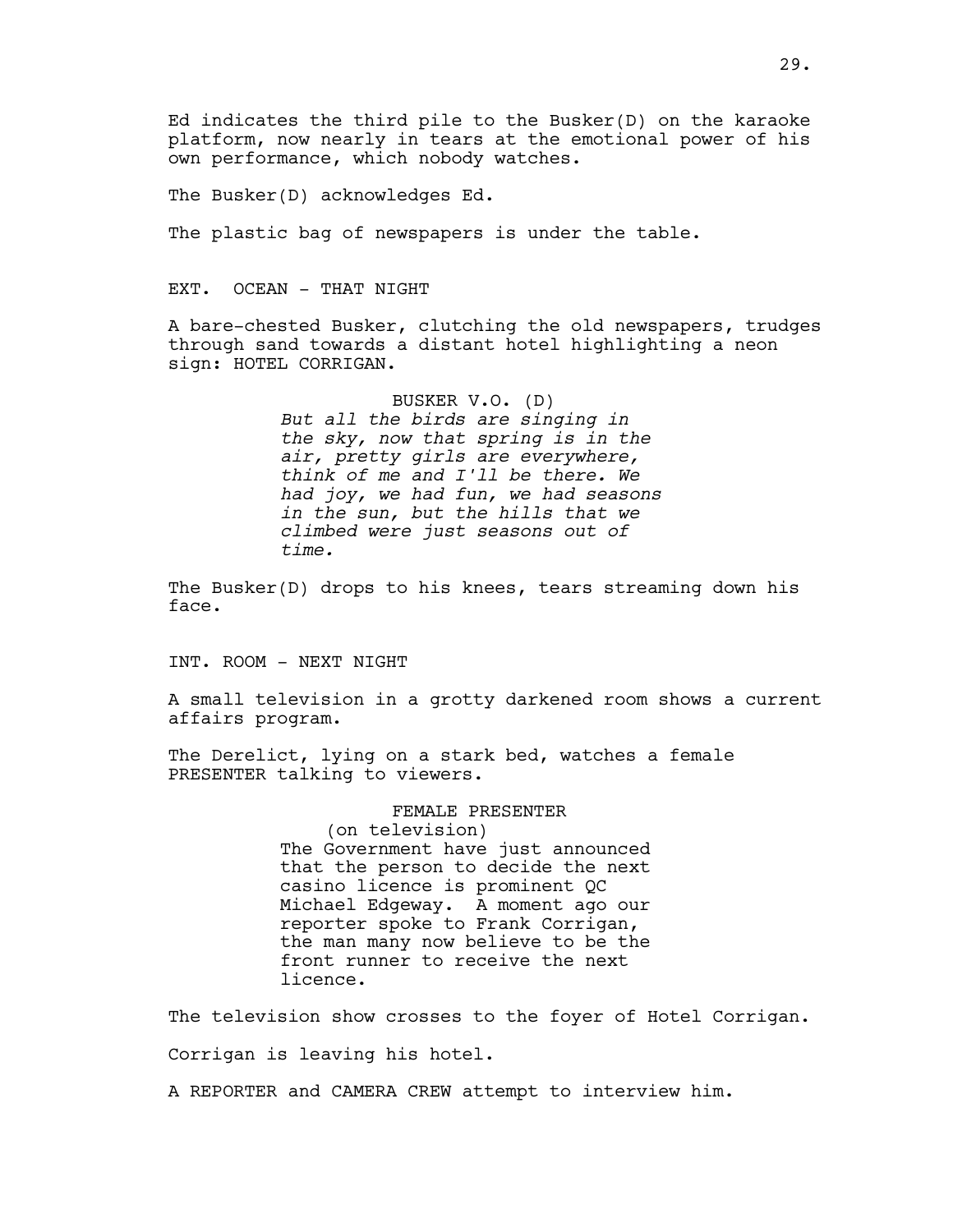REPORTER (on television) Mr Corrigan, have you any comment on the appointment of Michael Edgeway?

CORRIGAN (pleasantly, on television) I don't want to say anything that might be seen to prejudice our application.

REPORTER (on television) But Michael Edgeway is a close friend of yours, is he not?

Footage shows Corrigan and MICHAEL EDGEWAY, 50, yachting on the harbour.

> CORRIGAN (on television) As I said I have no comment to make on this matter.

REPORTER (on television) But...

CORRIGAN (interrupting, on television) Now if you'll excuse me.

The television is turned off via the remote, leaving the room in darkness.

The afterglow of the television is seen in the Derelict's searing eyes.

INT. CORRIGAN'S CAR - SAME NIGHT

Corrigan, exuberant, watches the lights of city skyscrapers from the back of his chauffeur driven car as it glides through the city. This could all be his.

INT. MAKE-UP ROOM - MORNING (1 WEEK LATER)

VICTOR KELLY (Derelict) sits in front of the theatrically lit mirror.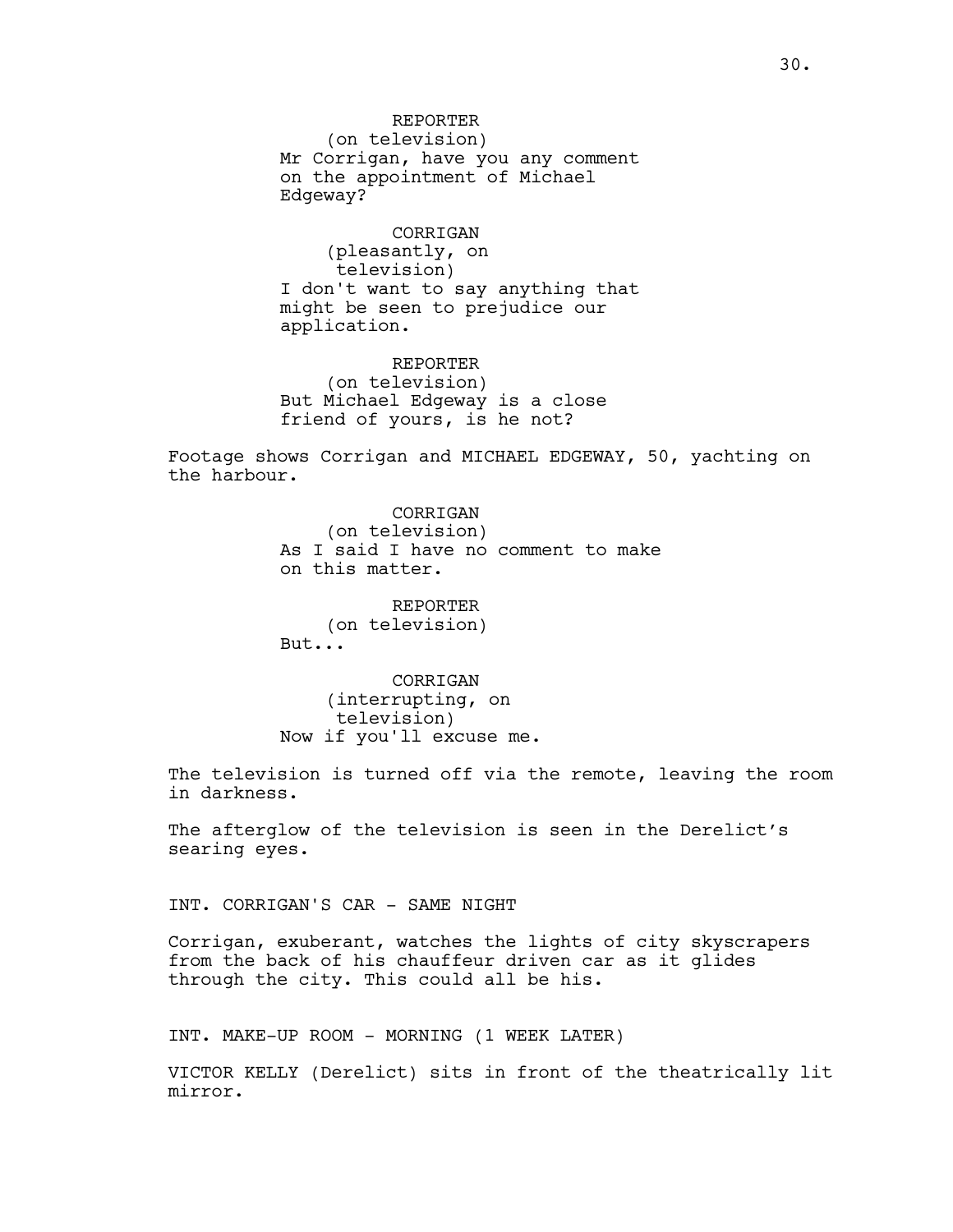He dabs Clearasil to chin acne, then admires his image, obviously liking what he sees. He is dressed as a security guard wearing a photo identification tag reading: VICTOR KELLY, HEAD OF SECURITY.

A medicinal puffer is next to him on the table alongside a laptop.

Another identification tag on the table has the photo (the Derelict) and name of ROGER LONG, SECURITY.

Stuck to the wall, next to the mirror, is the front cover of a magazine, SECURITY LIFE, blown up to poster size. The caption under the photo of the smiling Victor Kelly and his acne, reads: SECURITY MAN OF THE YEAR, VICTOR KELLY.

Kelly(D), removes latex gloves and pulls on black leather gloves. He stands.

The walls are saturated with various photos of himself, Victor Kelly.

On the table is a box of I badges and two mobile phones.

He talks to his reflection.

KELLY (D) (imitating Corrigan) Listen up! That's you I'm talking to!

He turns to another photo on the wall, that of the Governor General, above the caption: OUR GOVERNOR GENERAL.

> KELLY (D) (imitating Corrigan) Understand? That's an order.

He pockets both mobiles, holsters his revolver, smiles at the poster, salutes the poster, grabs a green anorak and black overnight bag then stares at his reflection.

Photos of Corrigan, Vivianne and Foxy are seen in the reflection of the mirror.

> KELLY (D) (imitating Corrigan) Shut-up! I don't want any stuffups! Understand? Shut-up!

The bundle of old newspapers is next to the door.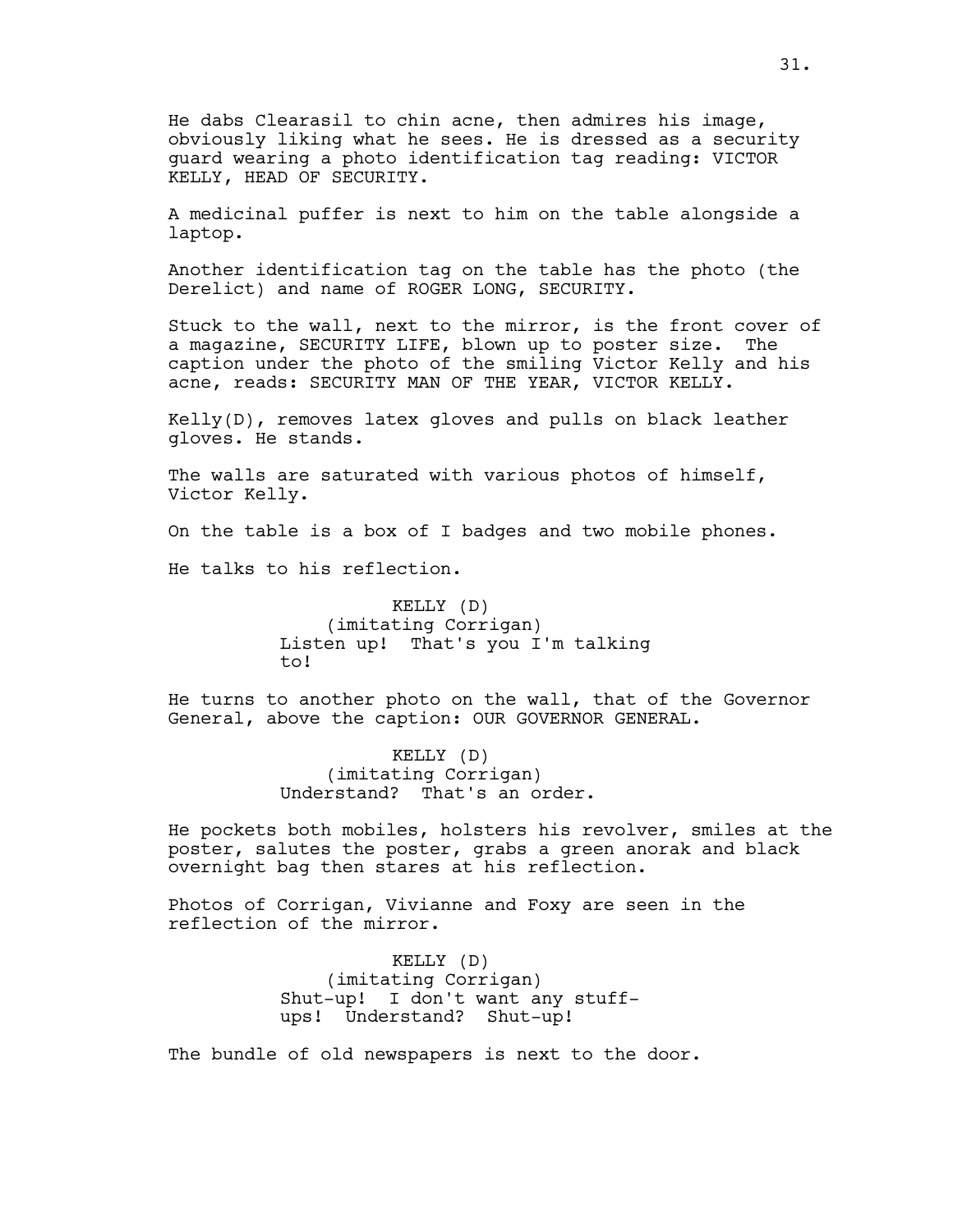EXT. TAXI RANK - SAME DAY

Kelly(D) climbs into the back seat of a taxi.

INT. CORRIGAN'S HOME OFFICE - SAME DAY

Corrigan's lavish home office contains state-of-the-art security. Monitors show various areas inside and outside his home.

Corrigan is upset at the contents of a postal package containing a box of Monier glasses and a photocopy of a newspaper article, the headline reading: BACKPACKER INFERNO.

Corrigan examines the glasses.

MASON They're obviously fake.

Corrigan smashes a glass on the table, sending glass everywhere.

Mason carefully picks up the article.

CORRIGAN I want this psychopath!

MASON I'll give these to Jim.

Mason carefully picks up the article and goes to leave with the glasses.

Corrigan indicates the article.

CORRIGAN

Leave that.

MASON There could be prints.

# CORRIGAN

Leave it!

Mason returns the article to the table.

CORRIGAN He'll be there today, I know it.

Mason leaves.

Corrigan uses a remote control to lock the door behind Mason.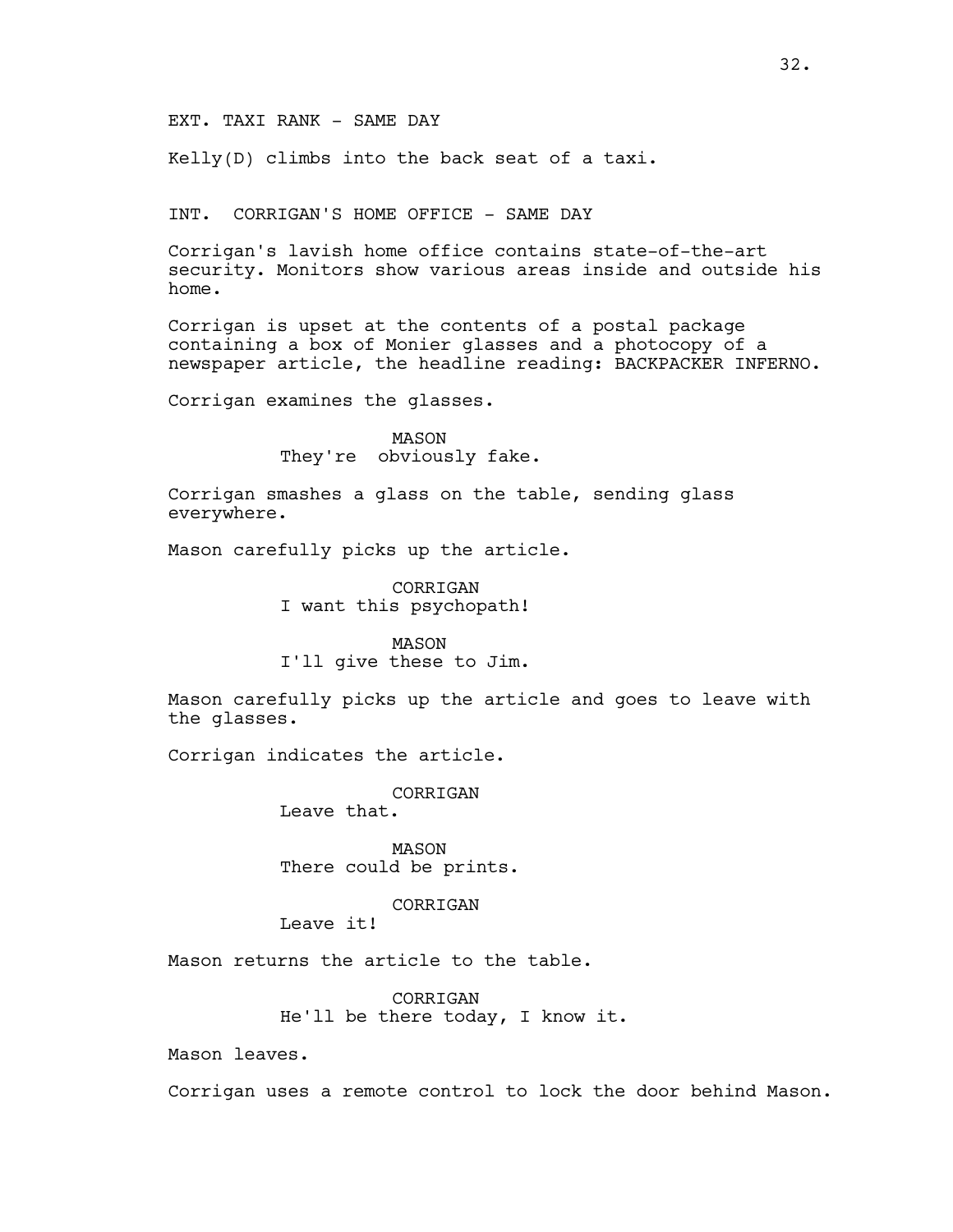He zooms in on a monitor showing Sandi showering.

He punches numbers into the remote. Static appears and he tunes it to Vivianne's house.

The monitor shows three separate areas of Vivianne's home: outside her front door, her bedroom and her bathroom.

Corrigan highlights Vivianne's bedroom.

The monitor shows Vivianne, in underwear, sitting at a vanity table in her bedroom. On the bed is a yellow outfit.

INT. VIVIANNE'S BEDROOM - SAME DAY

We zoom down from a minute camera concealed in the corner of the roof.

Vivianne, sitting at her vanity table, applies make-up.

Troy, wearing only a bath towel, enters from the ensuite bathroom.

Vivianne smiles at him.

INT. CORRIGAN'S OFFICE - SAME DAY

Corrigan angrily squeezes the remote. The image of Troy kissing Vivianne turns to static.

EXT. METROPOLITAN RACETRACK - SAME DAY

The real VICTOR KELLY, 40, (referred to in script as Victor Kelly), wearing a green anorak, drives his security car through the front entrance of a metropolitan racetrack.

A SECURITY GUARD acknowledges and waves him through.

Victor Kelly drives past preparations for the day's race meeting, does a quick drive-by of Administration, stables, and amenities before parking outside the racetrack's TAB Office.

INT. SECURITY CENTRE - SAME DAY

Security Officer LE FLEUR, 30, mans a state-of-the-art console of monitors showing various locations at the racetrack.

A monitor focuses on Victor Kelly outside the racetrack TAB.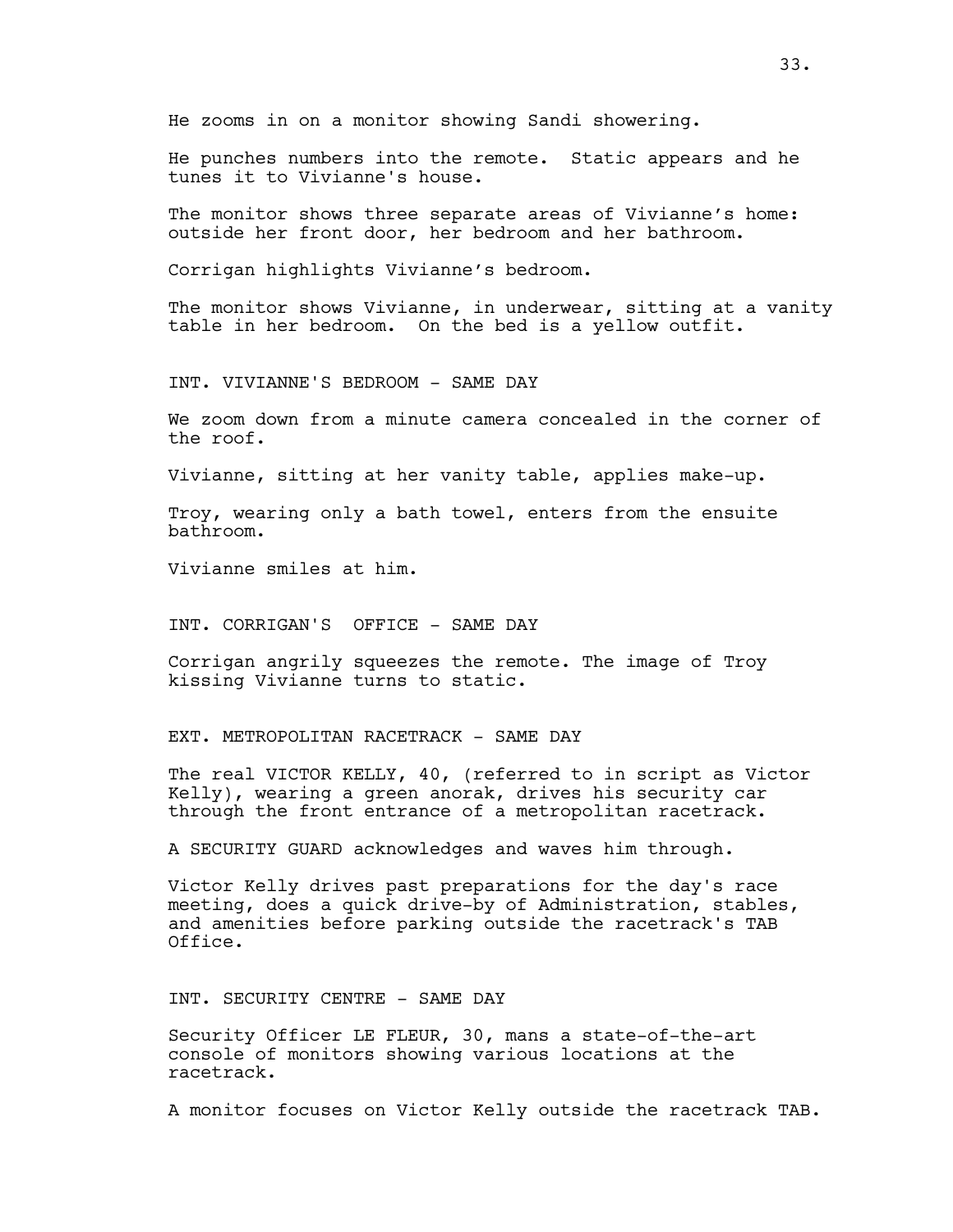EXT. TAB - SAME DAY

Victor Kelly rings a bell and simultaneously looks into a security camera.

The door opens.

INT. TAB OFFICE - SAME DAY

Security Officer RANKIN, 30, immediately stands to attention under a monitor showing the entrance to the TAB.

## **RANKIN** Morning, Mr Kelly.

TAB OPERATORS prepare for the day.

At the back of the office, money is neatly stacked on a table in a specially fortified cell-like sorting room.

> VICTOR KELLY Everything by the book, today.

> RANKIN Yes, Sir. Ah, are we expecting something?

## VICTOR KELLY Always expect something.

Victor Kelly inhales from a medicinal puffer.

EXT. METROPOLITAN RACETRACK - SAME DAY

An aerial view shows masses of cars and PEOPLE arriving at the Racetrack. A radio preamble on the race meeting is vaguely heard.

EXT. STARTING GATES - SAME DAY

From his security car Victor Kelly watches the start of the first race.

> ANNOUNCER V.O. They're in the gates, lights on, the starter's holding them...ready to go, and they're away...

The gates open. Horses bolt down the straight.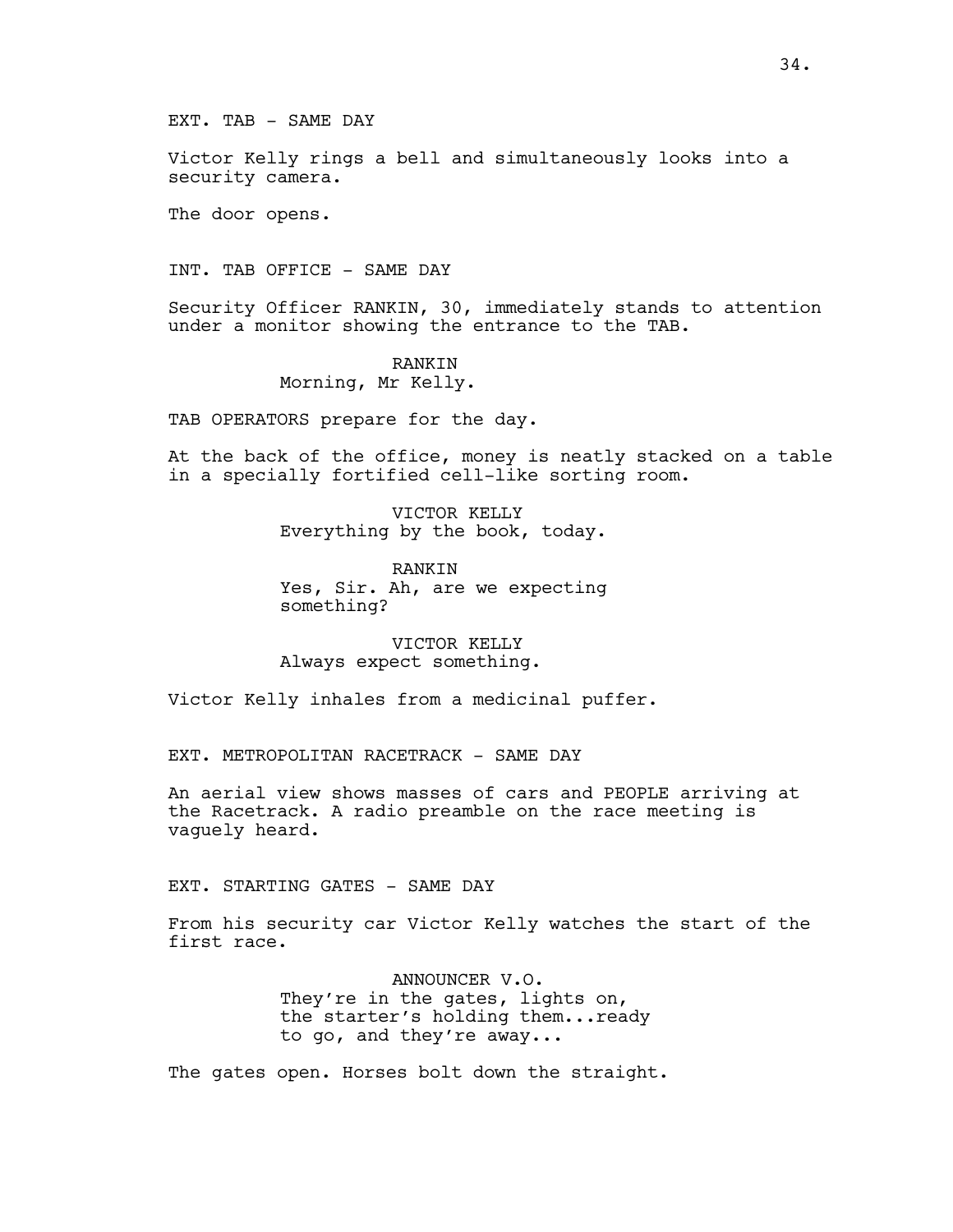INT. GRANDSTAND - SAME DAY

Racegoers cheer the horses.

ANNOUNCER V.O. ...Sinbin has moved up wide, a length away Blue Freckle...she trying to go with Sinbin but Sinbin's far too good...

A VIP area in the grandstand is vacant.

INT. SECURITY CENTRE - SAME DAY

Victor Kelly enters, scrutinising everything.

Le Fleur brings up various locations on the monitors. The chair next to Le Fleur is empty.

> VICTOR KELLY Where's Long?

Le Fleur shrugs.

Victor Kelly stands behind Le Fleur and carefully watches the monitors.

Le Fleur zooms in monitor three showing PUNTERS placing bets with on-course BOOKMAKERS.

The monitor shows The Psychiatrist placing a bet with a Bookmaker in the crowded betting area.

> LE FLEUR Betting on his own horses again!

Security Officer DIXON, 35, hurriedly enters, sits next to Le fleur.

> VICTOR KELLY What're you doing here?

DIXON Roger's sick. Asked me to stand in.

VICTOR KELLY Why didn't he contact me?

Dixon shrugs.

Le Fleur checks his control panel.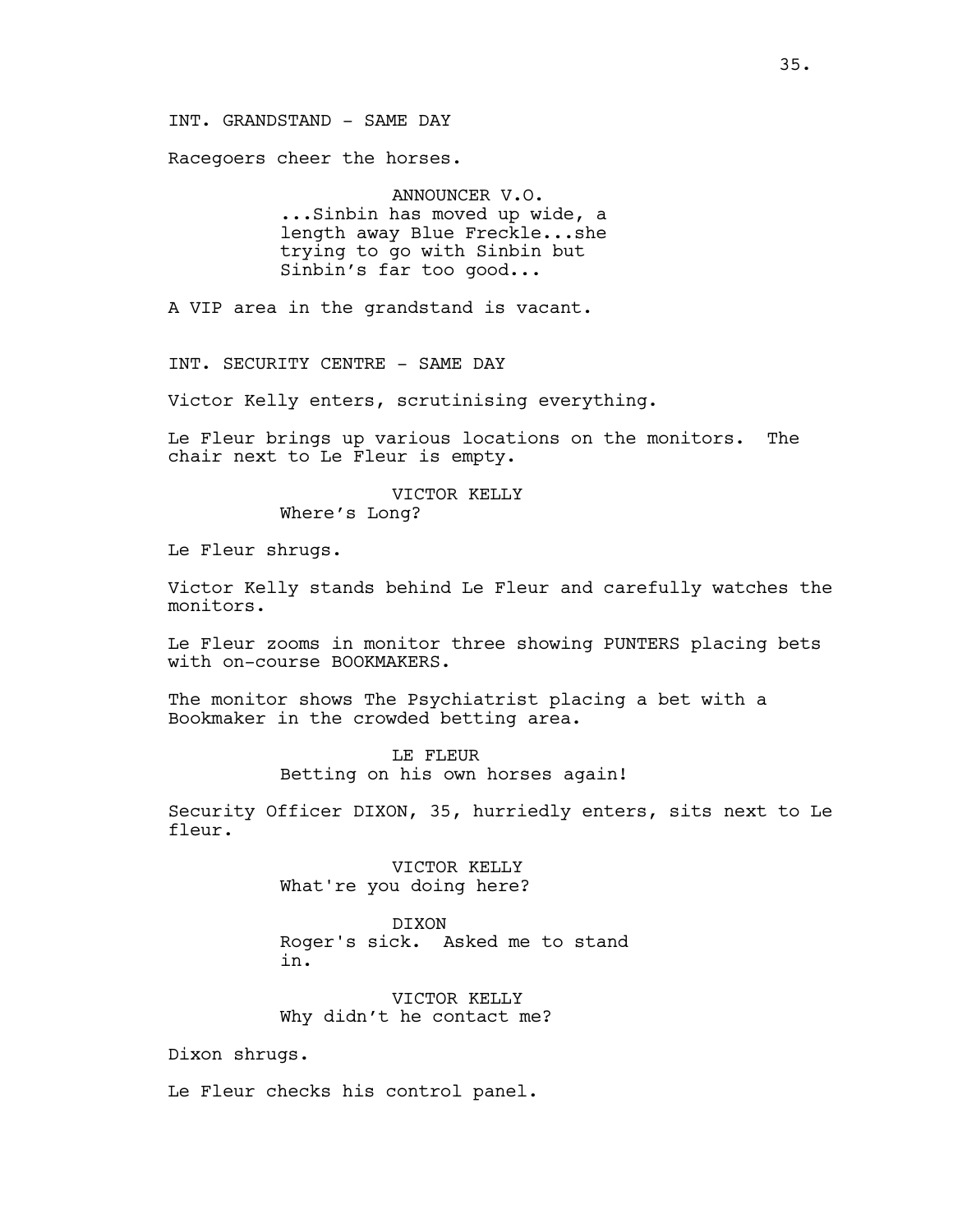LE FLEUR Something's wrong with the record function on Monitor Two.

VICTOR KELLY

Go to back-up.

Le Fleur presses various buttons.

LE FLEUR Not working on any.

VICTOR KELLY Who used it last?

LE FLEUR

Roger Long.

Victor Kelly looks at a list of photos and their accompanying names on the wall. Roger Long's photo is missing.

Victor Kelly pulls Long's file from a cabinet. It's empty.

Victor Kelly hurriedly exits.

Le Fleur shrugs for Dixon's benefit.

EXT. ENTRANCE TO RACETRACK - SAME DAY

From behind a bush, Kelly(D) watches the Governor General's chauffeur driven Government car enter the main gate, past Security.

EXT. BETTING AREA, RACETRACK - SAME DAY

Victor Kelly hurries through the busy betting area.

EXT. MEMBERS' CLUB ENTRANCE - SAME DAY

Corrigan and Sandi, both elegantly dressed, greet the GOVERNOR GENERAL, 60, and his WIFE, 60. The Governor General wears top hat, gloves and carries an overcoat.

Corrigan's Bodyguard stands discretely in the background.

Victor Kelly hurriedly arrives, indicates he needs to talk to Corrigan.

Corrigan dismisses him with an annoyed flick of the wrist.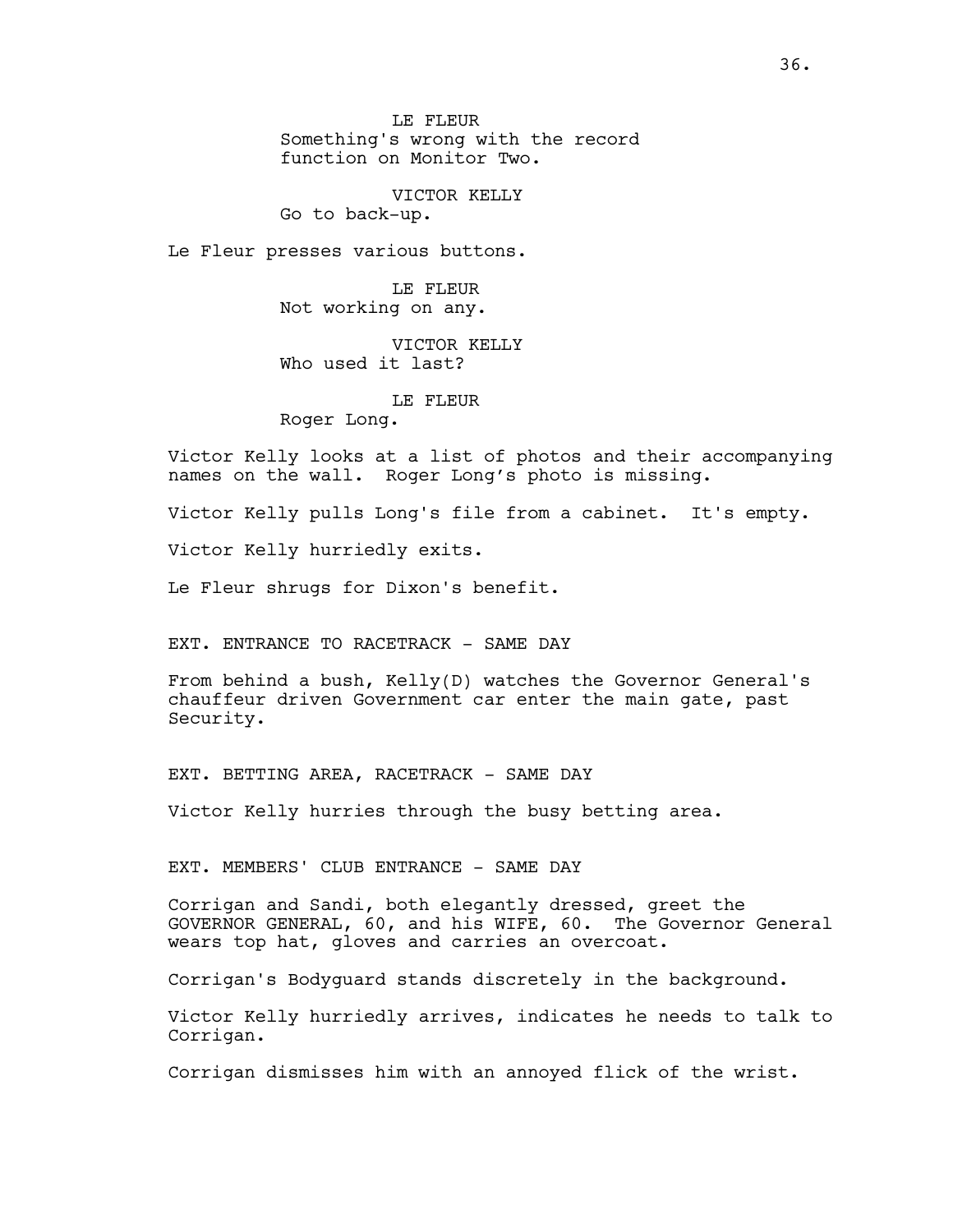## INT. SECURITY CENTRE - SAME DAY

A monitor shows Corrigan dismissing Victor Kelly.

## DIXON

Right wack!

Another monitor tracks a taxi pulling up outside the Members.

Dixon zooms in on the monitor to pick up Vivianne, in bright yellow low-cut dress and matching hat, alighting from the taxi outside the Members' entrance.

EXT. MEMBERS' CLUB ENTRANCE - SAME DAY

Corrigan ushers the Governor General, his wife and Sandi into the Members' area.

Corrigan turns back and enthusiastically hugs Vivianne.

CORRIGAN A sight for sore eyes.

Troy, casually but elegantly dressed, exits the other side of the taxi. Corrigan is unable to conceal his disappointment.

> VIVIANNE This is Troy Emmanuel.

CHAUFFEUR Ah, the new lover. So many these days, my darling.

Troy steels himself against reacting.

INT. SECURITY CENTER - SAME DAY

Dixon has a close up of Corrigan on screen. The sound is up.

LE FLEUR Watch yourself, Troy-baby. Frank's the most powerful man in the country.

**DIXON** And the randiest.

Le Fleur watches another monitor of Kelly(D) walking towards the busy betting area.

> LE FLEUR Now where are you going?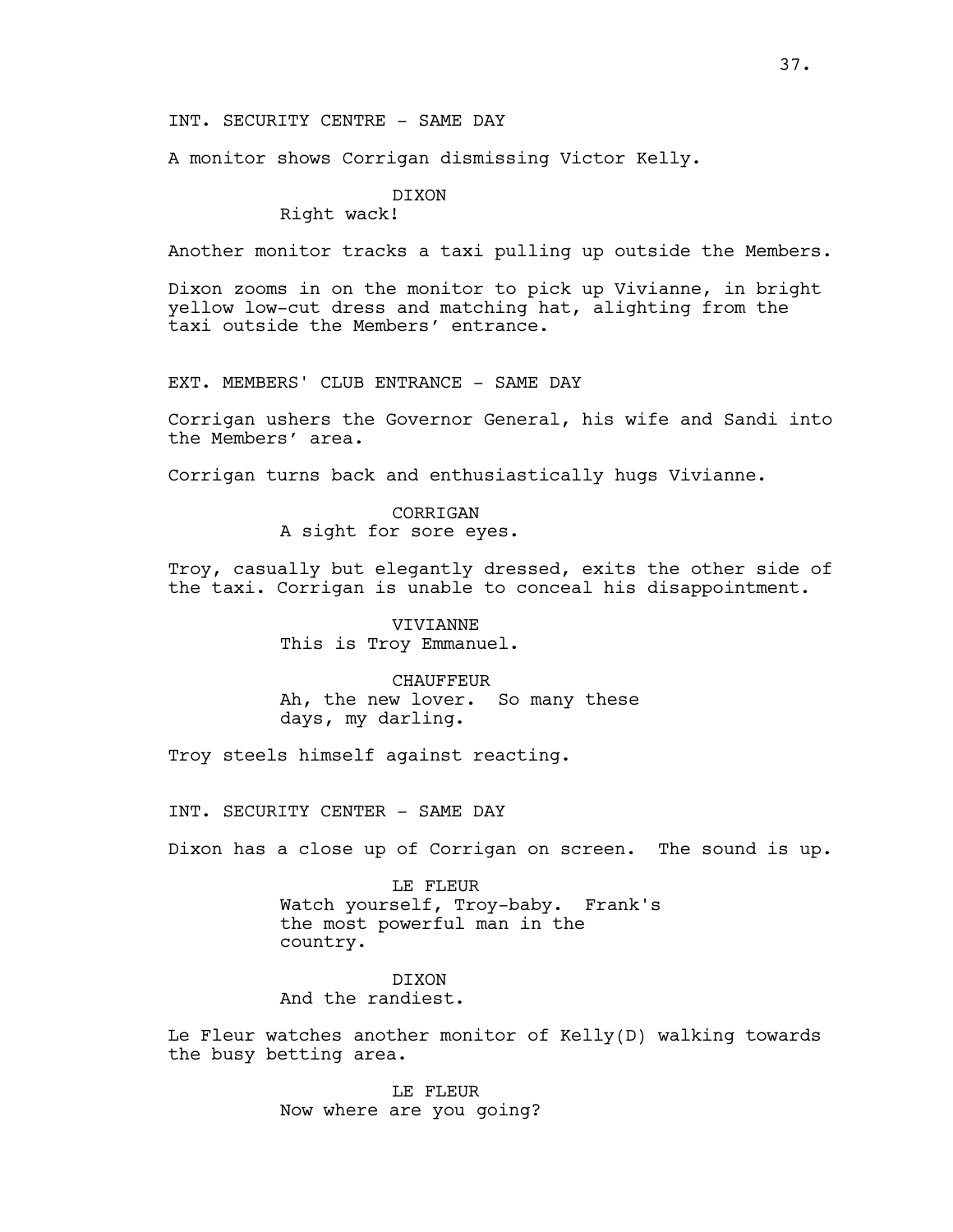Neither Dixon nor Le Fleur notice another monitor showing Victor Kelly rushing towards the Security Centre.

EXT. MEMBERS' CLUB ENTRANCE - SAME DAY

FOXY flounces from the taxi, giving everyone a generous glance of knickers.

Troy laughs. Corrigan purposefully turns away.

VIVIANNE

Foxy!

INT. SECURITY CENTRE - SAME DAY

Dixon freeze frames the monitor then zooms in on Foxy's knickers.

> **DIXON** Now that's what I call an entrance.

Suddenly Victor Kelly cuffs Dixon over the ears.

Both Dixon and Le Fleur are surprised by Victor Kelly's presence.

A monitor shows Corrigan whispering to Foxy.

VICTOR KELLY Double check everything!

INT. GRANDSTAND - SAME DAY

The Governor General talks animatedly in the VIP area with his wife and Sandi.

Corrigan leaves them and heads to Vivianne sitting with Troy and Foxy.

A race runs in the background.

**TROY** He fancies you.

VIVIANNE I handled his PR once, that's all.

Corrigan arrives.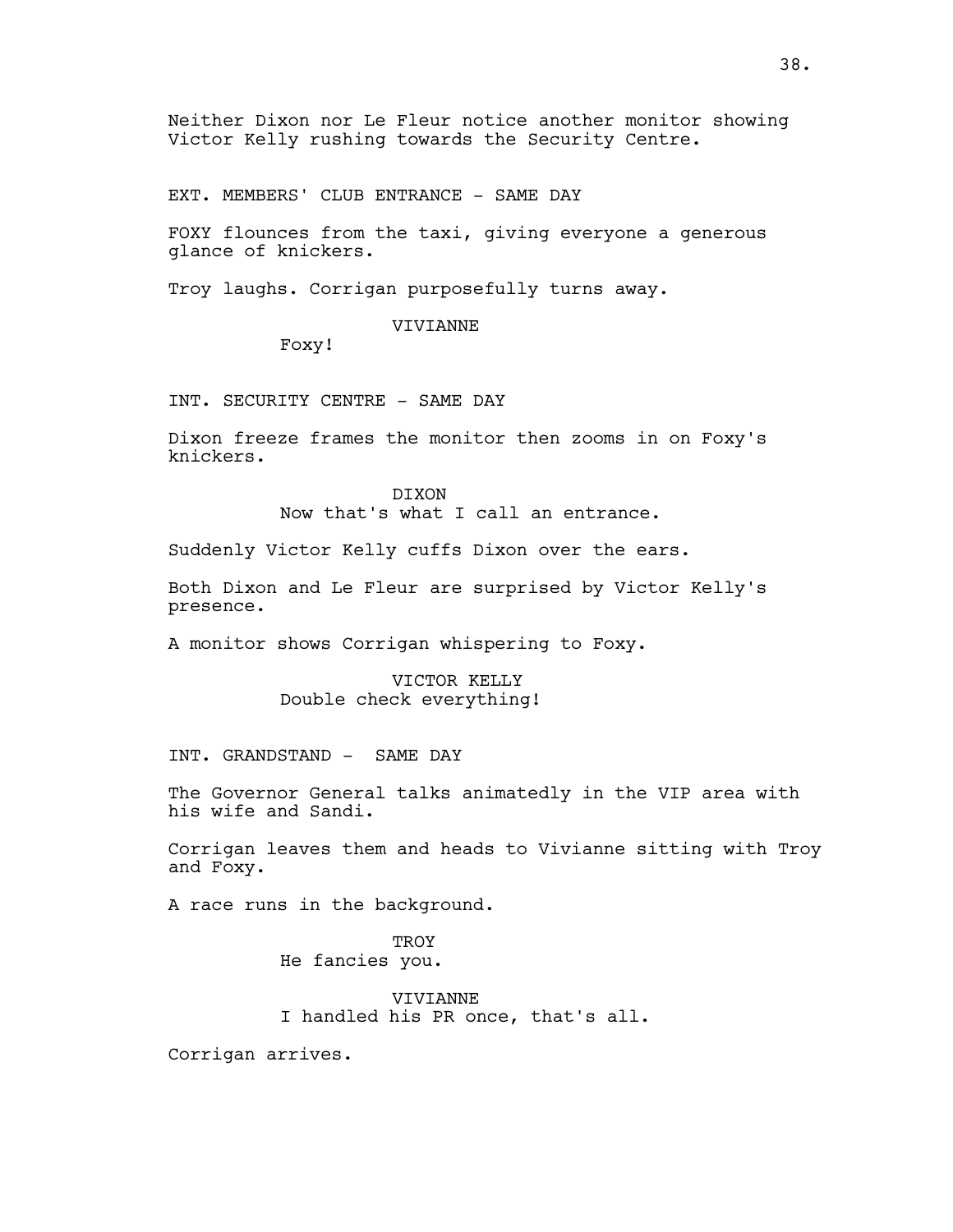CORRIGAN Join me for drinks after. Bring, ah...

TROY

Troy.

VIVIANNE Troy's a taxation lawyer, the best.

CORRIGAN He can't be the best.

Vivianne raises an eyebrow.

CORRIGAN They already work for me.

Troy smiles.

CORRIGAN Who d'you fancy in the Metropolitan?

TROY Montague Street.

CORRIGAN Star Performer. Trust me.

FOXY Is that yours?

Corrigan nods and winks at Foxy.

**TROY** (aside to Vivianne) Trust me, is that a horse?

Vivianne ignores Troy's comment.

The Bodyguard hands Corrigan a mobile phone.

CORRIGAN

Excuse me.

Corrigan observes the betting area while talking into his mobile.

EXT. BETTING AREA, RACETRACK - DAY

 $Kelly(D)$  watches the betting area which is bustling. He sees Mason and backs to where Mason can't see him.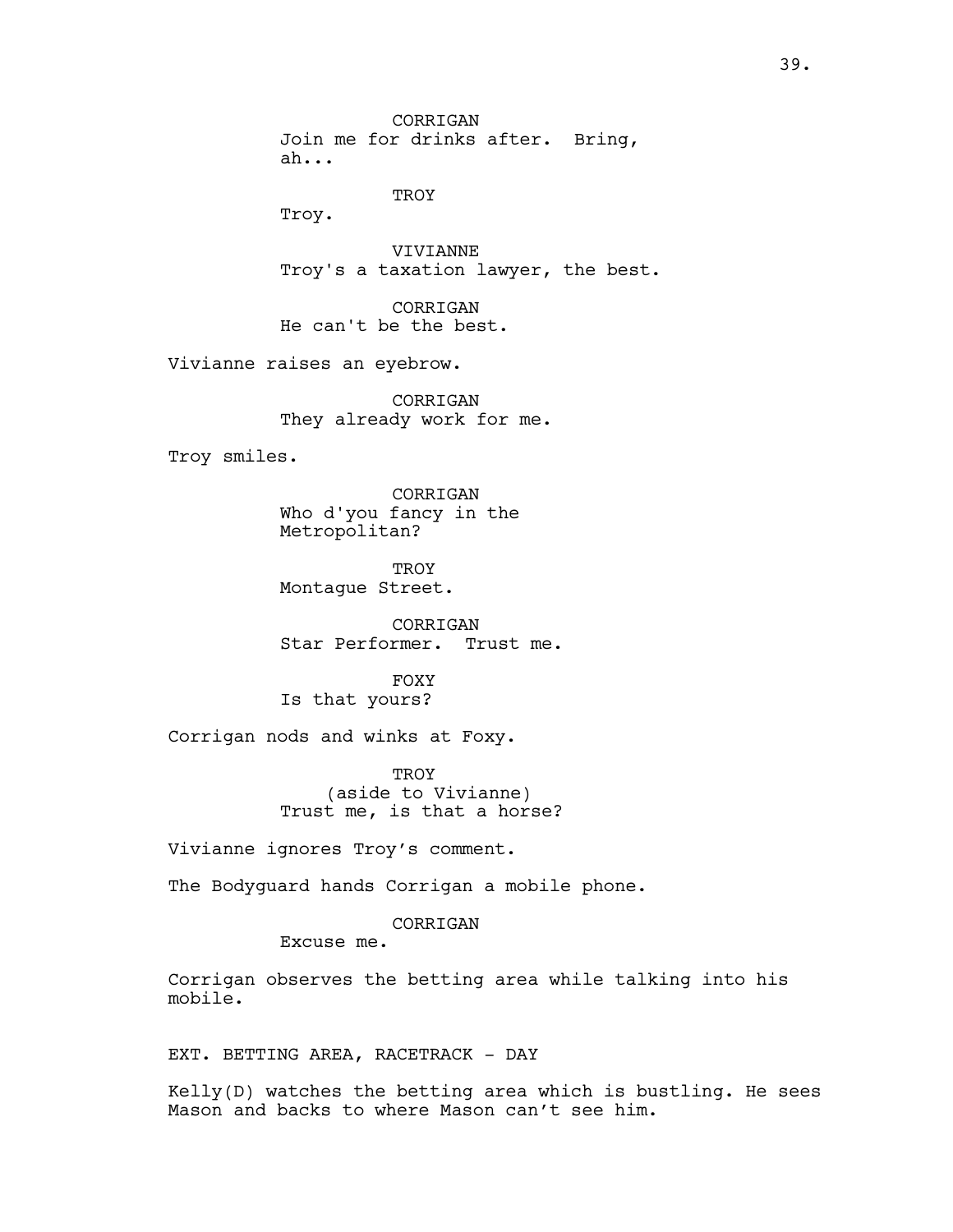Mason is joined by Corrigan.

Kelly(D) watches them casually wandering among the PUNTERS.

Bookie boards have Star Performer and Montague Street at the top of their boards, equal two to one favorites.

Kelly(D) observes Mason surreptitiously nod to Bookmaker, GERRARD, 50, whose been a bookie all his adult life.

Gerrard changes the odds of Star Performer from twos to evens and lengthens the odds on Montague Street to four to one.

Corrigan catches Kelly(D) watching Mason.

CORRIGAN (to Kelly D) You wanted to see me?

KELLY (momentarily caught off guard) Um...I've got a sure thing in the last.

Corrigan annoyingly dismisses Kelly(D) who quickly leaves.

INT. SECURITY CENTRE - SAME DAY

Victor Kelly anxiously stands behind Dixon and Le Fleur. They continually bring up various locations on the master monitor.

Victor Kelly momentarily spots Kelly(D).

VICTOR KELLY

Go back!

Le Fleur brings up the betting area. Victor Kelly leans over Le Fleur and zooms the monitor in, but is unable to see Kelly(D).

#### LE FLEUR

What?

VICTOR KELLY Keep monitors one and two permanently on the TAB office.

Monitors One and Two show inside/outside the TAB office and the money sorting room.

Victor Kelly's mobile rings.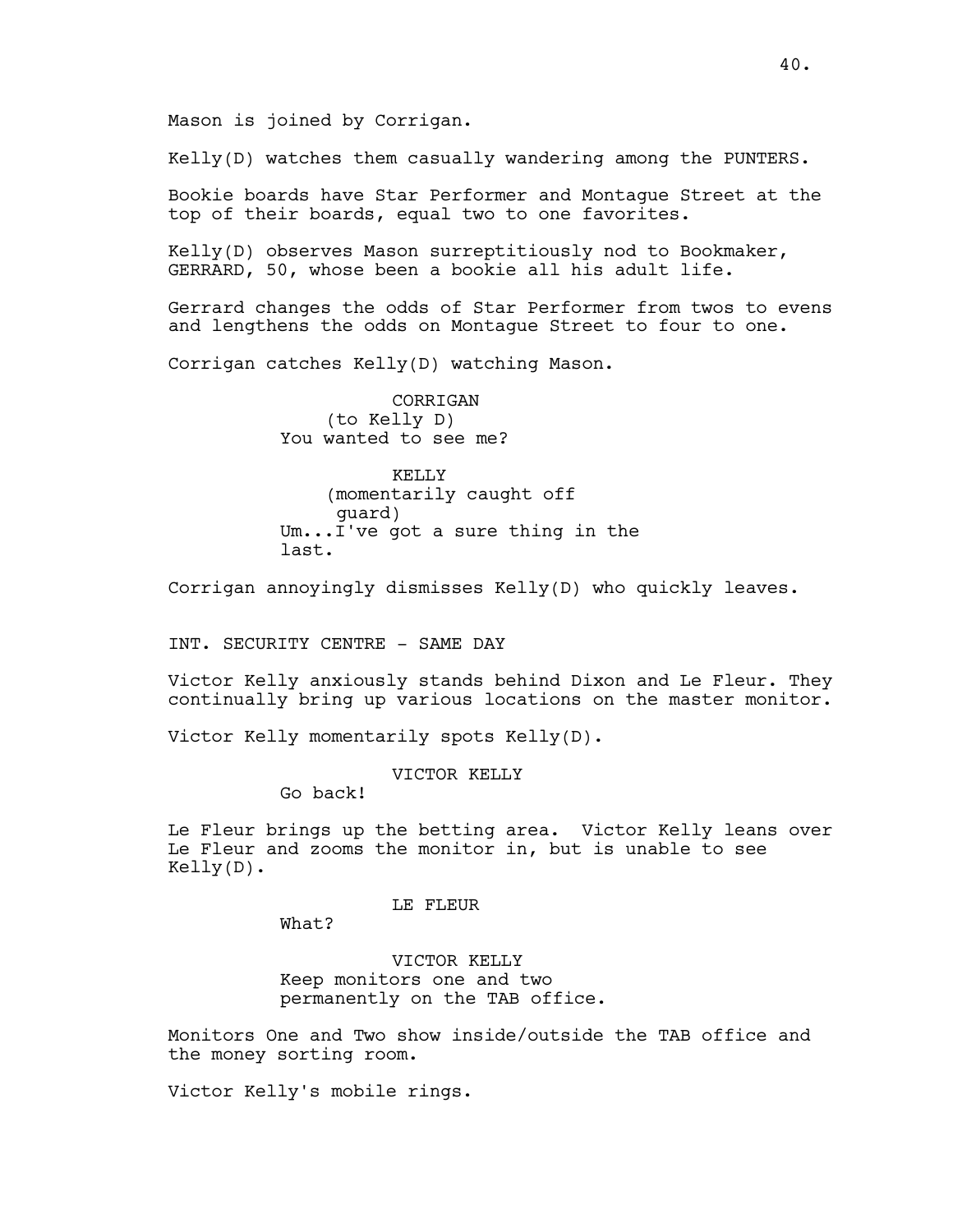The mobile is on amplified voice.

CORRIGAN V.O. (D) (over phone) Corrigan.

VICTOR KELLY (into phone) Good, Mr Corrigan, I wanted to...

CORRIGAN V.O. (D) (over phone, interrupting) Listen up. Send someone to check the starting gates.

Le Fleur and Dixon watch Victor Kelly.

On another monitor Corrigan answers his mobile, while talking to Mason in the betting area but Le Fleur, Dixon and Victor Kelly are unaware of Corrigan on the monitor.

> VICTOR KELLY (into phone) I'll have a potential problem. I need everyone here.

CORRIGAN V.O. (D) (over phone) Then do it yourself.

VICTOR KELLY (into phone) I mean...

CORRIGAN V.O. (D) (over phone, interrupting) I want you stationed there! Understand?

Victor Kelly looks at the monitors, sees Corrigan talking into his mobile.

> CORRIGAN V.O. (D) (over phone) I have a feeling something could happen at the starting gates. Anyone acting suspicious you pounce. And I mean pounce. Don't contact me unless it's an emergency.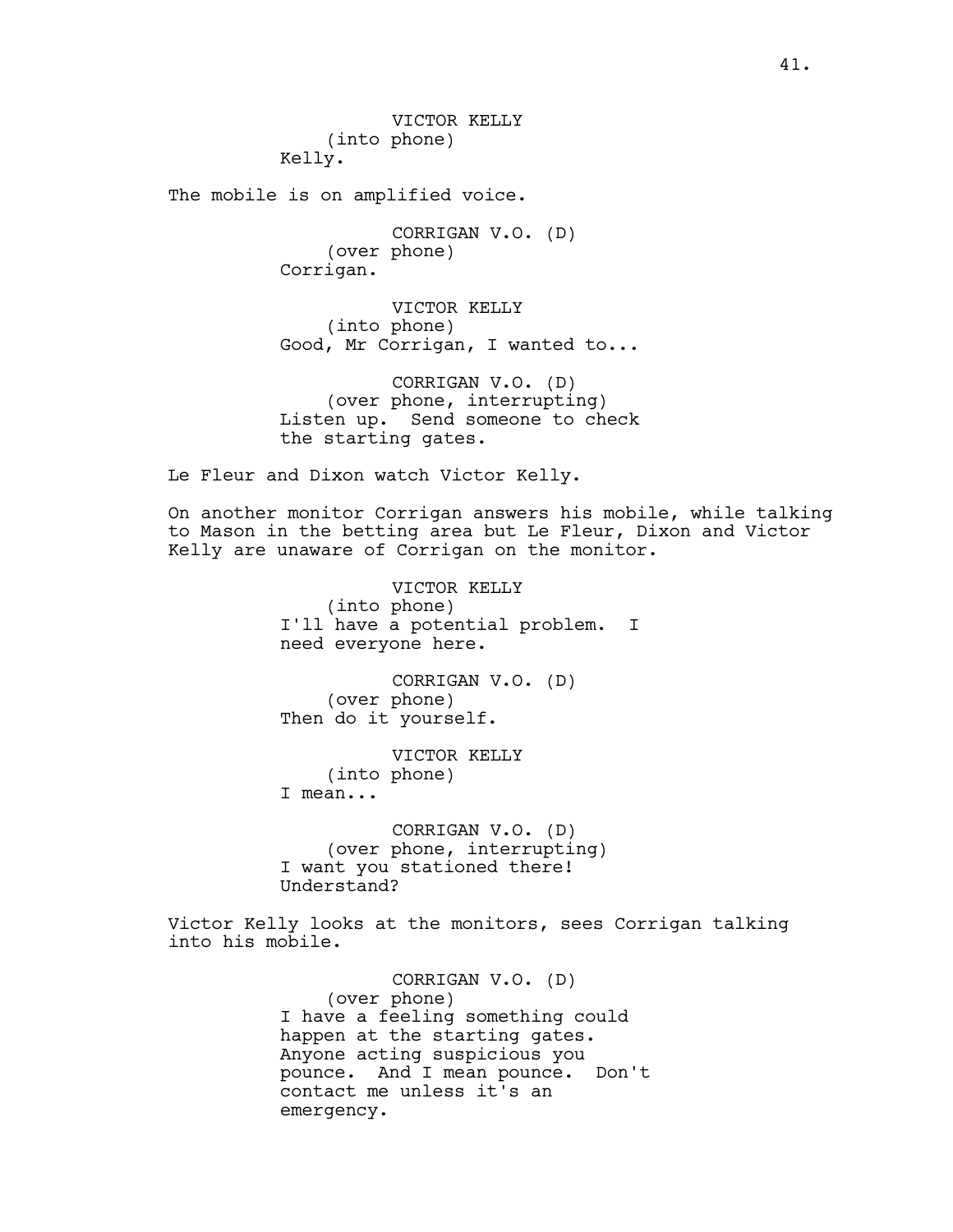Corrigan is seen on the monitor looking at his mobile.

VICTOR KELLY

Shit!

Dixon smiles to himself.

EXT. BETTING AREA - SAME DAY

Corrigan puts his mobile away.

CORRIGAN Bloody scam-artists!

INT. TAB OFFICE - SAME DAY

Inside the TAB office a MAN, 25, in shorts and Hawaiian shirt studies the listed races.

Foxy waits in a betting queue. The Man in shorts stands alongside her, grinning.

Kelly(D) appears, glares at the Man in shorts for staring at Foxy. He immediately leaves.

Kelly(D) checks out the TAB.

Vivianne enters and is shocked to find Foxy.

VIVIANNE Foxy! What're you doing?

FOXY (caught out) Oh, ah, we're doing this project at school on ah, female gamblers and I...I need to see how it all works.

VIVIANNE

Oh.

FOXY Oh, mum, what d'you think? Gawd you're so suburban!

VIVIANNE You're supposed to be eighteen before you can gamble.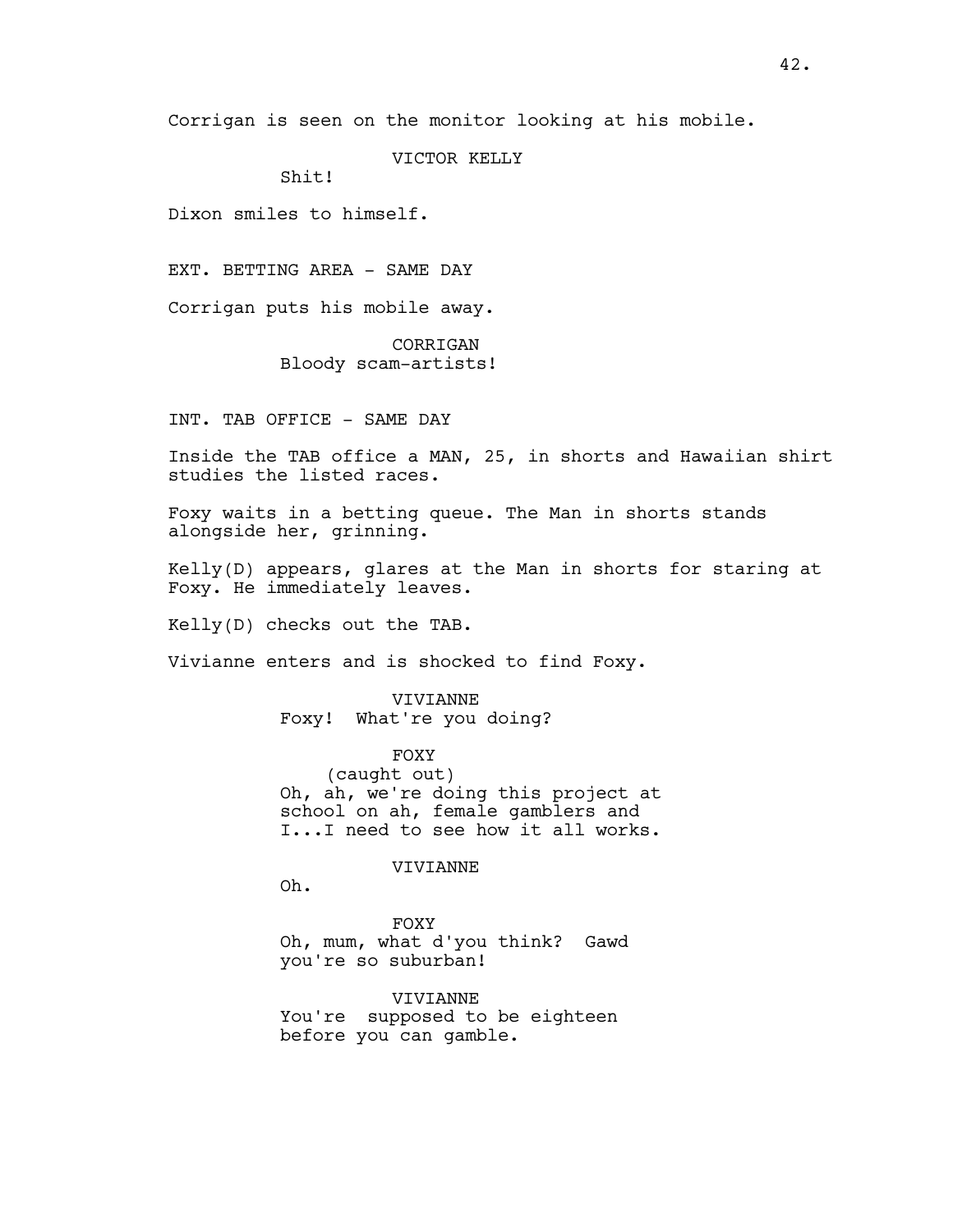**FOXY** (loudly) How old were you when you lost your virginity?

Vivianne gulps, jumps in front of Foxy.

VIVIANNE (to people behind Foxy) She's my daughter, you know.

FOXY I'm adopted. My real parents are vegetarians.

Customers contemptuously smile.

Foxy spots Kelly(D) eyeing Vivianne.

Foxy sticks a finger down her throat at Kelly(D) who ignores her.

> VIVIANNE (to Operator) Race four, horse three, Star Performer, five hundred dollars for a win.

Vivianne gets her ticket and waits.

Kelly(D) admires Vivianne's legs.

FOXY (for Vivianne's sake) Same horse, um, one dollar for a win, on what do you call them again, races?

VIVIANNE See you back there.

Vivianne leaves.

Kelly(D) ogles her backside.

OPERATOR (partonising) What in the world are you talking about? This line is a minimum bet of twenty dollars.

The OPERATOR, 25, indicates for Foxy to move on.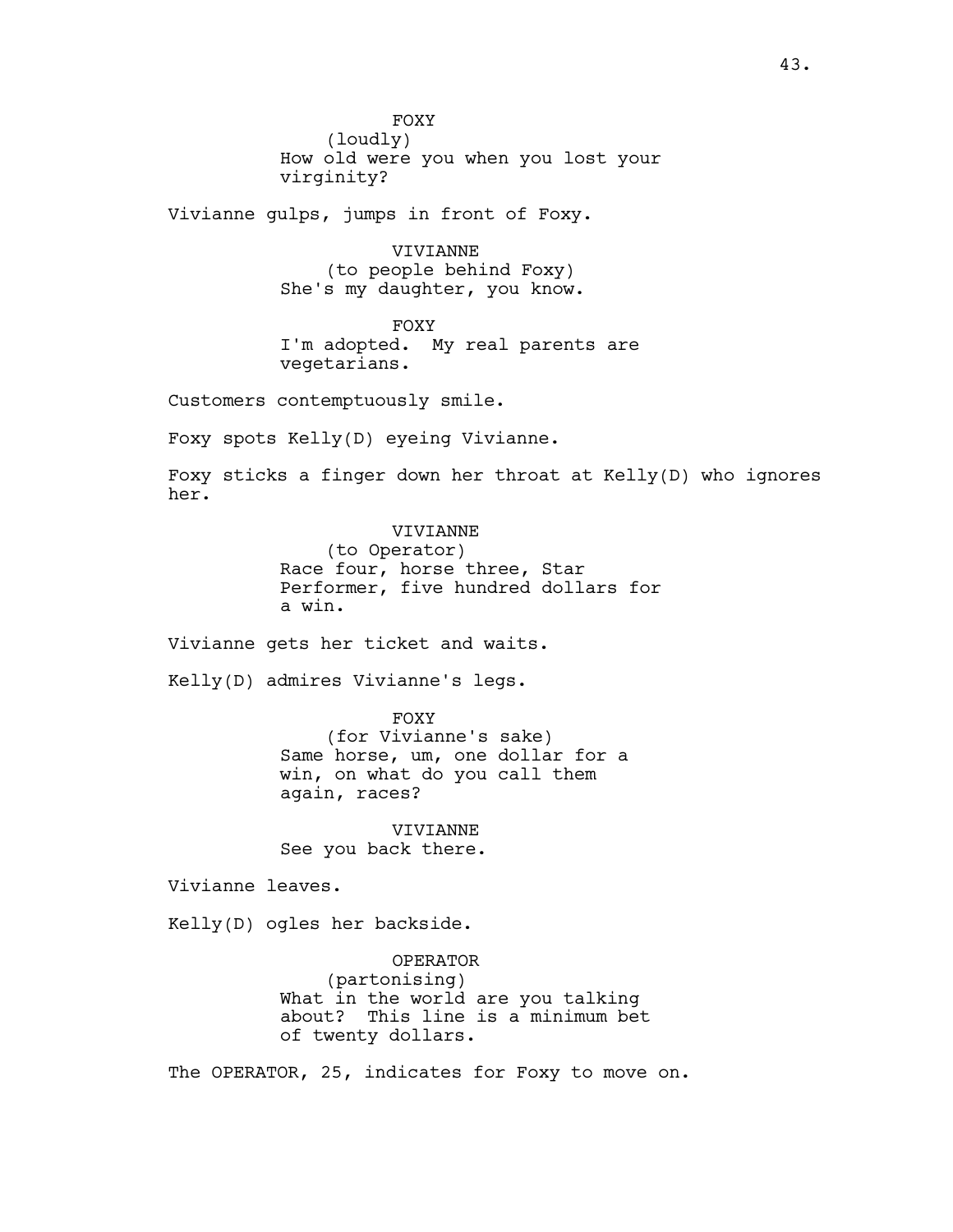FOXY Twenty dollars, three in the fourth, on the nose.

Foxy annoyingly glances at Kelly(D) who grins.

FOXY Don't you have crooks to catch or something?

Foxy snatches her ticket.

EXT. BETTING AREA, RACETRACK - SAME DAY

The MAN in shorts watches Foxy leave the TAB.

Kelly(D) passes Foxy now furtively lighting a cigarette.

Kelly(D) gawks at her breasts.

FOXY Get a good look did we, Pop?

Kelly (D) hurries away.

EXT. SHRUBBERY ALONGSIDE RACETRACK - SAME DAY

The man in shorts carefully makes his way through shrubbery parallel to the Track.

The man in shorts hides as Victor Kelly slowly drives a Security Car alongside the track.

EXT. GRANDSTAND - SAME DAY

Corrigan, Sandi, Mason, Committee Members, Vivianne and Troy, eagerly await the start of the Metropolitan.

In the adjacent VIP reserve sits the Governor General and his wife.

> ANNOUNCER V.O. This is the one we've all been waiting for, Ladies and Gentlemen, the running of the Metropolitian. Star Performer, starting from barrier three...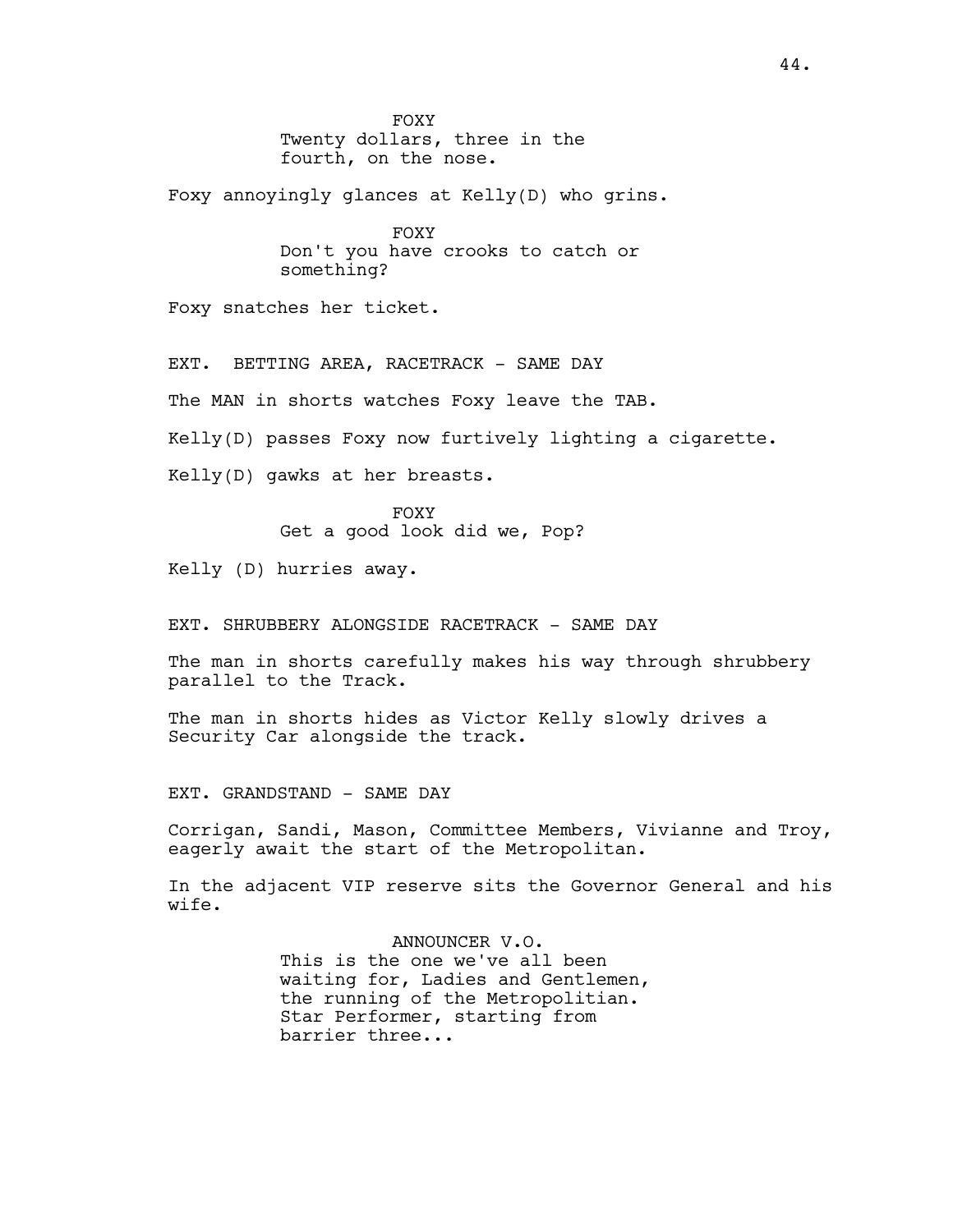The horses are led into the starting stalls. Star Performer, number 3, is first in.

Montague Street, number 7, balks at being led into the stalls.

> ANNOUNCER V.O. ...has done everything right and deserves it's favoritism at two to one...

EXT. BETTING AREA, RACETRACK - SAME DAY

ANNOUNCER V.O. ...Montague Street, number seven, will be its biggest challenge...

Punters hurriedly place last minute bets with Bookies.

The Psychiatrist races from Bookie to Bookie looking for the best odds for Montague Street.

He passes two Bookies that have Montague Street at three to one.

He sees four to one on Gerrard's board.

He hands Gerrard a bundle of cash.

THE PSYCHIATRIST Five thousand, the win, Montague Street.

Gerrard puts the money in his bag without counting it. He's an old school bookie who still hand writes tickets instead of using an automated ticketing machine, which most other bookies use.

#### GERRARD

Five to twenty, Montague Street.

The PENCILLER,21, scribbles a ticket and gives it to The Psychiatrist who carefully checks the ticket.

Nearby, Foxy stubs her cigarette on a wall and drops the butt.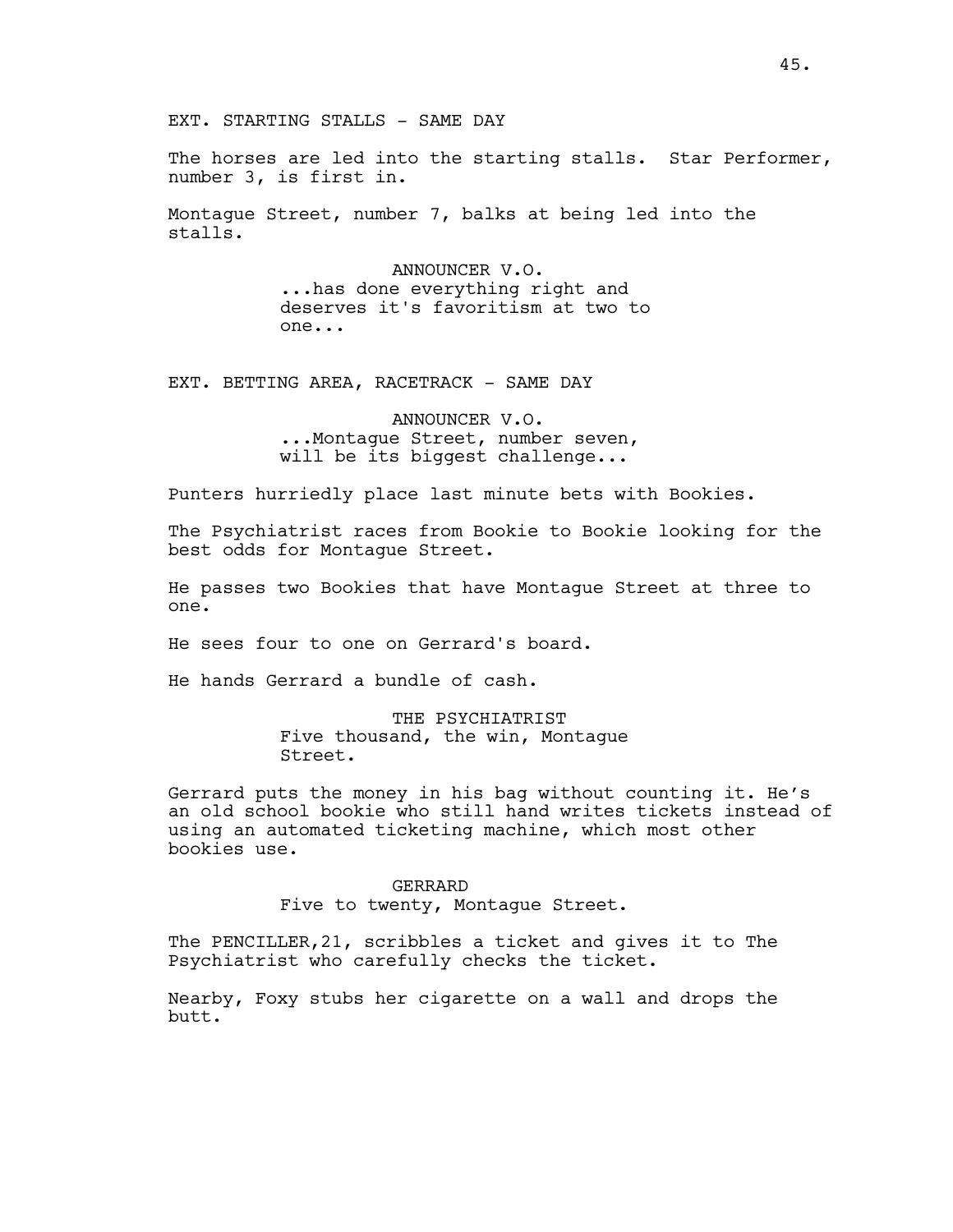EXT. STARTING STALLS - SAME DAY

Victor Kelly watches Montague Street being coaxed into the starting stalls.

EXT. GRANDSTAND - SAME DAY

Foxy blows bubble gum as she strolls towards Vivianne and Troy.

The Governor General and his wife show reserved interest in the starting of the race, though the Governor General's eyes wander to Foxy.

INT. SECURITY CENTRE - SAME DAY

Monitor One shows the area outside the TAB.

Monitor Two shows Rankin guarding a mountain of money in the counting room.

Monitor Three shows horses at the starting gate.

We zone in on Monitor Four showing Foxy giving a seductive come-on to a COMMITTEE MAN, 50, then feigning vomiting when he smiles. The horrified Committee Man immediately looks away.

Dixon laughs as he watches Foxy leave the grandstand.

Monitor Five shows Security Guards at the entrance to the Racetrack.

EXT. FRONT ENTRANCE TO RACETRACK - SAME DAY

A Security Van arrives at the front entrance to the Racetrack.

EXT. STARTING STALLS - SAME DAY

Victor Kelly wanders around the starting stalls.

The horses are ready to go.

ANNOUNCER V.O. Shouldn't be too long now. The horses are taking a little longer than usual to settle. They're in the starters hands, ready to go...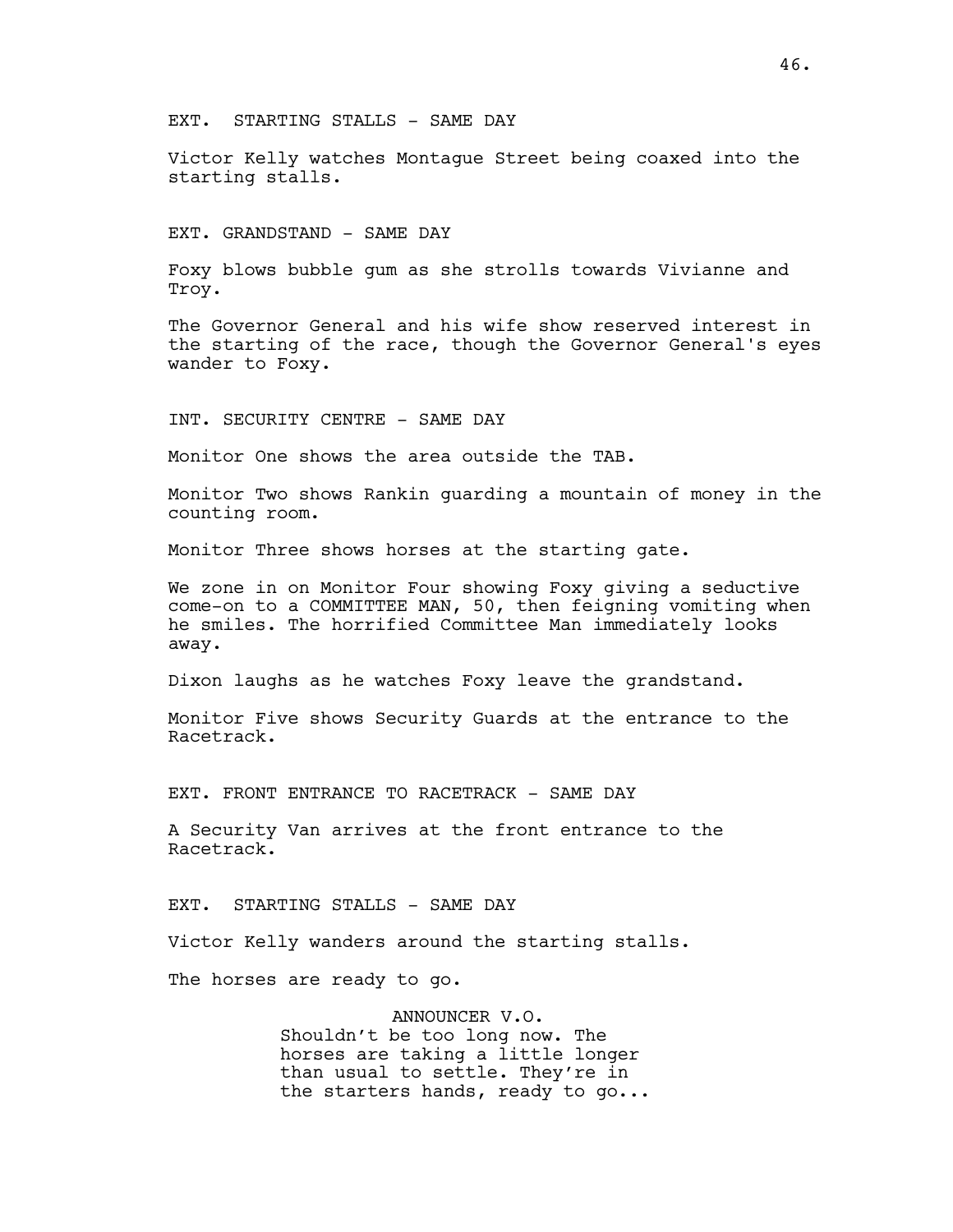The STARTER is about to start the race.

Victor Kelly notices a slashed flat tyre on a tractor used to shift the starting stalls.

He runs towards his car.

Suddenly a naked STREAKER (the man in shorts) jumps the rails onto the track. Victor Kelly stops.

## VICTOR KELLY

Shit!

INT. SECURITY CENTRE - SAME DAY

Dixon detects the streaker on monitor.

DIXON

Shit!

EXT. STARTING STALLS - SAME DAY

The STARTER holds the start.

Victor Kelly jumps the rails and gives chase.

ANNOUNCER V.O. We seem to have a slight problem at the starting gates, ladies and gentlemen...

INT. GRANDSTAND - SAME DAY

The crowd cheer the streaker.

Corrigan screams into his mobile.

CORRIGAN Start the bloody race!

EXT. STARTING STALLS - SAME DAY The gates open. The horses take off.

> ANNOUNCER V.O. They're off and racing...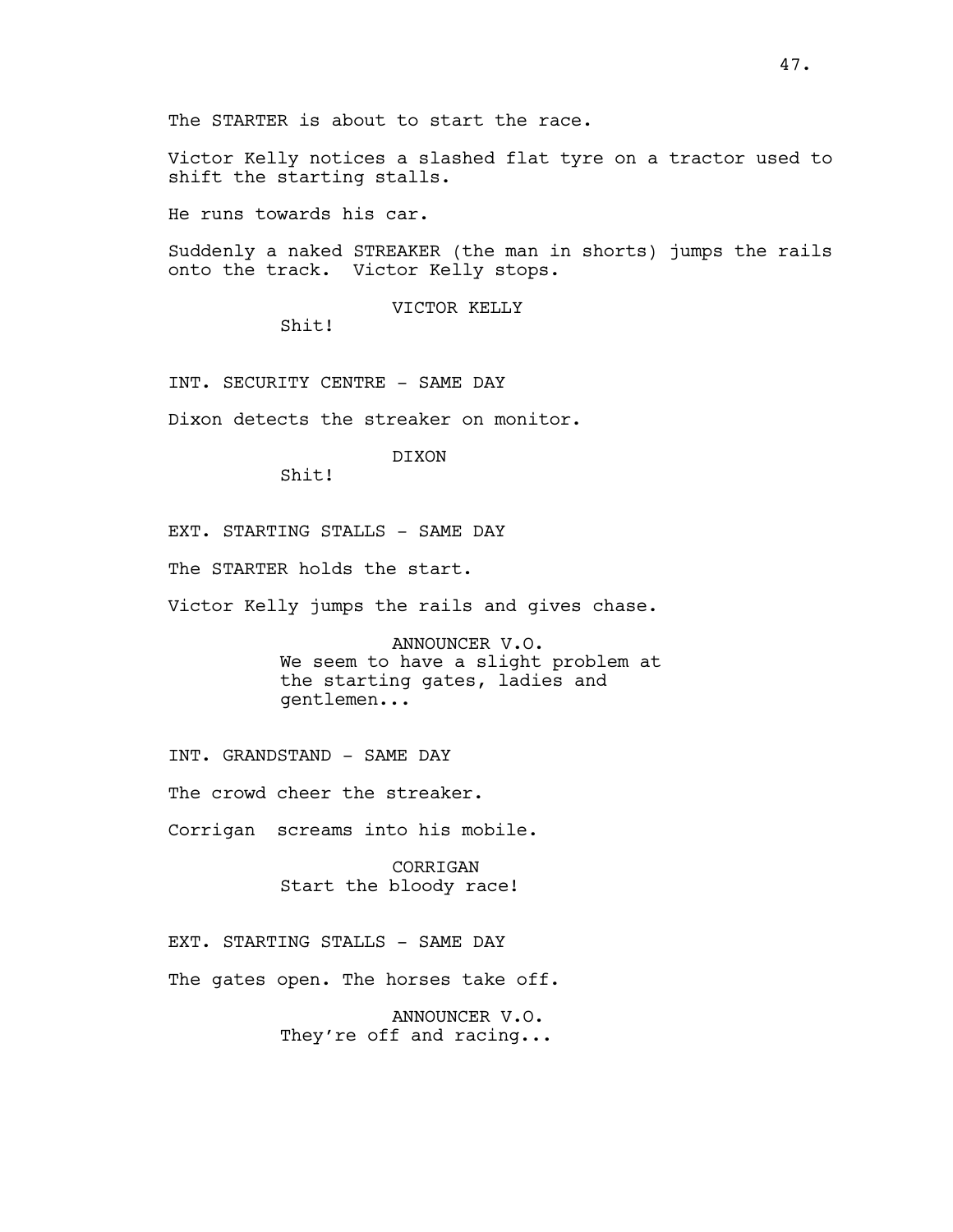INT. SECURITY CENTRE - SAME DAY

Victor Kelly chasing the Streaker is seen on Monitor Three. In the background the horses approach.

Monitor Six follows the Security Van entering the front entrance to the racetrack.

Monitor Four focuses in on the Streaker running like a gazelle down the straight.

> LE FLEUR I can see your point, mate, but I just can't grasp it.

EXT. ROADWAY LEADING TO TAB - SAME DAY

Kelly(D) drags a portable barrier across the road and halts the Security Van.

> DRIVER SECURITY VAN What's up, Kel?

KELLY A slight hitch. Won't be long.

The dismayed DRIVER, 30, checks his watch.

INT. TAB OFFICE - SAME DAY

Money, ready for collection, is piled high on the sorting table.

The Security phone in the sorting room rings.

The SORTER answers. Rankin listens.

CORRIGAN V.O. (D) (over phone) Has the security van arrived to collect the money?

SORTER (into phone) No, Mr Corrigan. It's very unusual.

CORRIGAN V.O. (D) (over phone) Listen up. There'll be an attempt to rob the TAB. I want you to give all the money to Kelly immediately.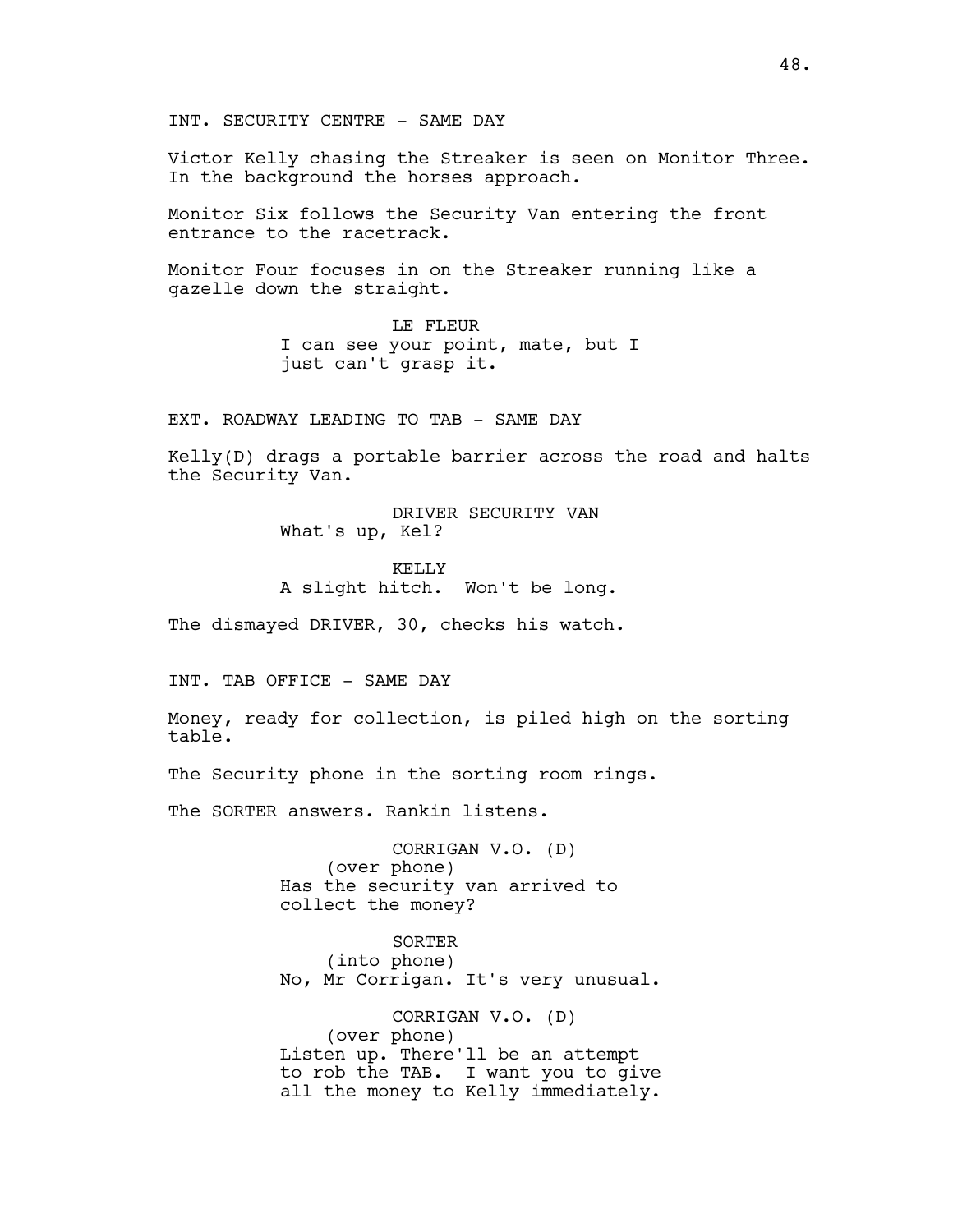He'll have a black overnight bag. Do you understand me? SORTER (into phone) Um.. CORRIGAN V.O. (D) (over phone) Do you understand! SORTER (into phone) Yes, Mr Corrigan. CORRIGAN V.O. (D) (over phone) Tell no one outside this office what's happening, I repeat, no one. That's an order. The bewildered Sorter nods. EXT. RACETRACK - SAME DAY The Streaker bolts across the car park as the horses run down the straight for the first time. Victor Kelly unsuccessfully chases him. EXT. ENTRANCE TO TAB OFFICE - SAME DAY Kelly(D) rings the bell and is immediately let in. INT. TAB OFFICE - SAME DAY Rankin stands to attention as Kelly(D) enters. Kelly(D) gasps heavily into his puffer as he hands the Sorter a black overnight bag. SORTER What's happening? KELLY Shut-up! INT. SECURITY ROOM - SAME DAY Le Fleur watches Kelly(D) in the TAB office on Monitor Two.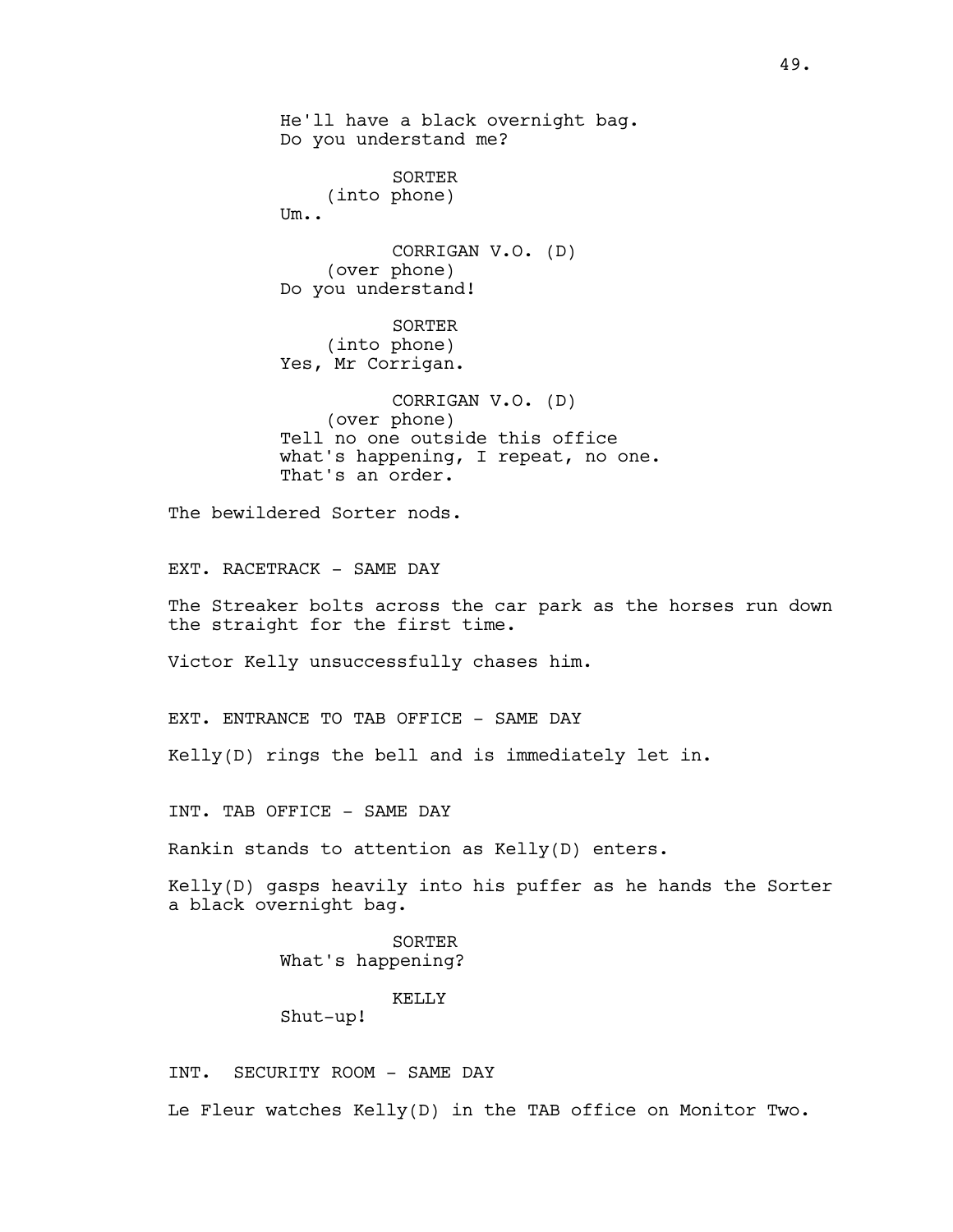# LE FLEUR

What!

Monitor Four zooms in on Victor Kelly near collapse in the car park.

Le Fleur and Dixon simultaneously realise there are two Kellys.

LE FLEUR/DIXON

Shit!

INT. TAB OFFICE - SAME DAY

The Sorter hands Kelly(D) the bag of money.

The security phone rings.

 $Kelly(D)$  answers it, turns away and covers half the phone.

KELLY (D) (into phone) Yep. Right...Straight away, Mr Corrigan.

INT. SECURITY CENTRE - SAME DAY

Le Fleur listens dumfounded as Kelly(D) talks to him.

KELLY V.O. (D) (over phone) It's done. Right, Mr Corrigan, no one's to answer the phones.

The phone hangs up.

INT. TAB OFFICE - SAME DAY

Kelly(D) hangs the phone up.

KELLY (D) You hear that?

Rankin nods. The phone rings. Kelly(D) shakes his head.

KELLY (D) It's part of their plan.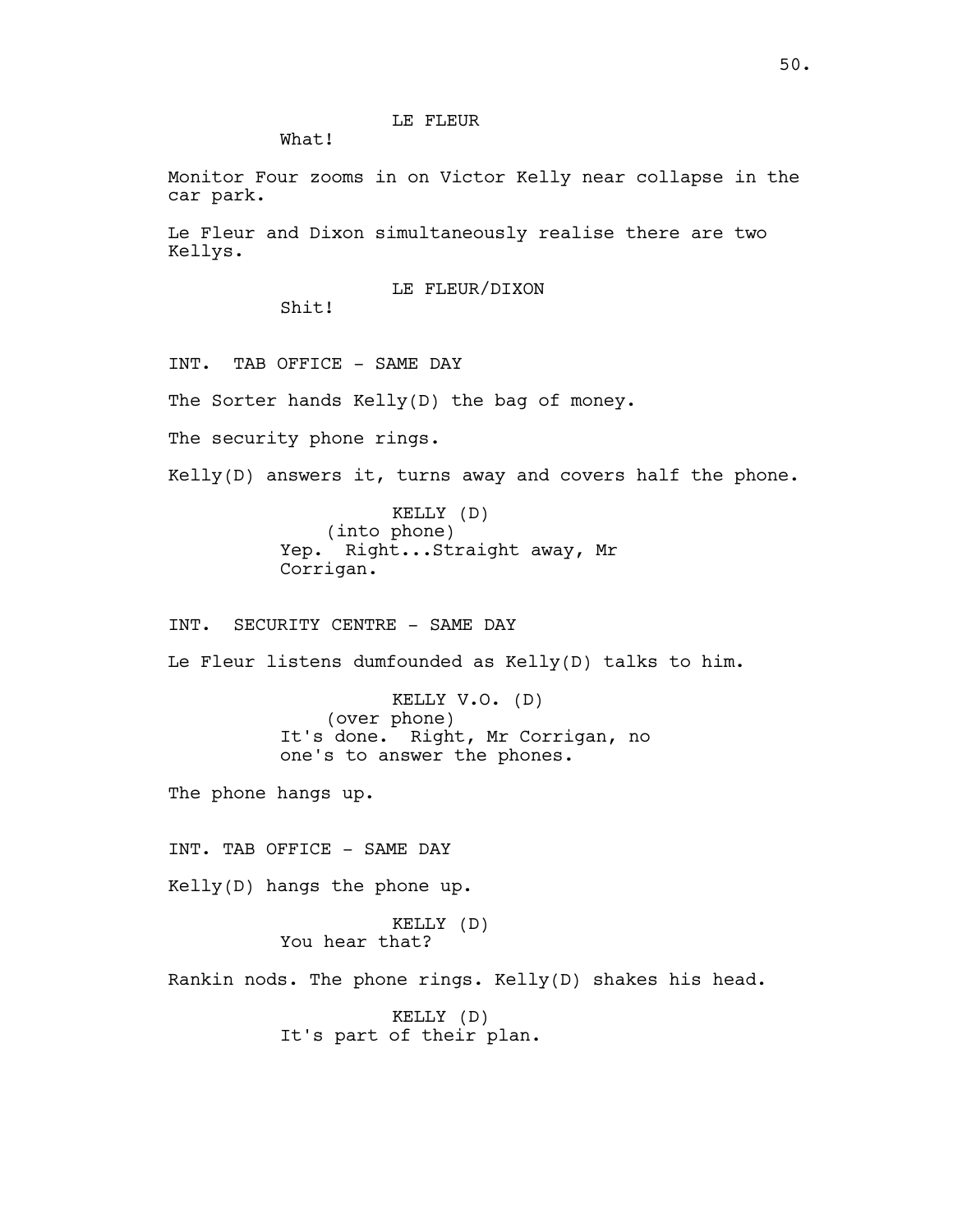INT. SECURITY OFFICE - SAME DAY

Le Fleur, phone in hand, zooms in on Kelly(D) in the TAB office as Dixon frantically dials two phones.

> LE FLEUR Answer the bloody phone, damn you!

DIXON (into phone) Emergency. I repeat, we have an emergency!

Kelly(D) smiles into the camera.

His cheesy grin is highlighted on all monitors.

EXT. BETTING AREA, RACETRACK - SAME DAY

Kelly(D) hurries through the betting area.

He passes behind Foxy who, holding a lit cigarette behind her back, watches the race on screen.

He snatches her cigarette.

KELLY You're too young to smoke!

Foxy is gobsmacked.

EXT. RACETRACK RAILS - SAME DAY

At the rails The Psychiatrist wildly cheers Montague Street who is winning easily.

INT. GRANDSTAND - SAME DAY

Vivianne screams for Star Performer.

Troy, delighted , cheers on Montague Street.

Mason, standing at the back of the grandstand, is concerned that Star Performer is running second.

Troy ecstatically cheers on Montague Street. Vivianne and Sandi are subdued. Corrigan is indifferent.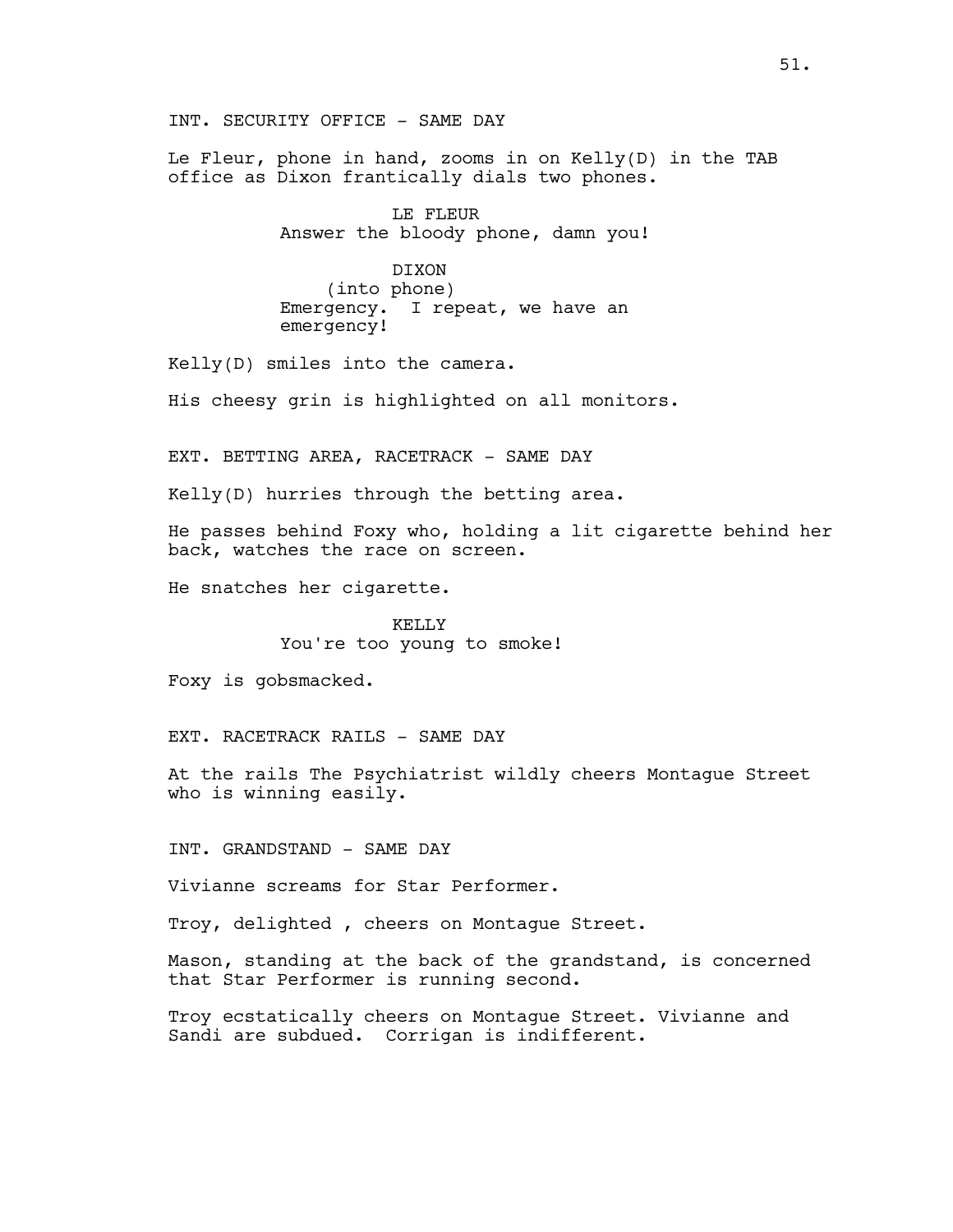EXT. RACETRACK RAILS - SAME DAY

The RIDER of Montaque Street unexpectedly falls off.

INT. GRANDSTAND - SAME DAY

Vivianne gasps. Sandi screams delight. Troy is gobsmacked.

EXT. RACETRACK RAILS, FINISH LINE - DAY

Star Performer wins.

The Psychiatrist screams abuse at the fallen rider.

EXT. BETTING AREA - SAME DAY

Foxy screams delight at the screen showing Star Performer winning.

EXT. GRANDSTAND - SAME DAY

Sandi jumps ecstatically.

Corrigan winks to Mason standing at the back of the grandstand.

Vivianne watches Troy tear his ticket up.

Le Fleur runs to Corrigan.

EXT. OUTSIDE TAB OFFICE - SAME DAY

Kelly(D), carries the overnight bag past the Security Van. He waves to the Driver who returns the wave.

Kelly(D) ducks behind bushes.

EXT. BETTING AREA - SAME DAY

Security Officers descend on the betting area.

EXT. TAB OFFICE - SAME DAY

Corrigan and Le Fleur unsuccessfully bang on the TAB door.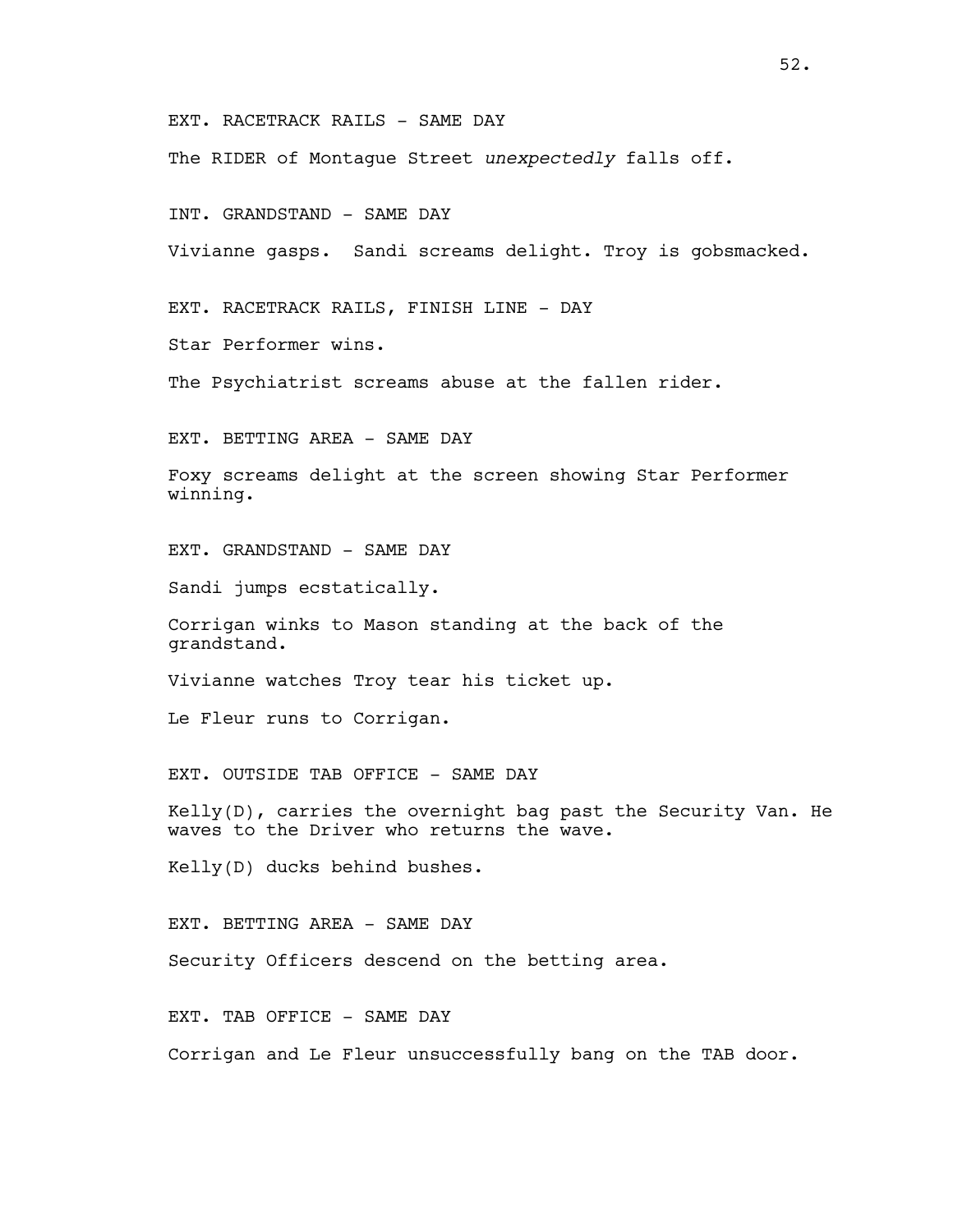EXT. BUSHES - SAME DAY

The back of a figure emerges from the bushes.

EXT. ENTRANCE TO MEMBERS' CLUB - SAME DAY

Police sirens are heard.

Kelly(D), carrying the bag but now disguised as the Governor General and wearing the overcoat the Governor General was carrying, top hat and white gloves, casually approaches a line of Chauffeur DRIVERS.

The Governor General(D) masks his face with his mobile.

GOVERNOR GENERAL (D) Which of you is Mr Corrigan's Chauffeur?

CORRIGAN'S CHAUFFEUR I am.

GOVERNOR GENERAL (D) (into mobile) I've found him, Frank. (to chauffeur) Mr Corrigan wants you to drive me to Government House. Emergency cabinet meeting.

The Governor General's chauffeur moves towards the Governor General(D) who waves him back.

> GOVERNOR GENERAL (D) You stay and take my wife.

Corrigan's chauffeur hurries into his Limo.

The Governor General(D) hops in the back.

EXT. DRIVEWAY TO RACETRACK ENTRANCE - SAME DAY

The Limo approaches the entrance to the racetrack. Security Guards are everywhere.

INT. CORRIGAN'S LIMO - SAME DAY

Through the window of Corrigan's Limo we see Security at the entrance anxiously talking on mobiles. The Chauffeur winds his window down.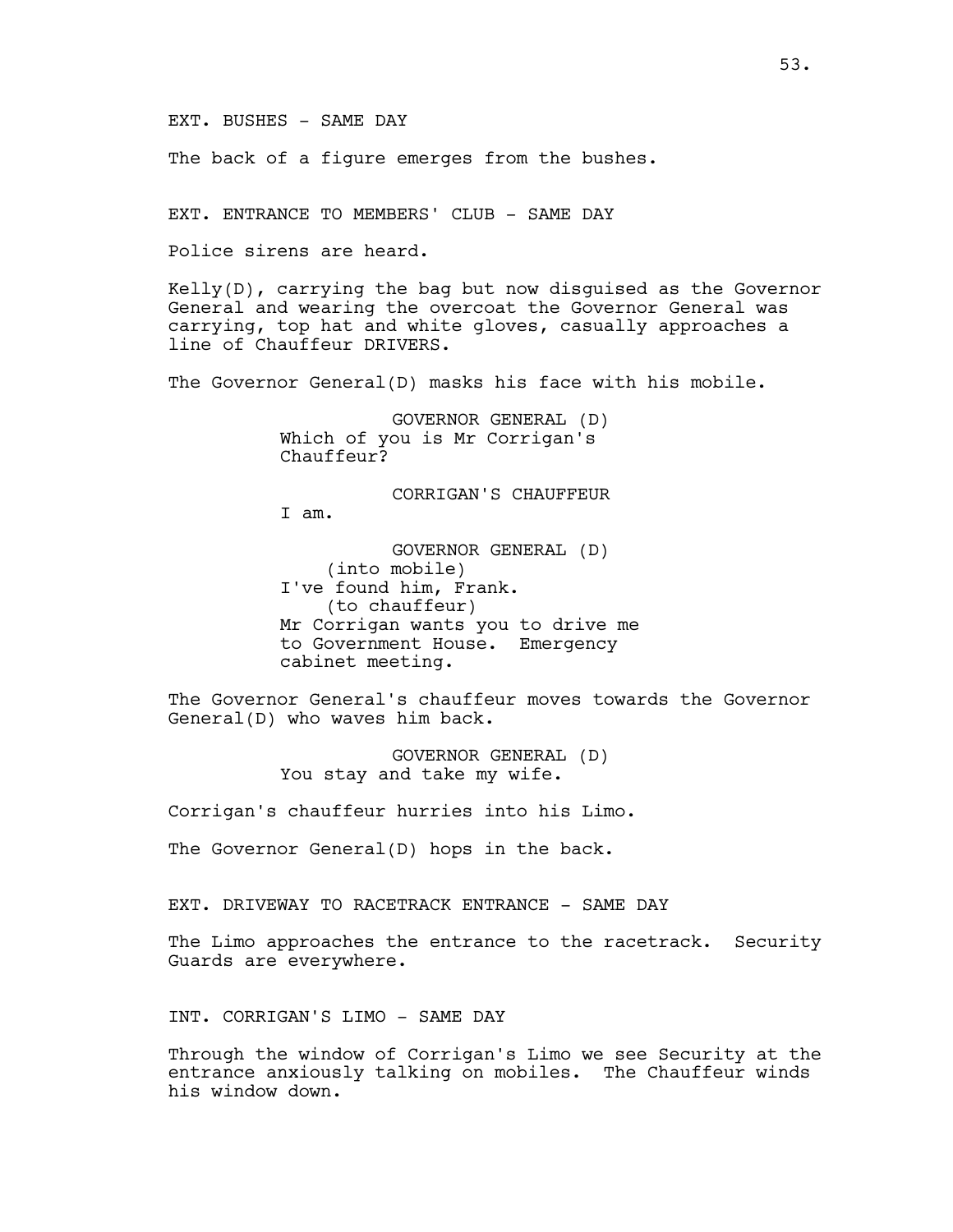SECURITY OFFICER Can't let anyone through.

CORRIGAN'S CHAUFFEUR Governor General. Emergency.

The Security Officer looks through the car window.

GOVERNOR GENERAL (D) Cabinet meeting.

The Security Officer immediately waves the car through.

The limo leaves the racetrack.

The Governor General(D) opens expensive Champagne from the built-in fridge.

A Police car, siren blaring, passes the limo.

GOVERNOR GENERAL (D) Fancy a sip, Cobber?

Corrigan's chauffeur is astonished.

The Governor General(D) waves to PASSERSBY while sipping Champagne.

> GOVERNOR GENERAL (D) Got any Frank Sinatra music?

> CORRIGAN'S CHAUFFEUR Um...

GOVERNOR GENERAL (D) Never mind, Cobber.

The Governor General(D) sings loudly.

EXT. SKY - SAME DAY

A soaring jet leaves a white tail.

GOVERNOR GENERAL (D) V.O. And now, the end is near And so I face the final curtain My friend, I'll say it clear I'll state my case, of which I'm certain...

From a skewed angle the white tail resembles a giant I. The Governor General's car is way off in the distance.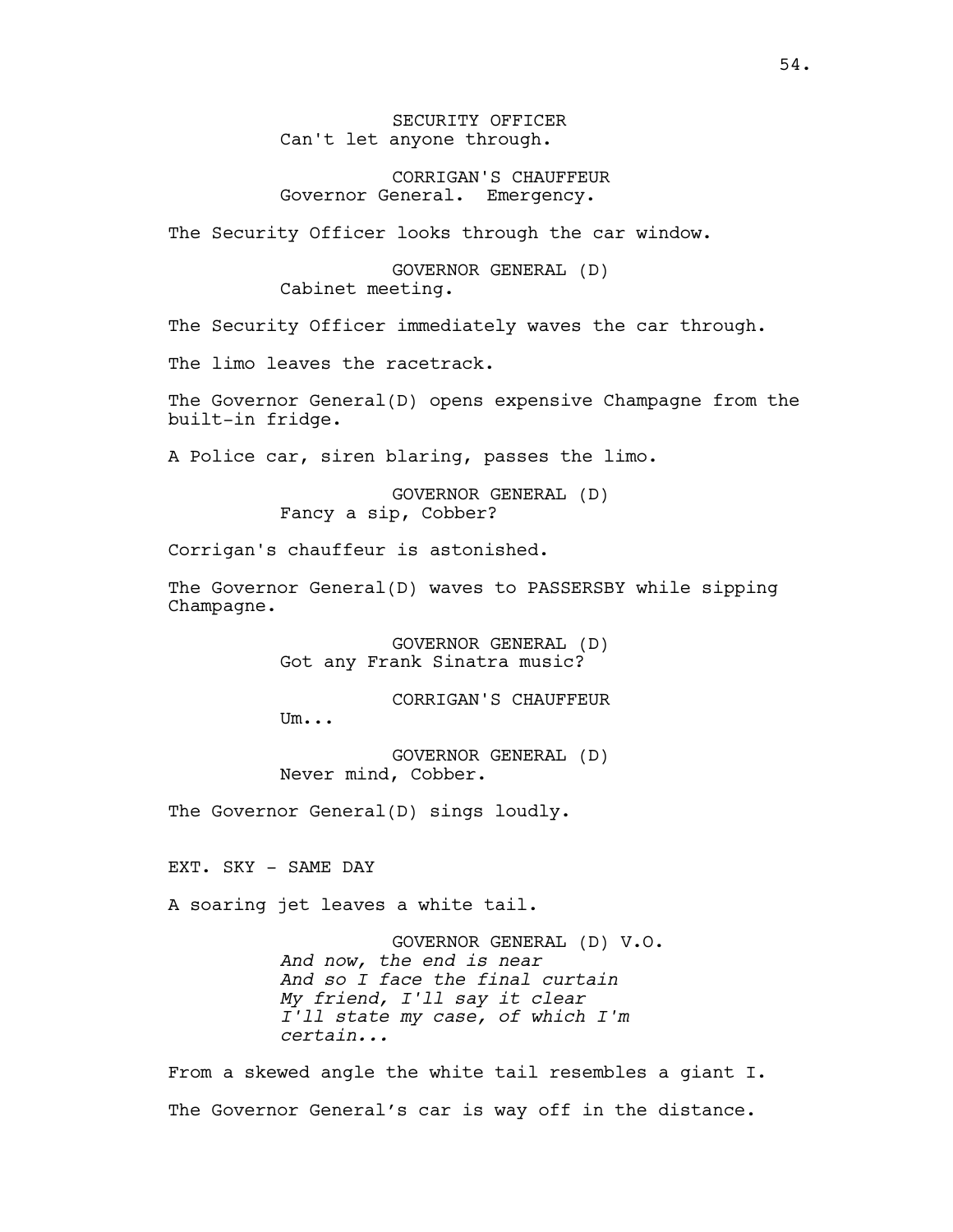INT. TAB OFFICE - SAME DAY

POLICE question TAB Workers.

GOVERNOR GENERAL (D) V.O. I've lived a life that's full I've traveled each and every highway And more, much more than this I did it my way

Corrigan squeezes an I badge.

The whites of his eyes turn red.

INT. ROOM - DAY

Only the mouth and crooked teeth of the Psychiatrist are seen.

> PSYCHIATRIST There is a fungus that has spores that land on ants.

EXT. BEACH - NIGHT

The Derelict struggles through sand. Tears stream down his face.

In the distance is Corrigan's Hotel.

PSYCHIATRIST V.O. These spores grow into the ant's brain and literally take over its function. The ant is directed to crawl into dark damp places where the fungus can thrive. Once there it kills the ant and consumes it to grow and send out more spores. I call this the hyperparasite...

INT. DARK ROOM - NIGHT

A screen shows Super 8 footage of a 6-year-old girl strumming an acoustic guitar and singing.

> GIRL (singing) Well, that'll be the day, when you say goodbye, yes, that'll be the day, when you make me cry.